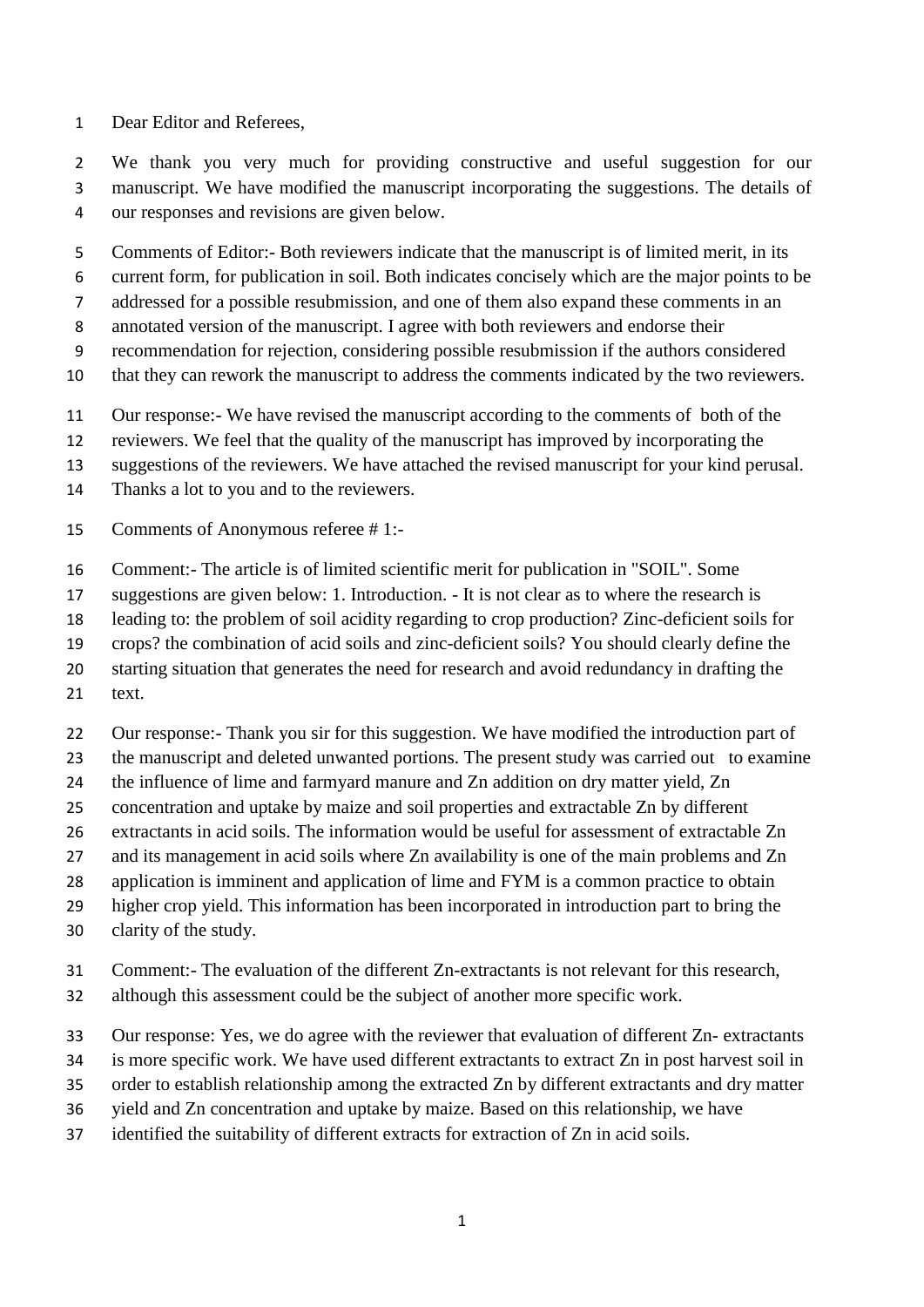- Comment:- Objectives should be reworked once the problem has been well defined (and also the title of the article, according to them).
- Our response: We have clarified the problem in the introduction part of the manuscript as
- mentioned earlier. We have also modified the title of the article and the objectives of the study.
- Comment:-What relevance does the assessment have of the effect of the application of
- farmyard manure on the soil OC content (since OM was added)? (as well as the influence of lime application in pH). This is not relevant.
- Our response: We agree with the reviewer. We have assessed the soil properties like Ph, EC
- and OC content along with extracted Zn in post-harvest soils to visualize the influence lime
- and FYM addition and to assess the relationship among the soil properties, dry matter yield
- and Zn concentration and uptake by maize.
- Comment:- Materials and methods The experiment was in pots, of which the diameter was not indicated, although the weight of soil was.
- Our response:- We have included diameter of each pot in the manuscript.
- Comment:- However, the added amount of farmyard manure was expressed in t/ha. You
- should indicate the amount (g) of FYM applied to each pot for to know the nutrients (i.e., Zn)
- added to the soil with FYM as you are evaluating Zn extraction by crop (and by extractants)
- by varying Zn and lime doses.
- Our response: Yes, we agree with the reviewer. We have indicated the amount of FYM in g added in the manuscript.
- Comment:-What type of farmyard manure is it? The results of chemical analysis indicate FYM: OC 0.12.
- Our response:- Locally available farmyard manure was used for the study and it was
- decomposed mixture of left over fodder (predominantly) fed to farm animals, animal dung
- and animal urine. There was a typo error in providing the OC content of FYM. It is 0.22%
- instead of 0.12% as mentioned earlier. We have corrected it in the manuscript and the
- information has been provided in Table 1.
- Comment:-Results Irrelevant results were included (e.g., adding farmyard manure increased
- the soil OC, the addition of lime increased soil pH, ..., adding Zn (and FYM) to soil increased
- Zn concentration in plant).
- Our response: We have modified the result as per the suggestions. We have also changed the sequence of the results presented in the manuscript to make it more relevant.
- Comment:- No critical levels of Zn in soil and/or plant tissues were indicated. Was the
- concentration of Zn in plants for unfavorable treatment below the critical values (literature)?
- Was there observed Zn deficiency symptoms in the plants with lower Zn concentration?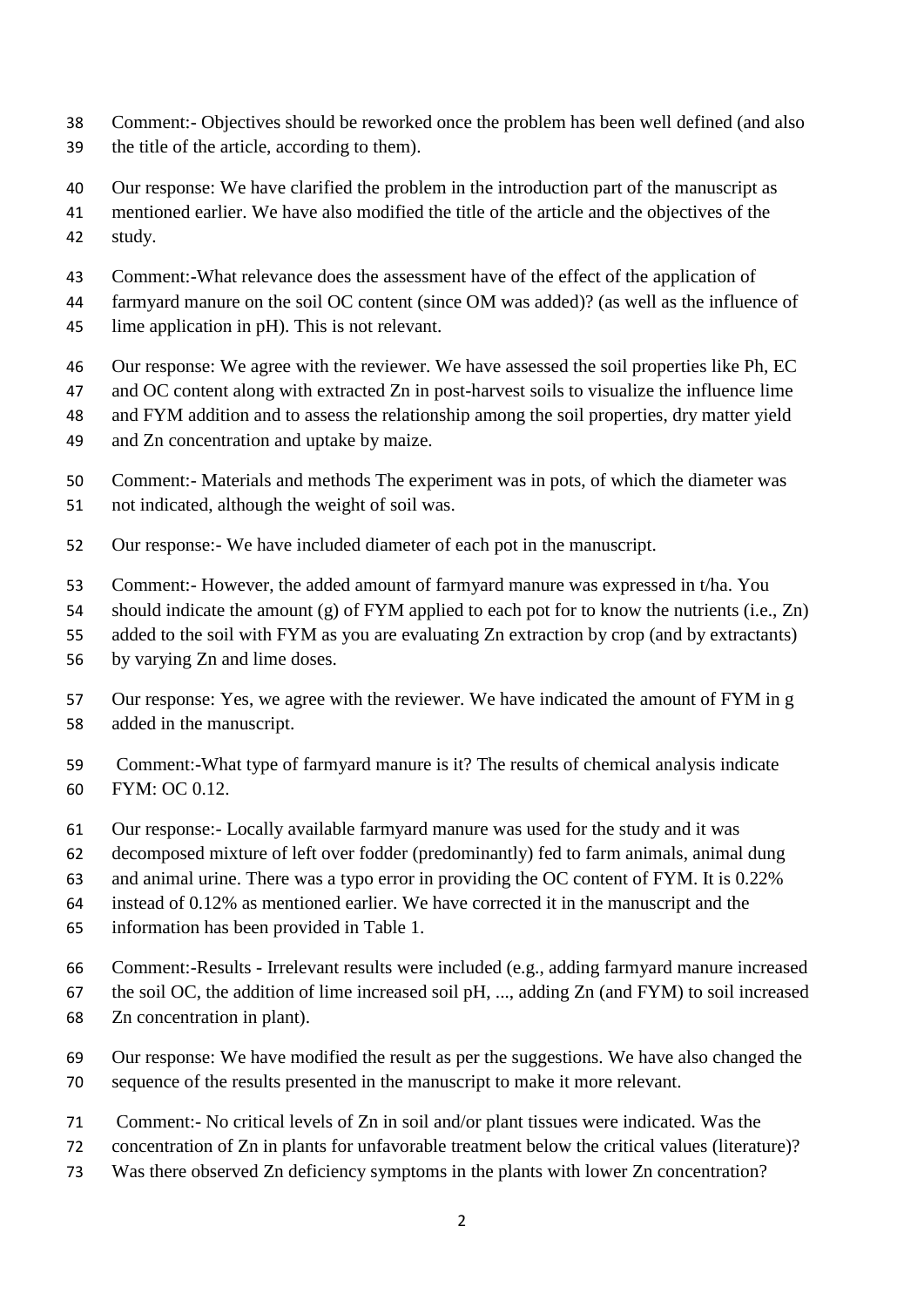- 74 Our response:- We have include critical concentration of DTPA-Zn in soils  $(0.8 \text{ mg kg}^{-1})(\text{in})$
- table 1) and plant tissues in the manuscript. We have also compared the values of Zn
- concentration in plant tissues under different treatments with critical values available in
- literature. We have mentioned that the Zn concentration in maize under all the treatments
- 78 were well above the critical Zn concentration of 15 to 22 mg  $kg^{-1}$  for maize crop (Alloway,
- 2008) and no visual Zn deficiency symptoms in plants were recorded.
- Comment:- The Figures presented are redundant (and unnecessary), since data are also shown in tables.
- Our response: In agreement with the reviewer, we have deleted the figures no. 1 from the
- manuscript. We have modified the figures no. 2 and 3 as per the suggestions of the referee #2.
- Comment:-The Tables do not clarify the results of statistical analysis (comparison of means).
- The differences observed between means of the different treatments should be indicated by
- adding the corresponding letter (a, b, c...) to each mean value.
- Our response: Yes it is correct. We have provided different letters to identify the observed differences between means in the tables.
- Comments of Anonymous referee # 2:-
- Comment:-My overall assessment of this manuscript is that although it covers a subject of
- potential interest to the journal, it does it without a clear objective and combining information
- on subjects that are well proven (e.g. liming) and very little in others (such as in a more
- detailed discussion of the interaction among treatments).
- Our response:- We thank the reviewer for visualizing the importance of our study. We have
- modified the introduction part of the manuscript to clarify the problem and clearly stated the
- objectives of the study. Since liming and farmyard manure application is common by the
- farmers in acid soils, many researchers have worked in this line. But the information
- regarding the influence of lime, farmyard manure and Zn in acid soils on crop yield, Zn
- concentration in plant tissue and extracted Zn and their relationship is lacking. Therefore, the
- present study was carried out. We have tried our best to improve the discussion part of the
- manuscript by incorporating information about the significant interaction effects among the
- treatments.
- Comment:-I have indicated several comments in the annotated version of the manuscript, but I summarize here some major points in case the authors want to rework the manuscript for a
- possible resubmission.
- Our response:-We have gone through the comments given in the annotated version of the
- manuscript. We have modified the manuscript as per the comments provided in the different
- parts of the manuscript.
- Comment:-The article lacks clear objectives, stated at the end of the introduction. There are apparently three overlapping studies: 1. Field experiments, greenhouse pot experiments, and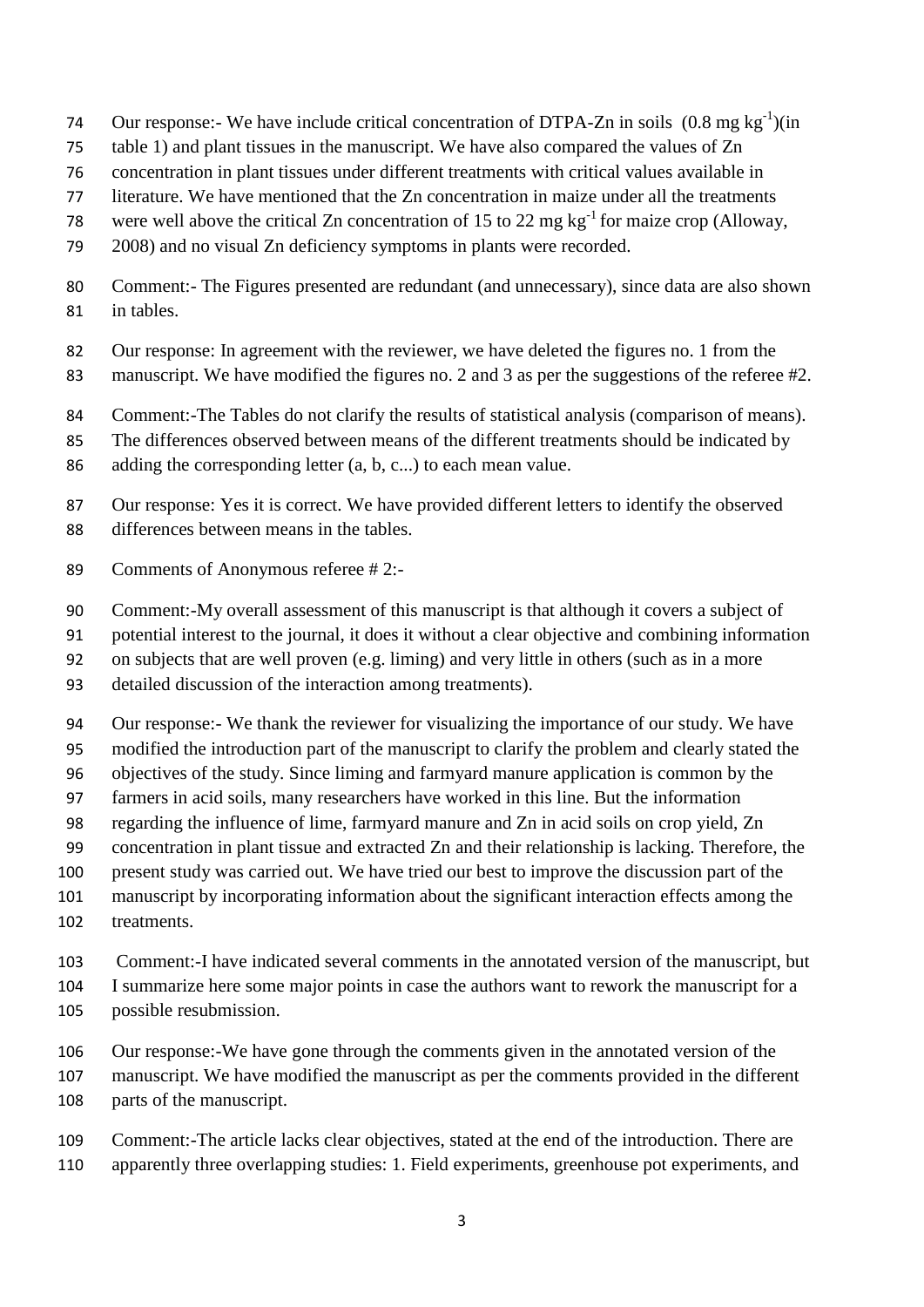- effect of the extractant used in determining Zn concentration. However, it is unclear how they
- are coordinated for a final objective, giving the impression of been three related (but not
- properly coordinated) experiments.
- Our response: We agree with you that we have collected bulk soil from field to conduct green
- house study. The objective of the present study was to study the influence of lime and
- farmyard manure and Zn addition on dry matter yield, Zn concentration and uptake by maize
- and soil properties and extractable Zn by different extractants in acid soils. The information
- would be useful for assessment of extractable Zn and its management in acid soils where Zn
- availability is one of the main problems and Zn application is imminent and application of
- lime and FYM is a common practice to obtain higher crop yield. This information has been
- incorporated in introduction part to bring the clarity of the study. We have modified and
- properly coordinated the introduction part of the manuscript to make it better understandable.
- Comment:-The manuscript might be reorganized and edited, particularly in the introduction
- and M&Methods to address this problem.
- Our response:- We have modified and reorganized the introduction and material and method section of the manuscript and made it systematic.
- Comment:- There is missing some key information in the material and methods sections (for instance a better definition of the soil sampling in the field studies, or the properties of the manure, . . .).
- Our response: We have incorporated the information regarding soils collected from field and
- methods used for analysis of manures as per the comments given in the annotated version of
- the manuscript.
- Comment:-There are many other examples of these in the annotated version of the
- manuscript. They should be addressed.
- Our response:- We have modified the manuscript as per the comments given.
- Comment:-There is duplication in results presented in the Tables and Graphs while at the
- same time the statistical models uses (and in their major results, particularly in the case of
- interactions between variables) This should be addressed.
- Our response: In agreement with the reviewer, we have deleted the figures no. 1 from the
- manuscript. We have modified the figures no. 2 and 3 as per the suggestions of the reviewers
- given in the manuscript. We have also tried our best to describe the results including the
- interaction effects of different treatments as per the statistical test used in the study.
- Comment:- The discussion ad conclusions suffer the same lack of focus already mentioned in the overall organization for the manuscript. This should also been addressed.
- Our response: We have modified the discussion and conclusion parts of the manuscript. Now we feel that is properly ordered and systematic.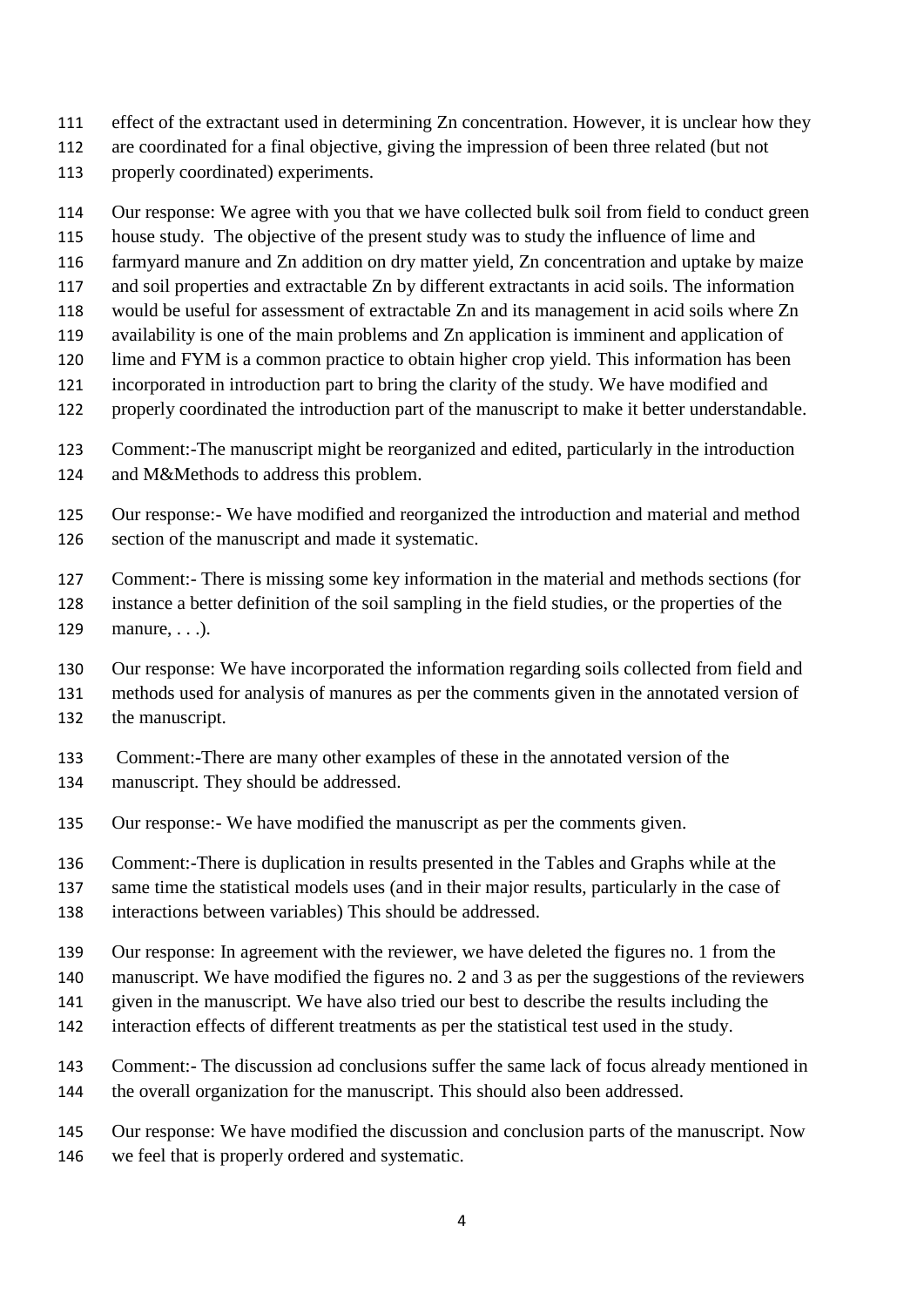| 147<br>148 | Comment:-For these reasons my recommendation is that the manuscript should be returned to<br>the authors for major modifications before been reconsidered for possible publication. |
|------------|-------------------------------------------------------------------------------------------------------------------------------------------------------------------------------------|
| 149<br>150 | Our response:- Thank you very much. We have modified the manuscript as per the<br>suggestions.                                                                                      |
| 151<br>152 | With above modifications, we are hereby submitting the revised manuscript for your kind<br>perusal.                                                                                 |
| 153        |                                                                                                                                                                                     |
| 154        | With kind regards,                                                                                                                                                                  |
| 155        |                                                                                                                                                                                     |
| 156        | Sanjib Kumar Behera                                                                                                                                                                 |
| 157        |                                                                                                                                                                                     |
| 158        |                                                                                                                                                                                     |
| 159        |                                                                                                                                                                                     |
| 160        |                                                                                                                                                                                     |
| 161        |                                                                                                                                                                                     |
| 162        |                                                                                                                                                                                     |
| 163        |                                                                                                                                                                                     |
| 164        |                                                                                                                                                                                     |
| 165        |                                                                                                                                                                                     |
| 166        |                                                                                                                                                                                     |
| 167        |                                                                                                                                                                                     |
| 168        |                                                                                                                                                                                     |
| 169        |                                                                                                                                                                                     |
| 170        |                                                                                                                                                                                     |
| 171        |                                                                                                                                                                                     |
| 172        |                                                                                                                                                                                     |
| 173        |                                                                                                                                                                                     |
| 174        |                                                                                                                                                                                     |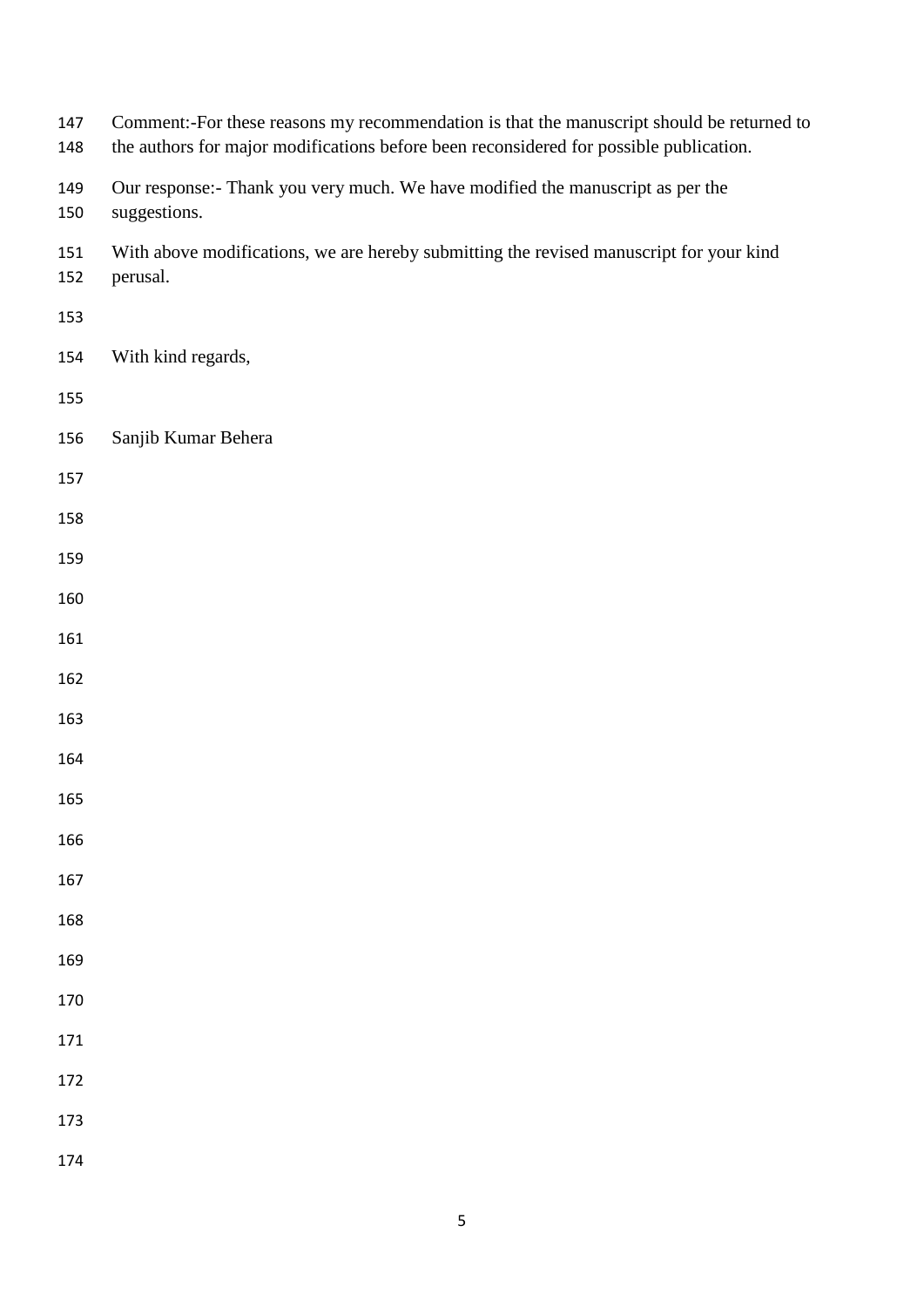# **Effect of lime, farmyard manure and zinc application on soil properties, dry matter yield, zinc concentration and uptake by maize and extractable zinc in Alfisols**

**Sanjib K. Beheraa,\* , Arvind K. Shukla<sup>b</sup> , Brahma S. Dwivedi<sup>c</sup> , Brij L. Lakaria<sup>b</sup>** 

 *ICAR-Indian Institute of Oil Palm Research, Pedavegi, West Godavari District, Andhra Pradesh 534450, India*

 *ICAR-Indian Institute of Soil Science, Nabibagh, Berasia Road, Bhopal, Madhya Pradesh 462038, India*

*ICAR-Indian Agricultural Research Institute, Pusa, New Delhi, 110012, India*

 **\***Corresponding author: [sanjibkumarbehera123@gmail.com](mailto:sanjibkumarbehera123@gmail.com) (S. K. Behera), ICAR-Indian Institute of Oil Palm Research, Pedavegi, West Godavari District, Andhra Pradesh 534450, India 

ABSTRACT

 Zinc (Zn) deficiency is widespread in all types of soils of world including acid soils affecting crop production and nutritional quality of edible plant parts. There is, however, limited information available regarding effects of lime and farmyard manure (FYM) and Zn addition to acid soils on dry matter yield, Zn concentration and uptake by maize (*Zea mays* L.) and soil properties and extractable Zn by different extractants. Green house pot experiments were carried out in two acid soils to study the effect of five levels of lime (0, 1/10 lime 196 requirement (LR),  $1/3$  LR,  $2/3$  LR and LR), three levels of Zn concentration (0, 2.5 and 5.0 197 mg Zn kg<sup>-1</sup> soil) and two levels of FYM (0 and 10 t ha<sup>-1</sup>) addition on dry matter yield, Zn concentration and uptake by maize plant grown up to 60 days and soil pH, EC and OC 199 content and extractable Zn in soil. Lime rate of  $1/3<sup>rd</sup>$  LR was found to be optimum as dry 200 matter yield of maize increased significantly with lime application up to  $1/3<sup>rd</sup>$  LR in soils of both the series and decreased subsequently. Addition of FYM with and without lime 202 increased dry matter yield. Application of Zn up to 5.0 mg  $\text{kg}^{-1}$  to soil increased dry matter yield with and without FYM application in soils of Hariharapur series. Addition of higher doses of lime significantly reduced Zn concentration in maize crop grown in soils of both the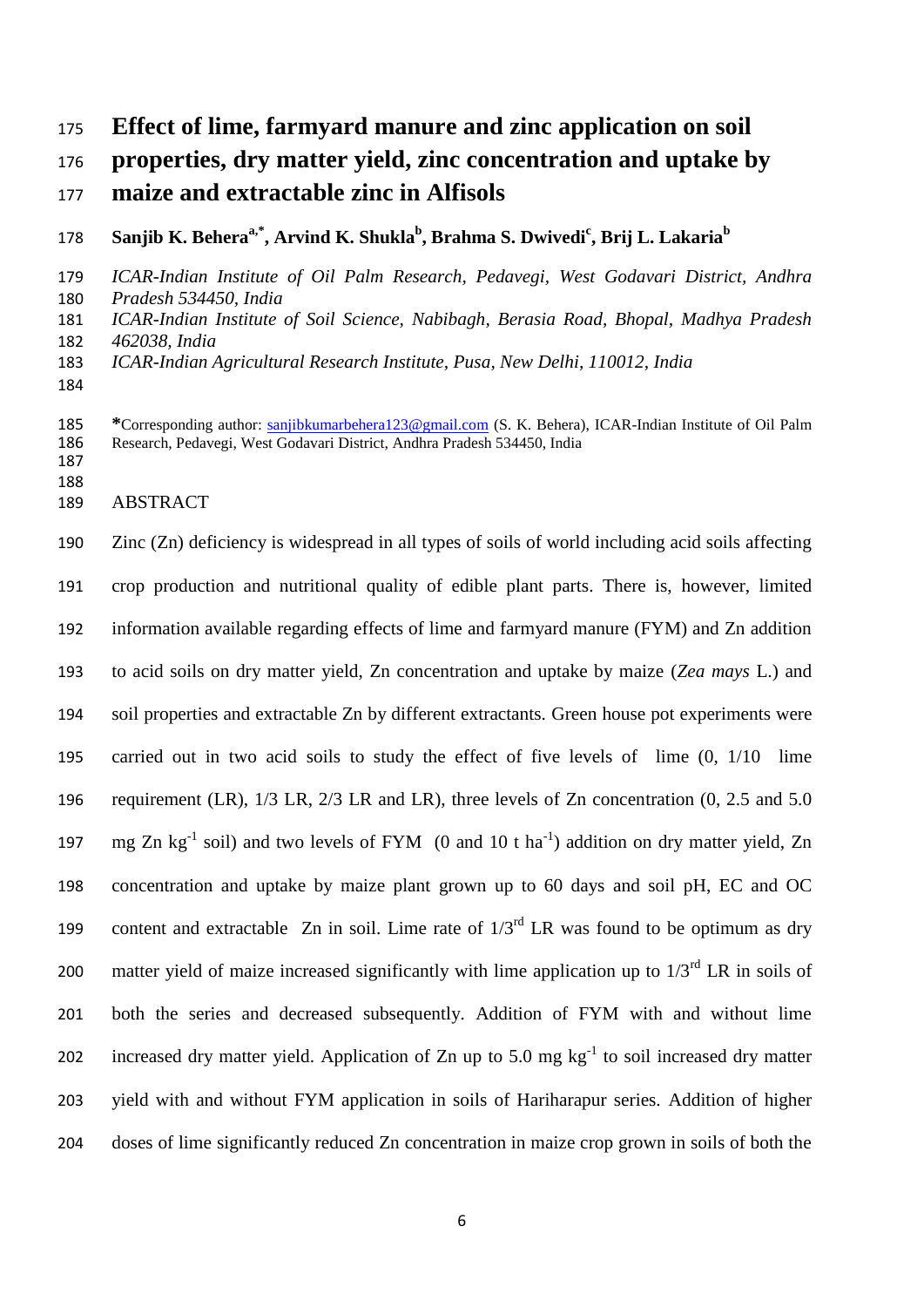205 series. Mean Zn uptake values were at par for no lime,  $1/10^{th}$  LR and  $1/3^{rd}$  LR with and 206 without FYM application and it was significantly higher than Zn uptake by  $2/3^{rd}$  LR and LR treatments. However, FYM application improved Zn uptake by maize crop. Increased level of lime application reduced Zn extracted by DTPA, Mehlich 1, 0.1 N HCl and ABDTPA extractants. However, application of FYM along with lime improved Zn extraction. The amount of Zn extracted by different extractants followed the order DTPA-Zn < ABDTPA- Zn < Mehlich-1 Zn < 0.1 M HCl. Zn extracted by different extractants like DTPA, ABDTPA, 212 Mehlich 1 and 0.1 M HCl was positively and significantly correlated amongst themselves and with dry matter yield, Zn concentration and Zn uptake by maize. Among the extractants, ABDTPA was found to be the best extractant for extraction of Zn in acid soils.

*Keywords:* Alfisol, Dry matter yield, Farmyard manure, Lime, Zinc concentration

## **1. Introduction**

 Soil acidity is a serious problem affecting crop production across the world including India which is having 34.5% of arable land with acid soils (Maji et al., 2012). Ameliorating acid soils with suitable amendments and proper nutrient especially zinc (Zn) management in Zn-deficient acid soils (Rautaray et al., 2003; Behera et al., 2011) are areas of concern for obtaining higher crop yield. Amelioration of acidic soils is beneficial to plant growth because it improves soil pH and replenishes nutrients (Moon et al., 2014). Application of liming material is an effective method for amelioration of acid soils (Ponnette et al., 1991; Quoggio et al., 1995). Lime is normally oxides, carbonates and hydroxides of calcium or magnesium. 225 There are about four types of lime viz., quicklime  $(CaO)$ , slaked lime  $(Ca(OH)<sub>2</sub>)$ , limestone 226 (CaCO<sub>3</sub>) and dolomite. Application CaCO<sub>3</sub> to acid soils reduces soil acidity, improves basic cations status and significantly increases the yields of crops grown on Ultisol (Cifu et al., 2004). It also improves physical structure in nitric soils. However, adoption of standard recommendation of lime requirement (LR) for different groups of acid soils is difficult for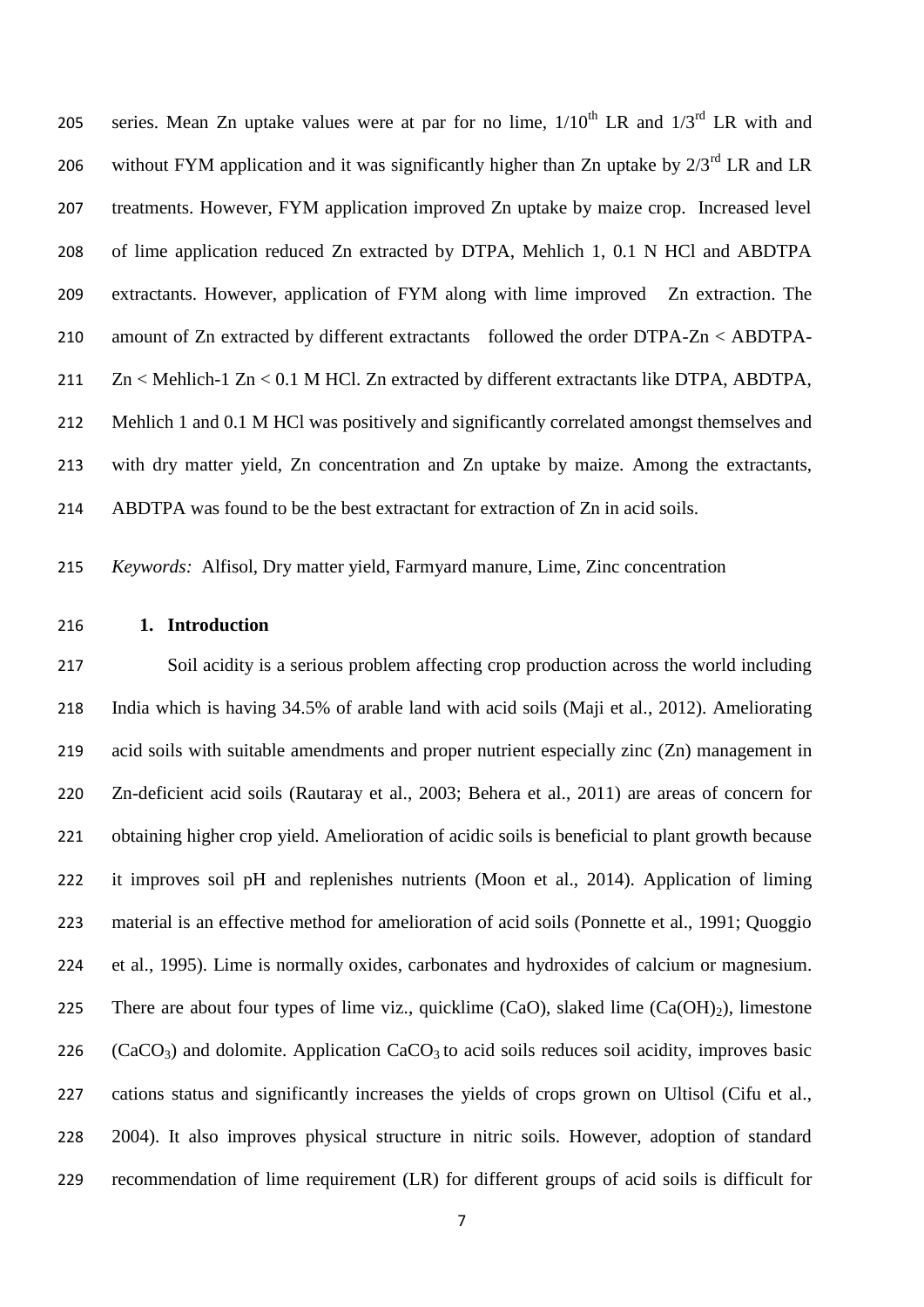farmers, which is uneconomical and unsustainable (Barman et al., 2014). Therefore, lower 231 doses of LR like  $1/10^{th}$ ,  $1/3^{rd}$  and  $2/3^{rd}$  of LR are applied by the farmers.

 Soil pH and organic matter content are the most important soil factors affecting phyto-availability of Zn in soil (Suman, 1986; Lindsay, 1992). Increased soil pH due to addition of lime can influence availability of Zn in soil by altering its equilibrium (Verma and Minhas, 1987). Higher level of soil pH results in reduced extractable Zn content due to increased adsorptive capacity, formation of hydrolyzed forms of zinc, chemisorption on calcium carbonate and co- precipitation in iron oxides (Cox and Kamprath, 1972). Available organic materials such as farmyard manure (FYM) are generally used by the farmers along with chemical fertilizers because it improves soil physical, chemical and biological properties (Nambiar, 1994). Addition of organic matter to soil results in enhanced microbiological activity which adds complexing agents as well as influences the redox status of soil. According to Moody et al. (1997), higher levels of organic matters enhance Zn availability by increasing exchangeable and organic fractions of Zn and reducing oxide fractions of Zn. The effect of addition of organic matter on Zn availability in soils has also been reported by different workers (Murthy, 1982; Ghanem and Mikkelsen, 1987). But the information regarding influence of addition of lime with and without FYM to acid soils on Zn availability in soil and Zn concentration and Zn uptake by crops is limited.

 Appropriate soil tests for plant available Zn is not yet available for all types of agricultural soils around the world. However, extractants like diethylene triamine penta acetic acid (DTPA), ethylene diamine tetra acetic acid (EDTA), hydrochloric acid, ammonium bicarbonate-DTPA (ABDTPA) , Mehlich 1 and Mehlich 3 are used for extraction of plant available Zn from soils (Alloway, 2008). But DTPA extractant is the most widely used. The DTPA soil test was originally developed to categorize near-neutral and calcareous soils with insufficient plant available Zn to support maximum yield of crops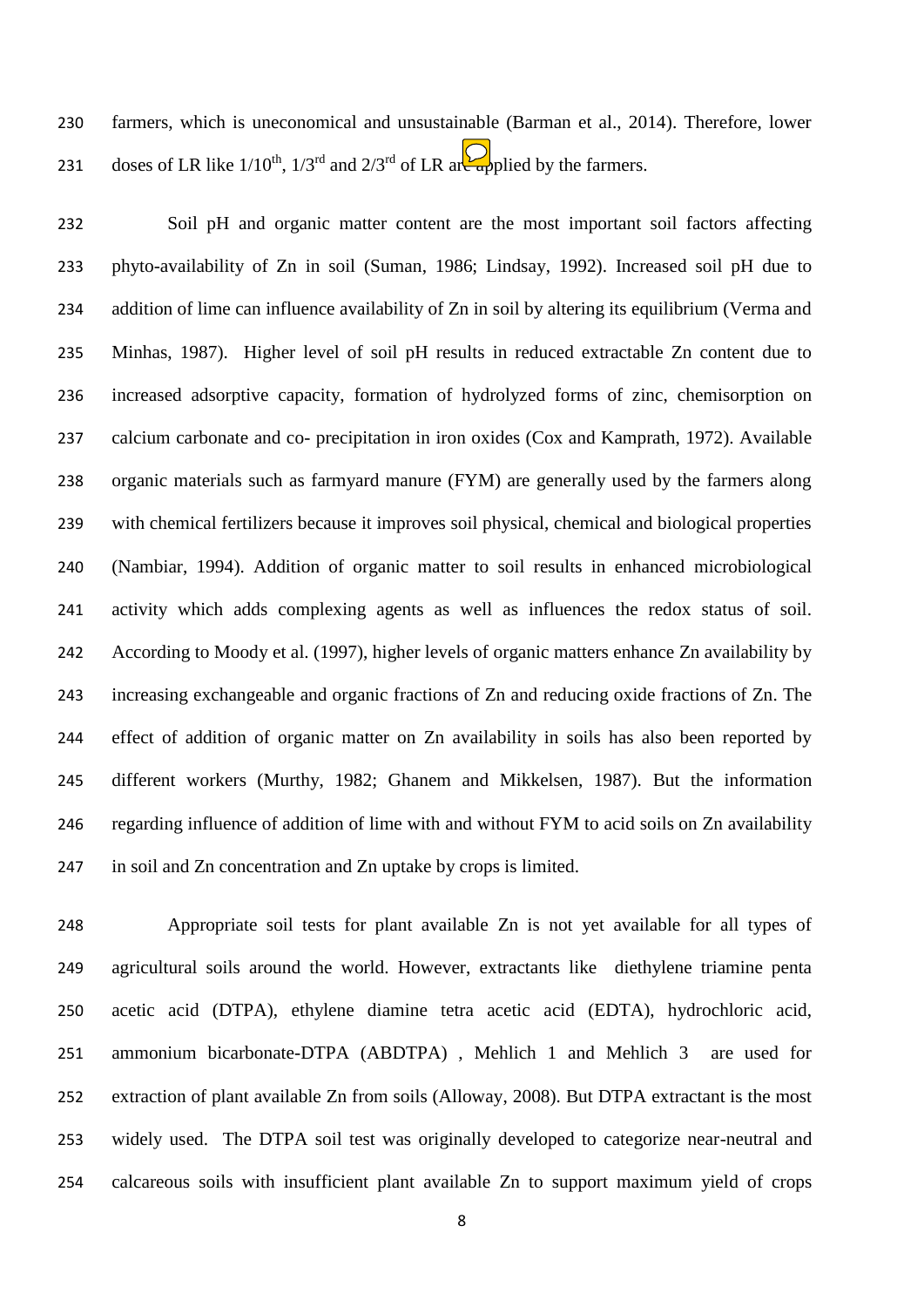(Lindsay and Norvell, 1978). But the same has been used for acid soils also for extraction of plant available Zn. According to O'Connor (1988), whenever one strays from the original design of the test, one should be aware of the possible consequences and pass that awareness on to others. Based on correlation among the extracted Zn by different extractants and with soil properties, Behera et al. (2011) reported the usefulness of DTPA, Mehlich 1, Mehlich 3, 0.1 N HCl and ABDTPA extractant for extraction of plant available Zn in acid soils of India. However, 0.1 N HCl was found to be best extractant (based on higher values of correlation coefficient with soil pH and OC) for extraction of plant available Zn in acid soils. But there is scanty information available regarding the relationship of extracted Zn by different extractants with Zn concentration and uptake by crop plants.

 The information from the present study would be useful for assessment of extractable Zn and its management in acid soils where Zn availability is one of the main problems and Zn application is imminent and application of lime and FYM is a common practice. Keeping above facts in view, the present study was carried out (i) to evaluate the influence of lime, FYM and Zn addition on dry matter yield, Zn concentration and uptake by maize (*Zea mays* L.) crop and (ii) to evaluate the influence of lime, FYM and Zn addition to acid soils on soil 271 pH, EC and OC content, extractable Zn as  $e^{\mathcal{D}}$  cted by different extractants.

# **2. Materials and methods**

## *2.1 Soil and farmyard manure characteristics*

 The bulk surface (0-15 cm depth) soils collected from Hariharpur series (Oxic Haplustalf, Alfisol (Soil Survey Staff, 2014)) and Debatoli series (Udic Rhodostalf, Alfisol (Soil Survey Staff, 2014)) of Bhubaneswar and Ranchi (India), respectively were used in the study. The 277 collected soils were air dried and stone and debris were removed and then ground to pass a 2 mm sieve and analysed for selected properties (Table 1). Soil properties like pH and EC were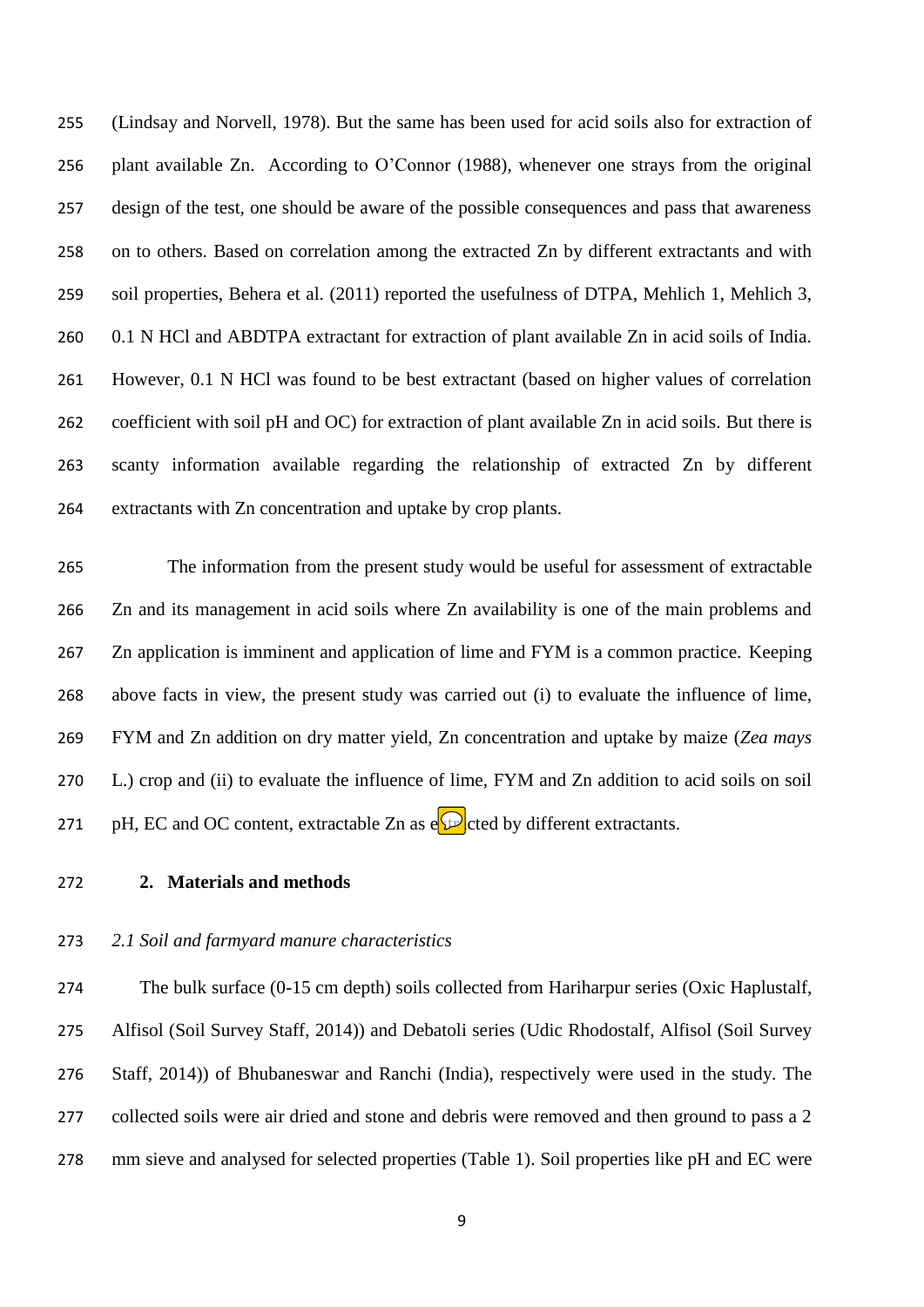279 determined done on 1: 2.5 soil water ratio (w/v) suspension using pH meter and EC meter following half an hour equilibrium (Jackson, 1973). Soil organic carbon (OC) content was estimated by chromic acid digestion-back titration method (Walkley and Black, 1934). The clay, silt and sand per cent of soils were determined by hydrometer method (Bouyoucos, 283 1962). Calcium carbonate  $(CaCO<sub>3</sub>)$  content was determined by rapid titration method (Puri, 1930) and cation exchange capacity (CEC) by neutral normal ammonium acetate method (Richards, 1954). Lime requirement (LR) of the soil was estimated by extractant buffer method (Shoemaker et al., [1961\)](http://www.tandfonline.com/doi/full/10.1080/01904167.2013.859698#CIT0030). The plant available Zn in soils was extracted by DTPA method (Lindsay and Norvell, 1978). Estimation of Zn concentration was done on the clear 288 extract by atomic absorption spectrophotometer (AAS). After drying of FYM at 70  $^{\circ}$ C for 24 h followed by grinding to pass through 20 mesh sieve, one gram of ground FYM was dry-290 ashed at 450 °C for 2h. Ashed samples were extracted using 0.5 N HCl. Zn concentration was determined in filtered extracts. The total OC (loss on ignition), N (Kjeldahl method), P (nitric-perchloric 9:4 digestion) and K (nitric-perchloric 9:4 digestion) concentrations in FYM were estimated according to Tandon (2009) (Table 1).

# *2.2 Green house study, soil and plant analysis*

 Pot experiments were carried out in two Hariharapur and Debatoli series soils. The experiments were carried out in plastic pots (each with diameter of 20 cm) having 4 kg of soil with five levels of LR (0, 1/10 LR, 1/3 LR, 2/3 LR and LR), three levels of Zn concentration 298 (0, 2.5 and 5.0 mg Zn  $kg^{-1}$  soil) and two levels of fresh FYM (35% moisture) (0 and 4.5 g 299 FYM  $\text{kg}^{-1}$  soil viz., 0 and 10 t FYM  $\text{ha}^{-1}$ ). Locally available FYM was used for the study and it was decomposed mixture of left over fodder fed to farm animals, animal dung and urine. 301 All the pots received basal treatments of N-P<sub>2</sub>O<sub>5</sub>-K<sub>2</sub>O @ 150-60-40 kg ha<sup>-1</sup> (equivalent to 302 66.7-26.7-17.8 mg N-P<sub>2</sub>O<sub>5</sub>-K<sub>2</sub>O kg<sup>-1</sup> soil, respectively). Fertilizer N, P and K were applied through analytical grade urea, calcium dihydrogen orthophosphate and muriate of potash,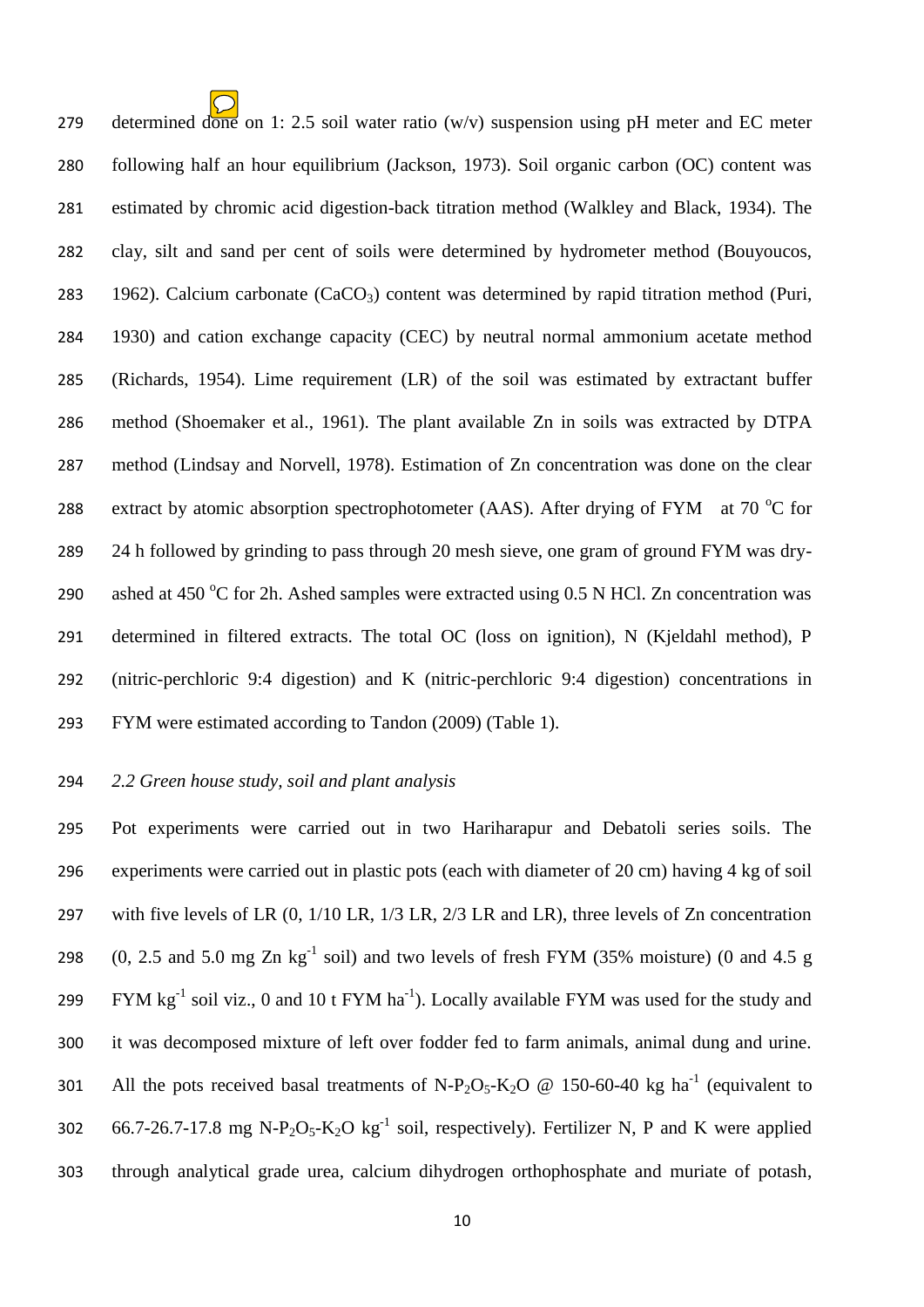304 respectively. Lime and Zn were added to soil through laboratory grade  $CaCO<sub>3</sub>$  and  $ZnSO<sub>4</sub>$  respectively. All nutrients were mixed in soil thoroughly before sowing of seeds. The soil in each pot was then irrigated to field capacity with deionized water and kept for incubation for one week. Each treatment combination was replicated thrice in a factorial completely randomized design. Four seeds of cv. KH 101 of maize were sown in each pot. Two seedlings of maize per each pot were maintained after emergence. Pots were irrigated with water daily as per requirement of water on weight basis to maintain the field capacity. Above-ground biomass of plants from each pot was harvested at the end of 60 days of growth.

 Harvested above-ground biomass of each pot was washed in deionized water, and then dried 313 in oven at 70 °C for 48 h. After drying, dry matter yield (DMY) of each pot was recorded. Dried plant material was then ground in a stainless steel Wiley mill, and digested in a di-315 acid mixture of  $HNO<sub>3</sub>$  and  $HClO<sub>4</sub>$  (Jackson, 1973). Zn concentration was then determined in aqueous extracts of the digested plant material by atomic absorption spectrophotometer (AAS). Zn uptake was calculated as DMY multiplied by the Zn concentration.

 Soil sample from each pot were collected after harvesting of maize plants. Collected soil samples were processed and analyzed for pH, EC, OC content and DTPA-Zn concentration following the methods described above. The plant available Zn in soils was also extracted by DTPA (Lindsay and Norvell, 1978), Mehlich 1 (Perkins, 1970), 0.1 M HCl (Sorensen et al., 1971) and ABDTPA (Soltanpour and Schwab, 1977) extractants by following the respective prescribed methods. Estimation of Zn concentration was done on the clear extract by AAS.

## *2.3 Statistical analysis*

 The data regarding soil properties, DMY, Zn concentration, Zn uptake and extracted Zn by different extractants subjected to analysis of variance method (Gomez and Gomez 1984). 327 Least square difference (LSD) at  $P \le 0.01$  was used to compare among the treatment means.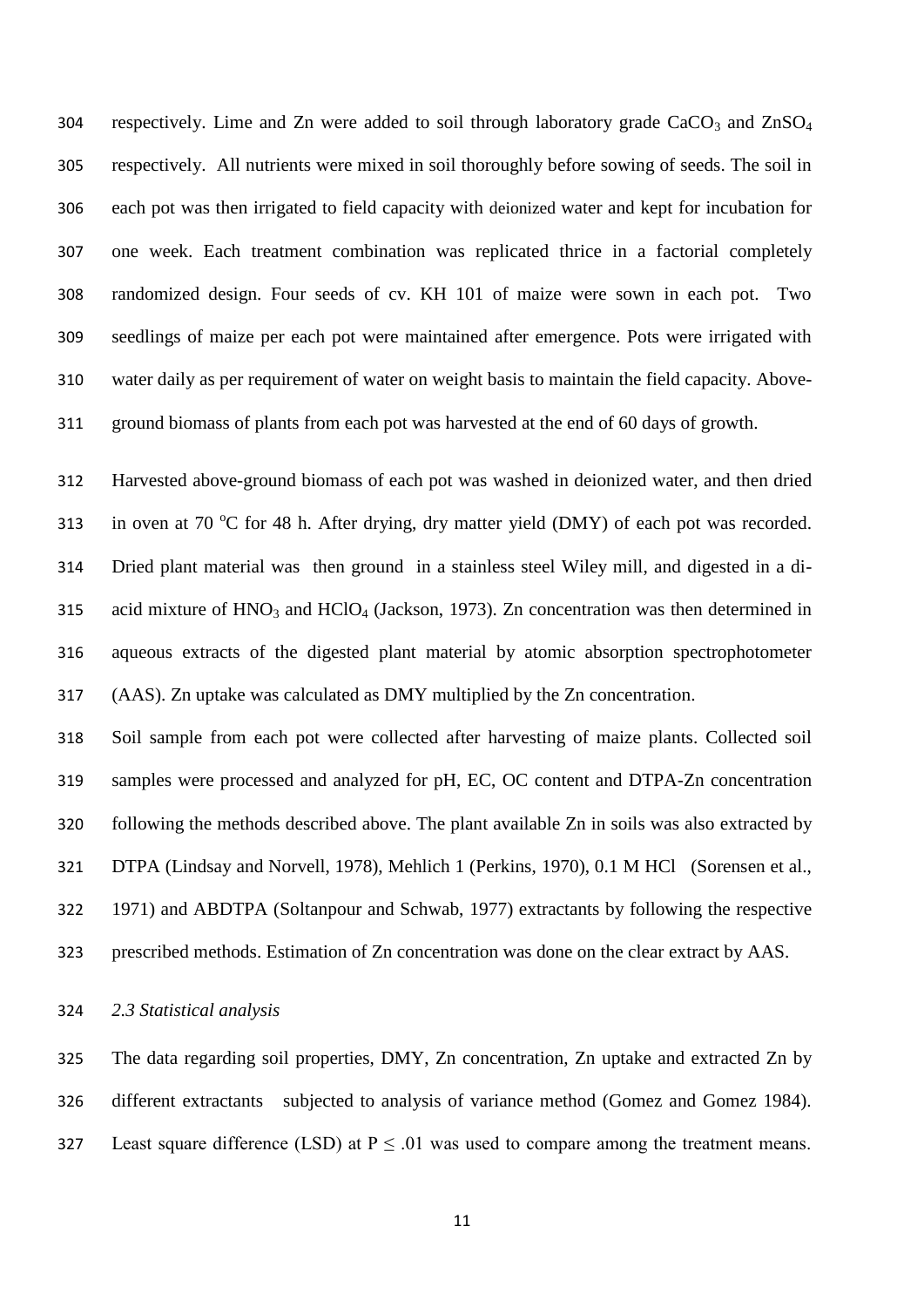328 Pearson's correlation coefficient values were estimated to establish relationship among soil 329 properties, DMY, Zn concentration, Zn uptake and extracted Zn by different extractants.

## 330 **3. Results**

## 331 *3.1 Dry matter yield*

332 DMY of maize increased significantly with lime application up to  $1/3^{rd}$  LR (Table 2, Fig. 1 a) 333 in soils of both the series. This indicated that lime application  $\omega$  1/3<sup>rd</sup> of LR was optimum for these soils. Application of higher doses of lime  $(2/3^{rd}$  LR and LR) did not result in increased 335 DMY. However, this finding needs to be verified by conducting field experiment. The mean 336 DMY in  $1/3^{rd}$  LR treatment without FYM and with FYM was 139% and 149% of control 337 respectively in Harihpur series soils. Similarly in Debatoli series soil, the mean DMY was 338 84% and 120% of control without and with FYM application respectively in combination 339 with  $1/3^{rd}$  LR. Application of graded doses of Zn upto 5.0 mg  $kg^{-1}$  to soil increased DMY 340 with and without FYM application in Hariharapur series. Whereas in Debatoli series, 341 application of graded doses of Zn up to 5 mg  $kg^{-1}$  without FYM and application of Zn @ 2.5 342 mg  $kg^{-1}$  with FYM enhanced DMY.

# 343 *3.2 Zinc concentration and uptake by maize*

 Addition of higher doses of lime significantly reduced Zn concentration in maize crop grown in soils of both the series (Table 2, Fig. 1 b). In contrast, application of Zn (@ 2.5 and 5.0 mg  $\text{kg}^{-1}$ ) and FYM (@ 10 t ha<sup>-1</sup>) increased Zn concentration in maize crop significantly in soils of both the series (Table 2, Fig 1c). In soils of Hariharapur series, application Zn @ 2.5 and 5 348 mg kg<sup>-1</sup> without and with FYM augmented Zn concentration in maize by 67.5 and 93.5 to 109 % respectively, as compared to control (No Zn). Similarly, increased Zn concentrations of 22 to 35 and 58 to 73% were recorded with application of Zn  $\omega$  2.5 and 5 mg kg<sup>-1</sup> without and with FYM respectively in comparison to no Zn control in soils of Debatoli series. However,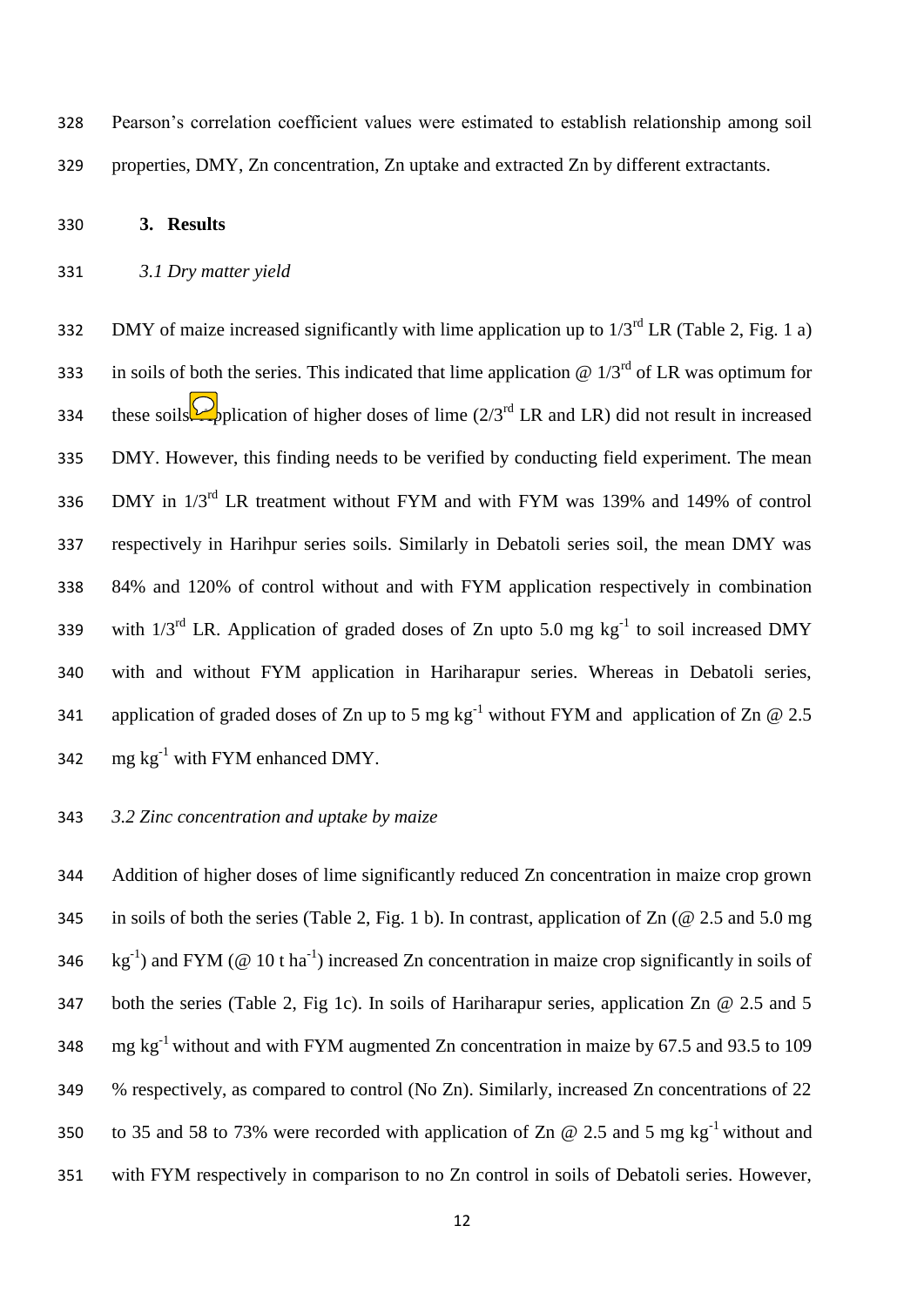352 the Zn concentration in maize under all the treatments were well above the critical Zn concentration of 15 to 22 mg kg<sup>-1</sup> for maize crop (Alloway, 2008) and no visual Zn deficiency symptoms in plants were recorded. Mean Zn uptake values were at par for no lime,  $1/10^{th}$  LR 355 and  $1/3^{rd}$  LR with and without FYM application and it was significantly higher than Zn 356 uptake by  $2/3^{rd}$  LR and LR treatments in soils of both the series (Table 2, Fig. 1 d). However, 357 Zn and FYM application improved Zn uptake by maize crop in soils of both series (Fig. 1 e). 358 Addition of Zn  $\omega$  2.5 and 5 mg kg<sup>-1</sup> enhanced Zn uptake by 67 to 100 and 122 to 150% 359 respectively as compared to no Zn control in soils of Hariharapur series. Whereas, the 360 enhancements in Zn uptake were 36 to50, 73 to 117% due to application of Zn @ 2.5 and 5 361  $\text{mg kg}^{-1}$  respectively as compared to no Zn control in soils of Debatoli series.

#### 362 *3.3 Soil properties*

 Application of lime at different rates significantly increased pH in soils of both Hariharapur and Debatoli series (Table 3). With addition of graded doses of limes viz. from no lime,  $1/10^{th}$  LR,  $1/3^{rd}$  LR,  $2/3^{rd}$  LR and LR, soil pH increased from 4.58 to 7.16 (without FYM addition) and from 4.89 to 7.23 (with FYM addition) in Hariharapur series and from 5.83 to 6.95 (without FYM addition) and from 6.04 to 7.02 (with FYM addition) in Debatoli series. 368 Application of FYM without lime increased soil pH in both  $\Omega$  soils (Table 3). Interaction effect of combined application of lime and FYM on soil pH was significant. Soil pH values 370 obtained by addition of  $2/3^{rd}$  LR and LR along with FYM were at par. Addition of Zn did not have any effect on soil pH. Sole application of lime, FYM and Zn and their interaction did not influence soil EC levels in soils of both the series (Table 3). However application of FYM increased soil OC content in soils of both series. Addition of lime and Zn and their interaction 374 did not influence soil OC.  $\boxed{\bigcirc}$ 

375 *3.4 Extractable zinc in post-harvest soil*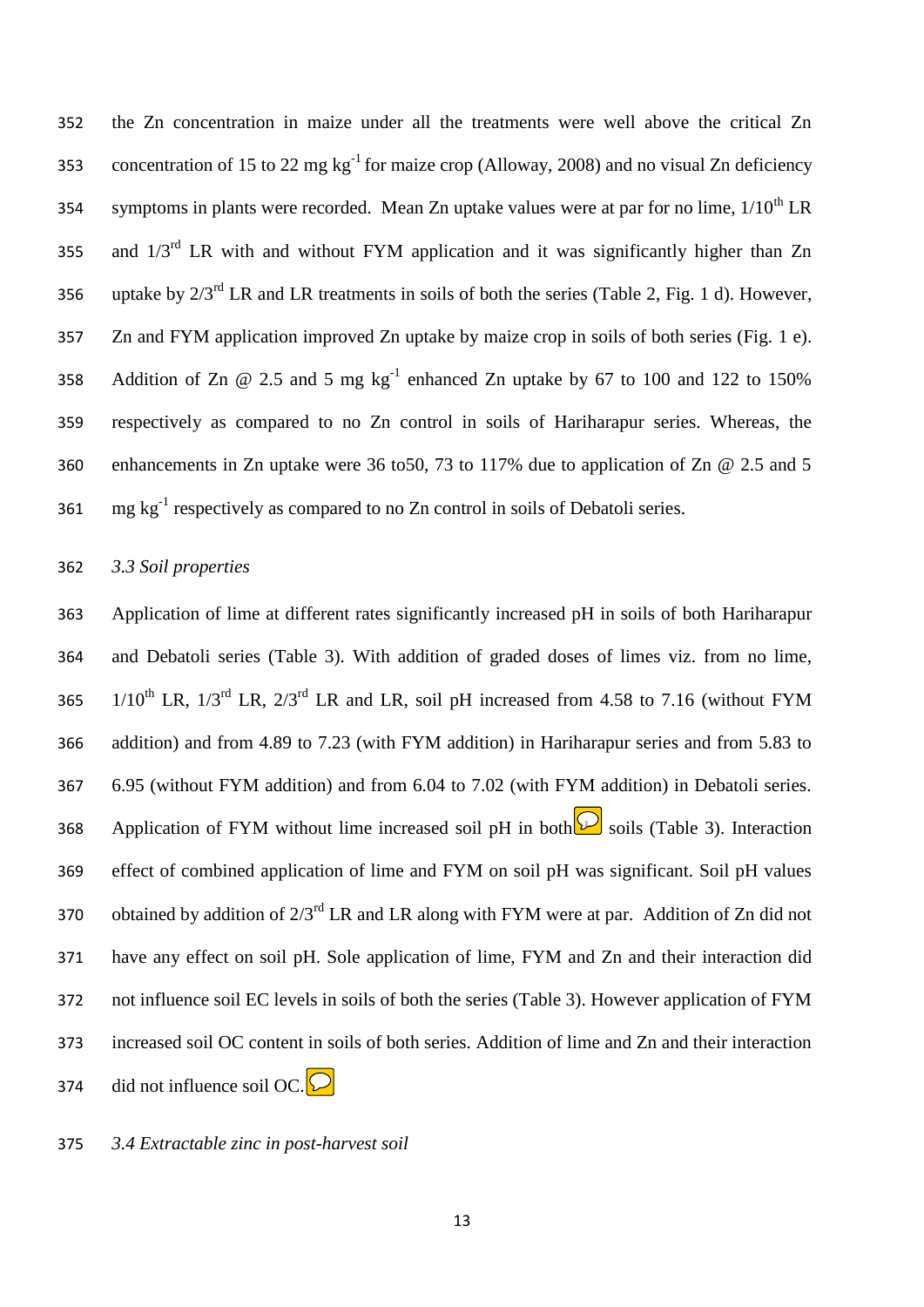Data regarding amount Zn extracted by DTPA, Mehlich 1, 0.1 M HCl and ABDTPA extractants in post harvest soil are given in Table 4 and Figure 2. Perusal of data revealed significant effect of individual application of lime, FYM and Zn and their interaction on extracted Zn by different extractants. The amount of extracted Zn by DTPA, Mehlich 1, and ABDTPA extractants decreased with increased level of lime application in soils of both the 381 series (Fig. 2 a, b, d). But addition of FYM ( $@10$  t ha<sup>-1</sup>) in combination of different levels of lime led to marked enhancement of extracted Zn by different extractants in both the soils compared to only application of different lime levels (Table 4). Application Zn at different 384 levels viz. 2.5 and 5.0 mg  $kg^{-1}$  with and without FYM increased the concentration of extracted Zn by the different extractants. The amount of Zn extracted by DTPA, Mehlich 1, 0.1 M HCl and ABDTPA extractant varied from 1.10 to 1.76, 1.90 to 2.72, 2.70 to 3.26 and 387 1.72 to 2.42 mg  $kg^{-1}$  respectively, under different levels of lime application across FYM and Zn application in soils of Hariharpur series. Whereas, the Zn extracted by DTPA, Mehlich 1, 0.1 M HCl and ABDTPA extractant varied from 1.82 to 2.69, 3.34 to 4.39, 4.22 to 5.07 and  $2.82$  to 3.36 mg  $\text{kg}^{-1}$  respectively, under different levels of lime application across FYM and Zn application in soils of Debatoli series. In both the series, the extracted Zn followed the order DTPA-Zn < ABDTPA-Zn < Mehlich1-Zn < 0.1 M HCl-Zn.

#### **4. Discussion**

Significant increase in DMY was recorded with application of lime up to  $1/3<sup>rd</sup>$  LR. Increase 395 in DMY with lime application up to  $1/3^{rd}$  LR may be ascribed to increase in soil pH and positive influence on nutrient availability in soil (Tisdale, 2005). Our finding is in line with the observations made by Barman et al. (2014) who reported lime application at 1/3rd LR was optimum for obtaining cauliflower yield in Typic Fluvaquent soil of West Bengal, India. There was reduction in DMY with lime application at  $2/3^{rd}$  LR and LR in soils of both the 400 series. This may be ascribed to reduced availability Zn in soil with  $2/3^{rd}$  LR and LR rate of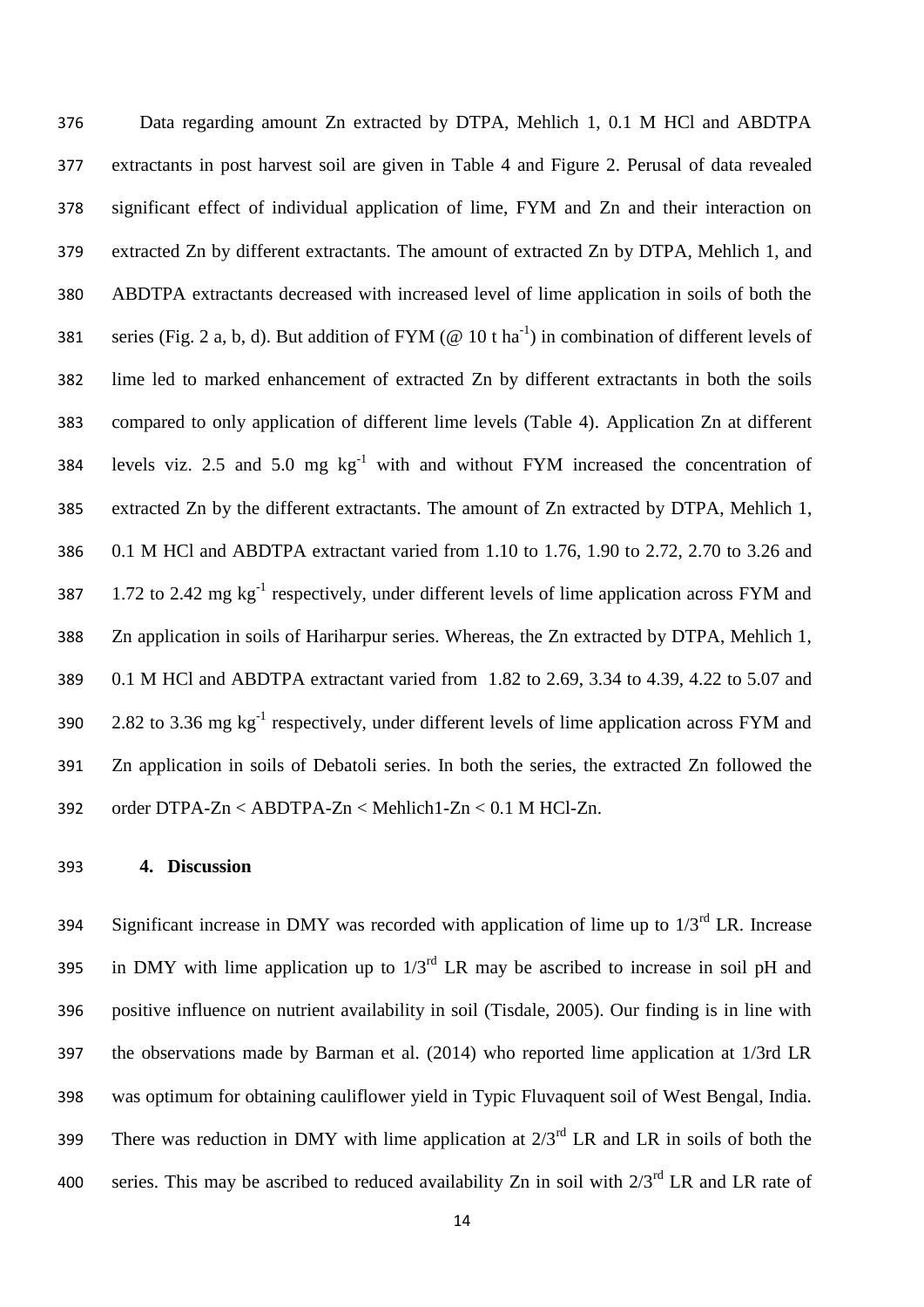lime application and adverse effect on other soil properties. This needs to be verified by conducting filed experiment. Increased DMY due to FYM addition may be due to positive influence of on nutrient availability and uptake. Increased DMY due to Zn addition in soils of Hariharapur series revealed that Zn is a limiting nutrient in this soil. It was evident from low 405 initial DTPA-Zn status  $(0.47 \text{ mg kg}^{-1})$  of this soil. Grain and vegetative tissue (stover) yield 406 of maize increased significantly with successive application of Zn up to 1 kg ha<sup>-1</sup> in a Zn-407 deficient (DTPA-Zn 0.38 mg  $kg^{-1}$ ) (Critical DTPA-Zn concentration 0.80 mg  $kg^{-1}$ ) Vertisol 408 of India (Behera et al., 2015). Zn addition to a soil with 0.18 mg  $kg^{-1}$  Zn enhanced wheat grain yield [\(Cakmak](http://www.sciencedirect.com/science/article/pii/S0378429012002365#bib0060) et al., 2010a; [Cakmak](http://www.sciencedirect.com/science/article/pii/S0378429012002365#bib0065) et al., 2010b). However in Debatoli series, DMY response to Zn application was obtained in spite of high initial DTPA-Zn status (1.45 mg kg-  $\rightarrow$  1) which needs further investigation. In contrast to our findings, Zhang et al. (2012) and Wang et al. (2012) reported that zinc fertilizer application did not improve the biomass and grain yields of wheat and maize in rain-fed and low Zn calcareous soils of China. This may be attributed to Zn availability in soil influenced by several factors (Alloway, 2009) and efficiency of the crops/genotypes to utilize available Zn in soils (Cakmak et al., 1998).

 Addition of lime significantly reduced Zn concentration. This may be due to reduced 417 availability Zn in soil due to increased soil pH. Soil pH significantly influences Zn distribution among different fractions and availability in soil (Sims, 1986; Smith, 1994) and the plant uptake is primarily related with different Zn fractions (Behera et al., 2008). However, FYM and Zn application improved Zn concentration in maize but not Zn uptake. 421 Application of 5 and 10 mg  $Zn$  kg<sup>-1</sup> enhanced  $Zn$  concentration of navy bean shoot from 422 19.93 mg  $kg^{-1}$  to 38.12 and 54.8 mg  $kg^{-1}$  respectively [\(Gonzalez](http://www.sciencedirect.com/science/article/pii/S0378429012002365#bib0110) et al., 2008). Significant increase in Zn concentration in ear leaves of spring maize, shoots of wheat and in maize and wheat grains was also reported by Wang et al. (2012). Payne et al. [\(1988\)](http://www.sciencedirect.com/science/article/pii/S0378429098001312#BIB70) also reported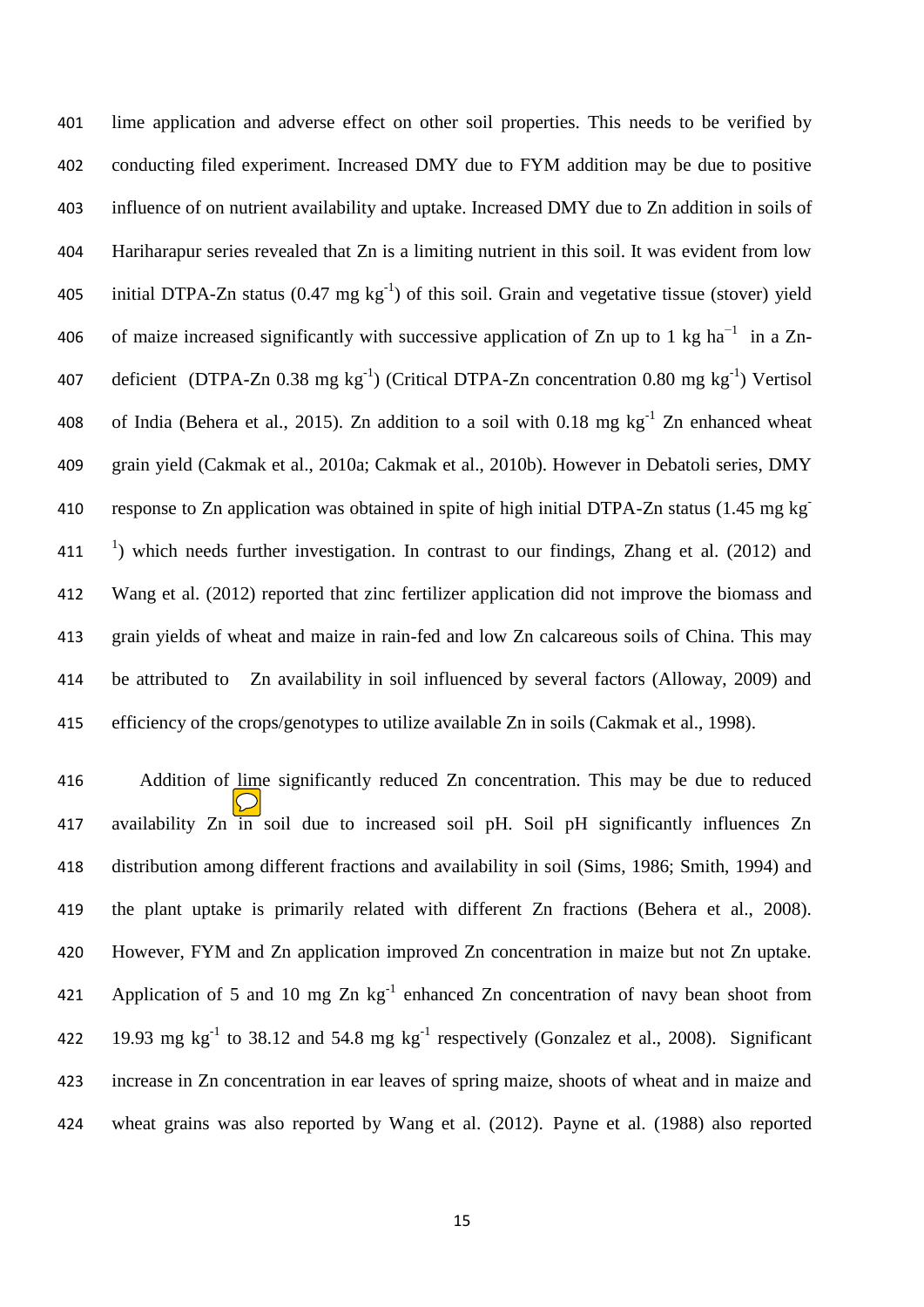increased Zn concentration in maize grain under highest ZnSO4 application from a long-term experiment.

 Application of increased rate of lime also enhanced soil pH. Anikwe et al. (2016) also reported increase in soil pH due to lime addition in an Ultisol of Nigeria. Application of lime along with FYM also enhanced soil pH. This is in line with the findings of Saha et al. (2012). 430 Normally, addition of organic matter lowers soil pH by releasing  $H^+$  ions associated with organic anions or by nitrification in an open system (Porter et al., 1980). But in contrary, it 432 may cause pH increases either by mineralization of organic anions to  $CO<sub>2</sub>$  and water (thereby 433 removing  $H^+$  ions) or because of the 'alkaline' nature of the organic material (Helyar, 1976). Increase in soil pH due to addition FYM in our study may be due to operation of the second mechanism. Application of lime reduced the concentrations of extractable Zn extracted by DTPA, Mehlich 1 and ABDTPA extractants. Reduced availability of Zn in soil due to liming has also been reported by Tlustos et al. (2006) and Vondrackova et al. (2013). It is because of conversion of plant available fractions of Zn to plant unavailable fractions resulting in effective immobilisation (Davis-Carter and Shuman, 1993). But application of FYM improved the concentrations of extracted Zn. Addition of organic matter led to formation of organic acids by microbial decomposition, which mobilize soil bound Zn and restrict the fixation of soluble Zn by chelating it (Shukla, 1971; Sarkar and Deb, 1982; Tagwira et al., 1992). It has also been reported by Saha et al. (1999) that application of organic matter to cultivated acid soils was essential to counteract the adverse effect of lime application on Zn availability. Application Zn with and without FYM enhanced the concentrations of extracted Zn significantly. Rupa et al. (2003) also reported increased concentration of exchangeable plus water soluble, inorganically, organically and oxide bound Zn in two Alfisols due to addition of increased Zn rates. Soil pH was negatively and significantly correlated with Zn 449 concentration (r =  $-0.509**$ , r =  $-0.343**$ ) and Zn uptake by maize (r =  $-0.397**$ , r =  $-$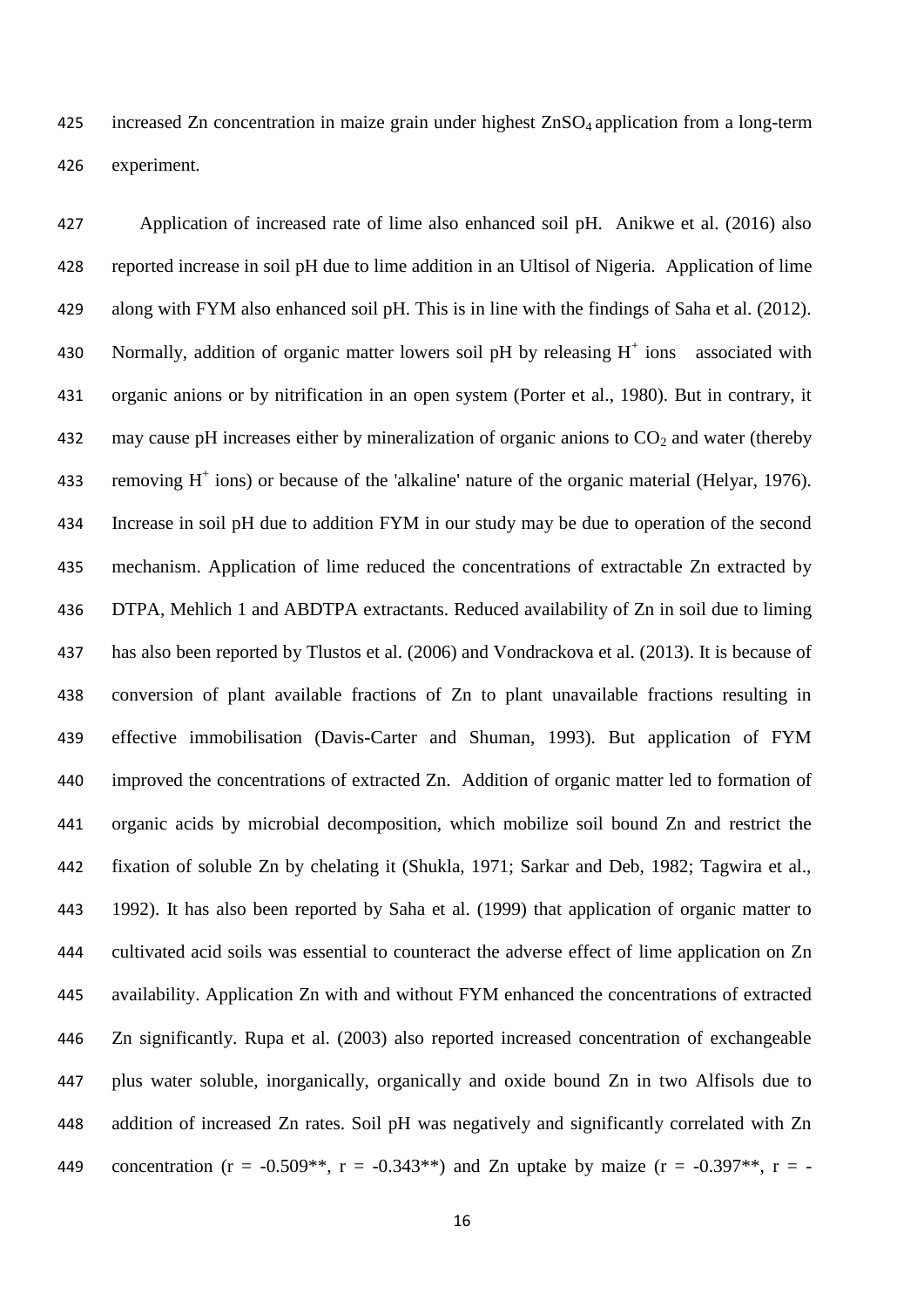0.326\*\*) in both the soil series (Table 5). This revealed that increased soil pH resulted in decreased Zn concentration and Zn uptake in maize and vice versa. Wang et al. (2006) also recorded increased Zn concentration in *Thlaspi caerulescens* with decreased soil pH. Soil OC 453 content was positively and significantly correlated with DMY ( $r = 0.221$ <sup>\*</sup>), Zn concentration  $(r = 0.232^*)$  and Zn uptake  $(r = 0.294^{**})$  in Hariharpur series only. It was also positively and significantly correlated with DTPA, Mehlich 1 and 0.1 M HCl extracted Zn in soils of both the series. This is in line with the findings of Katyal and Sharma (1991) and Shidhu and 457 Sharma (2010). DMY was positively and significantly correlated with  $Zn$  uptake( $r =$  $0.605**$ ,  $0.727**$ ) in soils of both the series.

 Among the extractants used in this study, DTPA extracted lowest amount of Zn. This is in agreement with the findings of Behera et al. (2011) who reported lowest amount of Zn extracted by DTPA compared other extractants like Mehlich 1, Mehlich 3, 0.1 M HCl and ABDTPA, by analysing four hundred soil samples collected from cultivated acid soils of India. This may be ascribed to lower extracting power of DTPA in these soils owing to reduced active sites of DTPA at lower pH values. Higher extractability of ABDTPA compared to DTPA in these soils because of ABDTPA solution pH of 7.6 which allowed DTPA to chelate and extract more Zn from soil. Mehlich 1 extractant which was originally 467 developed for prediction of plant available P in acidic coastal plain soil ( $pH \le 6.5$ ) with low cation exchange capacity (CEC<10meq/100g) and low organic matter (<5%), extracted more amount of Zn compared to DTPA and ABDTPA extractants. Higher extractability of Zn by 470 0.1 M HCl has also been reported by Naik and Das (2010) as compared to DTPA and 0.05 M HCl extracted Zn in low land rice soils. This is because 0.1 M HCl extracts Zn from freshly adsorbed iron and manganese oxides, carbonates, or decomposing organic matter and Zn bound with the octahedral-OH in layer silicates (Hodgson, 1963). Dilute mineral acids of pH 1-2 showed the greatest extracting power for extraction of Zn, followed by buffered solutions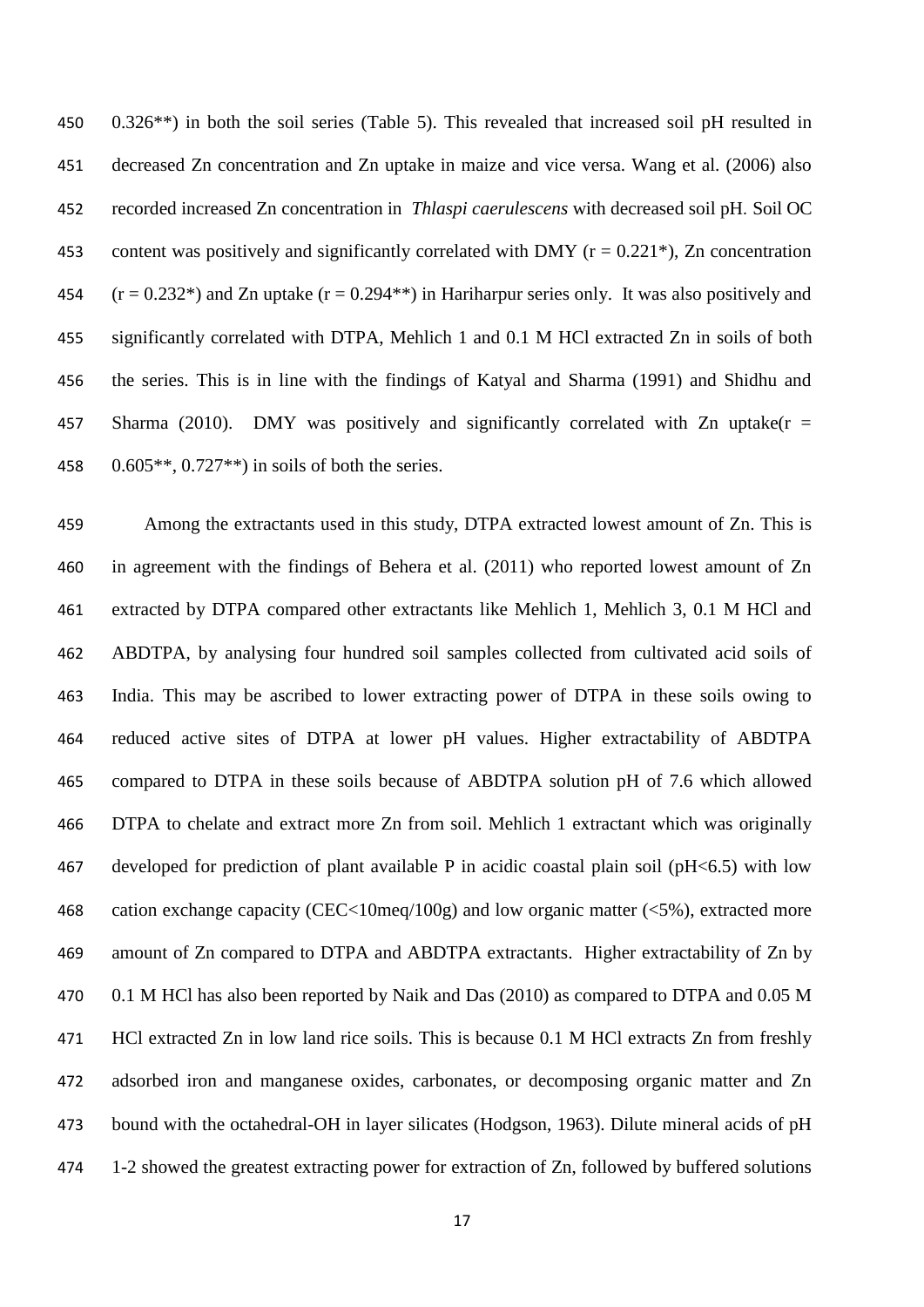of pH 7-9 containing chelating agents and buffers or very dilute acids of pH 4-5 (Misra et al., 1989). Zhang et al. (2010) reported Zn extraction capacity of different extractants in the order 477 of EDTA > Mehlich 3 > Mehlich 1 > DTPA > NH<sub>4</sub>OAc > CaCl<sub>2</sub> in polluted soils of rice in south-eastern China. The amount Zn extracted in polluted soils of central Iran followed the 479 order Mehlich  $3 > ABDTPA > DTPA > Mehlich 2 > CaCl<sub>2</sub> > HCl$  (Hosseiwwnpur and Motaghian, 2015). DMY was positively and significantly correlated with Zn extracted by DTPA, Mehlich 1, 0.1 M HCl and ABDTPA extractants in Hariharpur series and Zn extracted by Mehlich 1, 0.1 M HCl and ABDTPA extractants in Debatoli series (Table 5). Zn concentration in maize was positively and significantly correlated with Zn uptake by maize and extracted Zn by different extractants in soils of both the series. Positive and significant correlation coefficient values were also obtained for Zn uptake vs Zn extracted by different extractants in soils of both the series. Zn extracted by different extractants in soils of both series were positively and significantly correlated with each other. The values of correlation 488 coefficients ranged from  $r = 0.811**$  to  $r = 0.937**$ . This indicated that the trend of extraction of Zn from both the soils, by different extractants used in the study is similar. It corroborates the findings of Gartley et al. (2002), Mylavarapu et al. (2002) , Nascimento et al. (2007) and Behera et al. (2011) who have reported the suitability of extractants like DTPA, ABDTPA, Mehlich 1, Mehlich 3 and 0.1 M HCl for extraction of phyto-available Zn in acids of different parts of the world. Since Zn extracted by different extractants like DTPA, ABDTPA, Mehlich 1 and 0.1 M HCl, was positively and significantly correlated amongst themselves and with DMY, Zn concentration and Zn uptake by maize, all these extractants can be used for extraction of Zn from acid soils. However, ABDTPA extractant was found to be the best extractant for extraction of Zn in acid soils as the values of correlation coefficients between Zn concentration and Zn uptake by maize with extracted Zn by ABDTPA extractant were highest compared to that by other extractants.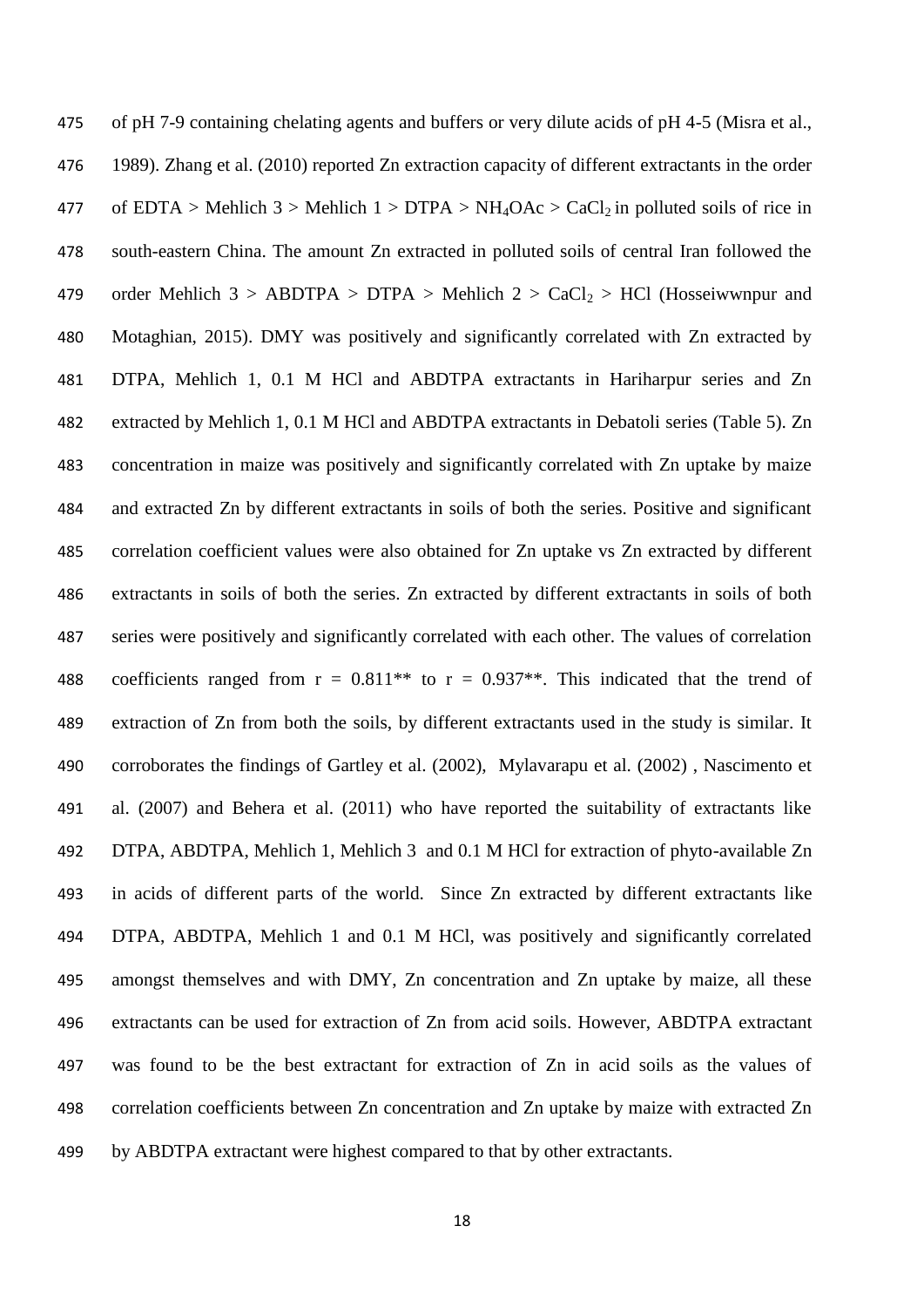#### **5. Conclusion**

501 Lime application of 1/3LR was found to be optimum for amelioration of acid some The concentration of Zn in maize tissue and extracted Zn by different extractants like DTPA, Mehlich 1, 0.1 M HCl and ABDTPA in both the soils reduced with lime application. Application of FYM along with lime improved the Zn concentration in maize plant and extractable Zn in soils. Since DTPA, Mehlich 1, 0.1 M HCl and ABDTPA extractable Zn in soils of both the series were positively and significantly correlated with dry matter yield, Zn concentration and Zn uptake, these extractants could be used for extraction of Zn in acid soils. However based on higher correlation coefficient values, ABDTPA was found to be best extractant for extraction of Zn in acid soils.

#### **Acknowledgements**

 The study was supported by the grant from Indian Council of Agricultural Research, New Delhi. We thank the Director of ICAR-Indian Institute of Soil Science, Bhopal, Madhya Pradesh, India for providing necessary facilities for conducting the research work. We acknowledge the help rendered by Ms. P. Singh, Mr. R. Singh and Mr. D. K. Verma during the execution of the work. The authors thank the topical editor and the anonymous reviewers for their useful suggestions for improvement of the manuscript.

# **References**

 Alloway BJ (2008) Zinc in soils and crop nutrition. International Zinc Association, Brussels, Belgium. pp. 1-135.

 Alloway BJ (2009) Soil factors associated with zinc deficiency in crops and humans. Environ Geochem Health 31: 537–548.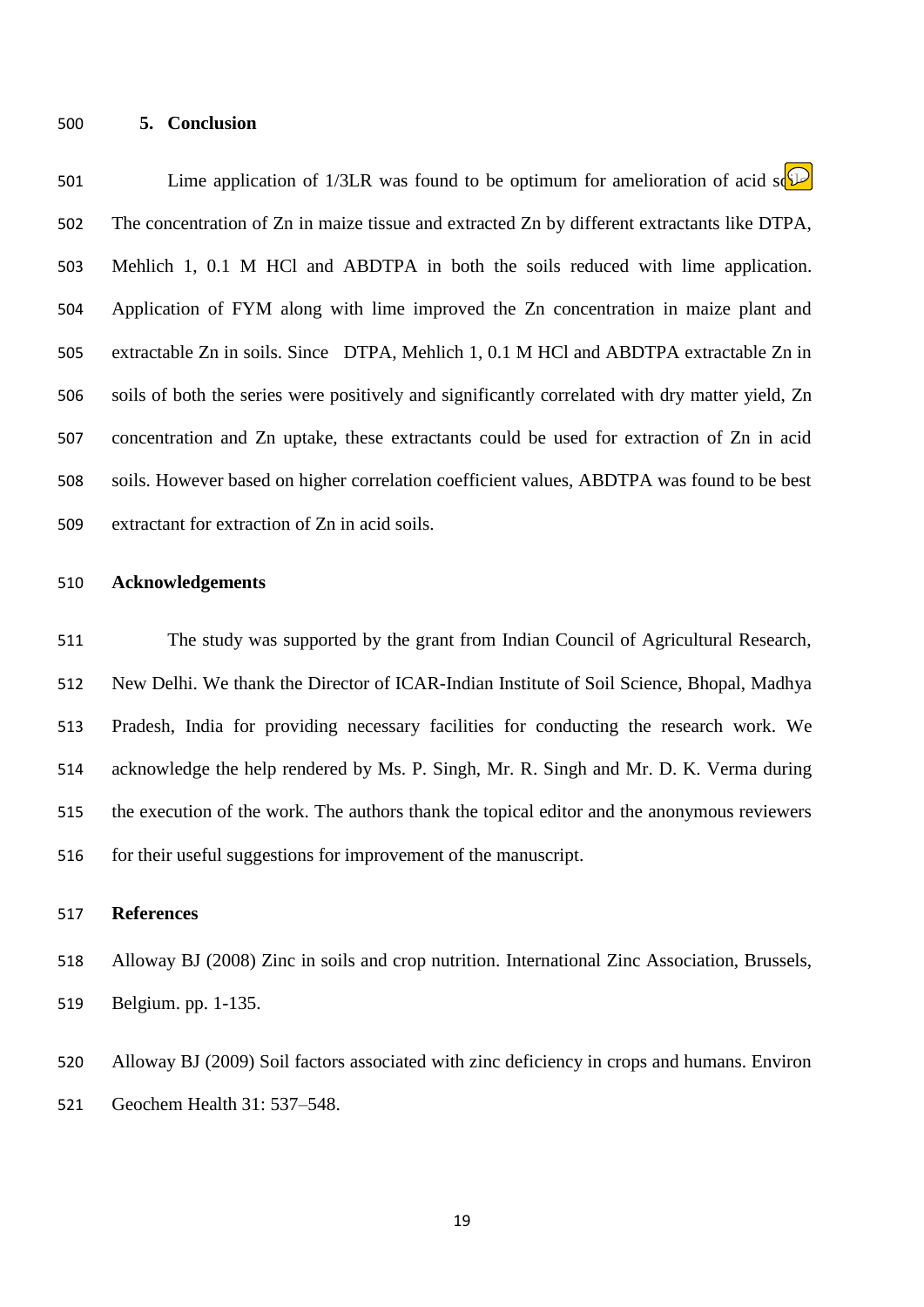- Anikwe MAN, Eze JC, Ibudialo AN, (2016) Influence of lime and gypsum application on
- soil properties and yield of cassava (*Manihot esculenta* Crantz.) in a degraded Ultisol in
- Agbani, Enugu Southeastern Nigeria . Soil Till Res 158: 32-38.
- Barman M, Shukla LM, Datta SP, Rattan RK (2014) Effect of applied lime and boron on the availability of nutrients in an acid soil. J Pl Nutrin 37(3): 357-373.
- Behera SK, Shukla AK, Singh MV, Wanjari RH, Singh P (2015) Yield and zinc, copper,
- manganese and iron concentration in maize (*Zea mays* L.) grown on Vertisol as influenced by
- zinc application from various zinc fertilizers. J Plant Nutri 38(10): 1544-1557.
- Behera SK, Singh D, Dwivedi BS, Singh S, Kumar K, Rana DS (2008) Distribution of
- fractions of zinc and their contribution towards availability and plant uptake of zinc under
- long-term maize (*Zea mays* L.)-wheat (*Triticum aestivum* L.) cropping on an Inceptisol. Aust
- J Soil Res 46 (1): 83-89.
- Behera SK, Singh MV, Singh KN, Todwal S (2011) Distribution variability of total and extractable zinc in cultivated acid soils of India and their relationship with some selected soil properties. Geoderma 162 (3-4): 242-250.
- Bouyoucos GJ (1962) Hydrometer method improved for making particle size analysis of soils. Agron J 54: 464.
- Cakmak I, Kalayci M, Kaya Y, Torun AA, Aydin N, Wang Y, Arisoy Z, Erdem H, Yazici A,
- Gokmen OLO, Horst, WJ (2010a) Biofortification and localization of zinc in wheat grain. J Agric Food Chem 58: 9092–9102.
- Cakmak I, Pfeiffer WH, McClafferty B (2010b) Biofortification of durum wheat with zinc and iron. Cereal Chem 87: 10–20.
- Cakmak I, Torun B, Erenoglu B, Ozturk L, Marschner H, Kalayci M, Ekiz H, Yilmaz A
- (1998) Morphological and physiological differences in the response of cereals to zinc
- deficiency. Euphytica 100: 349–357.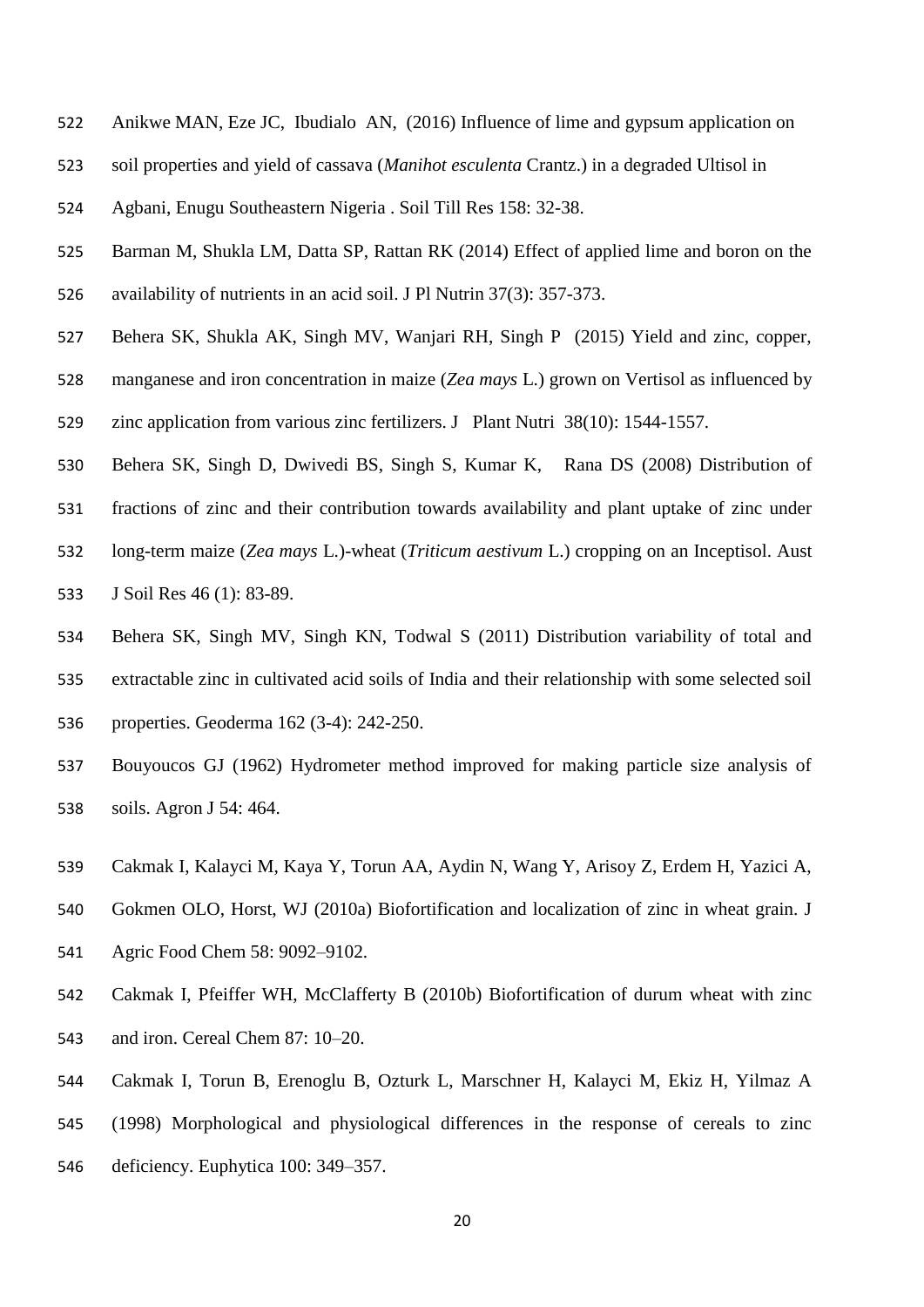- Cifu M, Xiaonan L, Zhihong C, Zhengyi H, Wanzhu M (2004) Long-term effects of lime application on soil acidity and crop yields on a red soil in Central Zhejiang. Pl Soil 265: 101- 109.
- Cox FR, Kamprath EJ (1972) Micronutrients soil tests. In: Mortvedt JJ, Giordano PM, Lindsay WL (Eds.), Micronutrients in Agriculture. Soil Science Society of America,

Madison, WI.

- Davis-Carter, JG, Shuman LM (1993) Influence of texture and pH of kaolinitic soils on zinc fractions and zinc uptake by peanuts. Soil Sci 155: 376–384.
- Gartley KL, Sims JT, Olsen CT, Chu P (2002) Comparison of soil test extractants used in
- mid-Atlantic United States. Commun Soil Sci Plant Anal 33(5&6): 873-895.
- Ghanem SA, Mikkelsen PS (1987) Effect of organic matter changes in soil zinc fractions found in wet land soils. Commun Soil Sci Plant Anal 18: 1217–1234.
- Gomez KA, Gomez AA (1984) Statistical Procedures for Agricultural Research, 2nd ed. John
- Wiley & Sons, New York, NY.
- Gonzalez D, Obrador A, Lopez-Valdivia LM, Alvarez JM (2008) Effect of zinc source
- applied to soils on its availability to navy bean. Soil Sci Soc Am J 72: 641–649.
- Helyar KR (1976) Nitrogen cycling and soil acidification. J Aust Inst Agric Sci 42: 217-21.
- Hodgson JF (1963) Chemistry of micronutrient elemtnes in soils. Adv Agron 15: 119-150.
- Hosseiwwnpur AR, Motaghian H (2015) Evaluating of many chemical extractants for
- assessment of Zn and Pb uptake by bean in polluted soils. J Soil Sci Pl Nutri 15 (1): 24-34.
- Jackson ML (1973) Soil Chemical Analysis. Prentice Hall of India Pvt. Ltd, New Delhi.
- Katyal JC, Sharma BD (1991) DTPA-extractable and total Zn, Cu, Mn and Fe in Indian soils
- and their association with some soil properties. Geoderma 49: 165-179.
- Lindsay WL (1972) Zinc in soils and plant nutrition. Adv Agron 24: 147-186.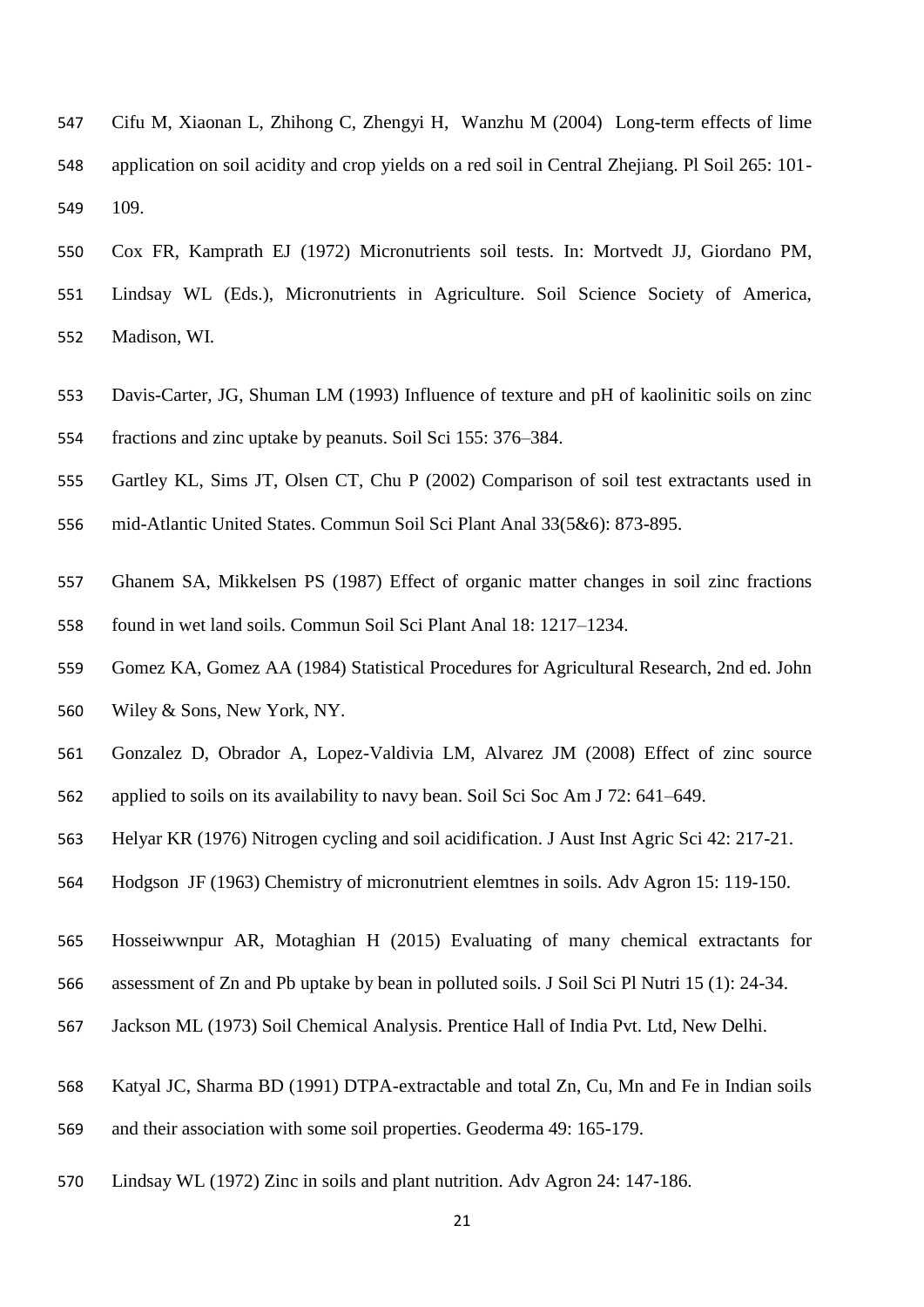- Lindsay WL, Norvell WA (1978) Development of a DTPA soil test for zinc, iron, manganese and copper. Soil Sci Soc Am J 42: 421-448.
- Maji AK, Obi Reddy GP, Sarkar D (2012) Acid soils of India Their extent and spatial distribution. NBSSLUP Bull. 145, NBSS&LUP, Nagpur, India. 138 pp.
- Misra AK, Nayar PK, Patnaik S (1989) Effect of flooding on extractable zinc, copper, boron,
- and molybdenum in soils and their relation with yield and uptake of these nutrients by rice
- (Oryza sativa). Indian J Agril Sci 59: 415-421.
- Moody PW, Yo SA, Aitken RL (1997) Soil organic carbon, permanganate fractions, and the
- chemical properties of acid soils. Aust J Soil Res 35: 1301-1308.
- Moon DH, Chang YY, Ok YS, Cheong KH, Koutsospyros A, Park JH, (2014) Amelioration
- of acidic soil using various renewable waste resources. Environ Sci Poll Res 21: 774-780.
- Murthy ASP (1982) Zinc fractions in wetland rice soils and their availability to rice. Soil Sci 133: 150–154.
- Mylavarapu RS, Sanchez JF, Nguyen JH, Bartos JM (2002) Evaluation of Mehlich-1 and
- Mehlich-3 extraction procedures for plant nutrients in acid mineral soils of Florida. Commun Soil Sci Plant Anal 33(5&6): 807-820.
- Naik SS, Das DK (2010) Evaluation of various zinc extractants in lowland rice soils under the influence of zinc sulphate and chelated zinc. Commun Soil Sci Plant Anal 41: 122-134.
- Nambiar KKM (1994) Soil fertility and crop productivity under long-term fertilizer use in India. Indian Council of Agricultural Research, New Delhi.
- Nascimento CWA, Melo EEC, Nascimento RSMP, Leite PVV (2007) Effect of liming on the
- plant availability and distribution of zinc and copper among soil fractions. Commn Soil Sci Pl
- Anal 38: 545-560.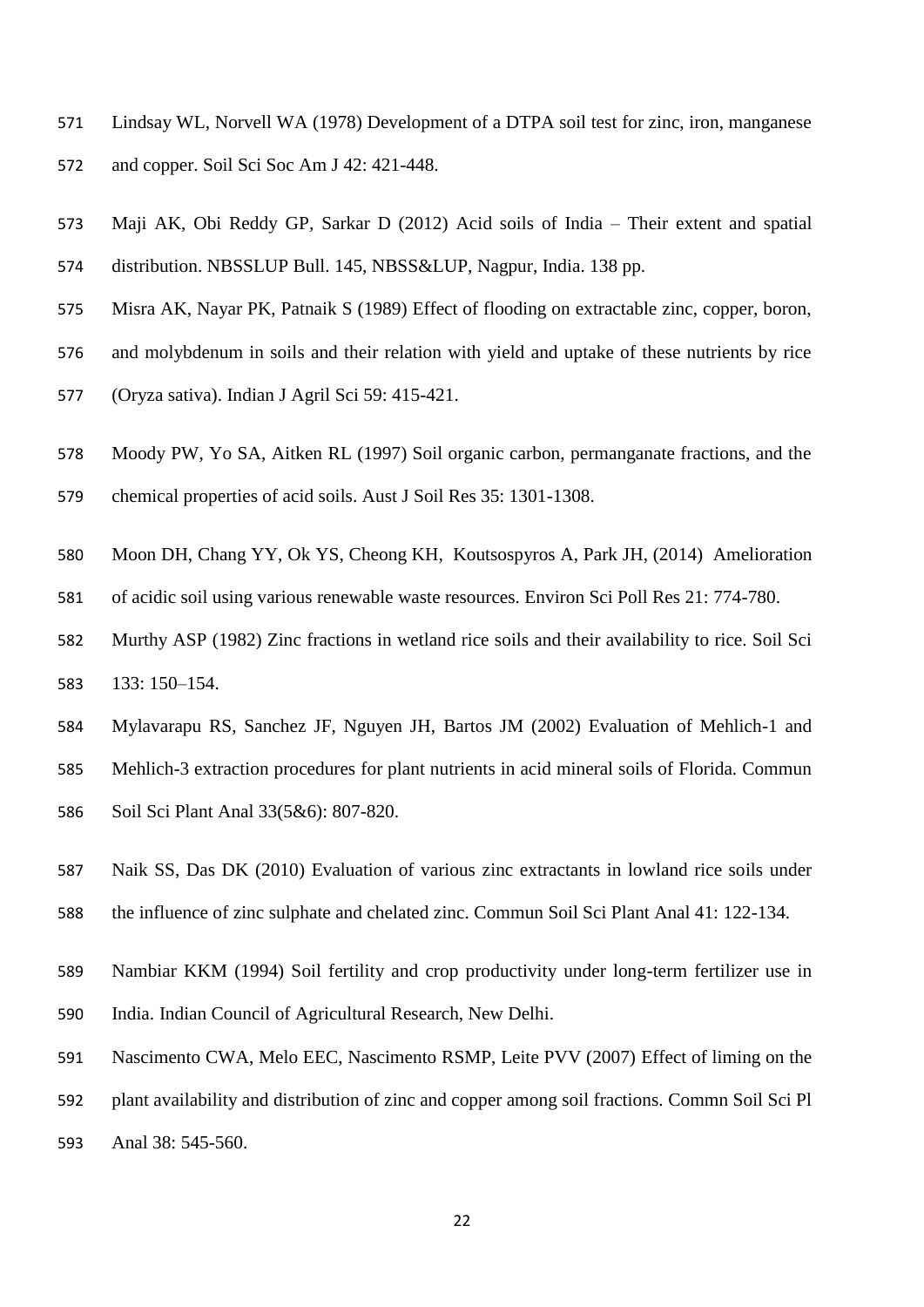- O' Connor GA (1988) Use and Misuse of the DTPA soil test. J Environ Qual 17: 715-718.
- Payne GG, Martens DC, Winarko C, Perera NF (1988) Form and availability of copper and zinc following long-term copper sulfate and zinc sulfate applications. J Environ Qual 17: 707-711.
- Perkins HF (1970) A rapid method of evaluating the zinc status of coastal plain soils. Commun Soil Sci Pl Anal 1: 35-42.
- Ponnette Q, Frankart R, Poma Rojas W, Petit C (1991) Effects of mineral amendments on the
- physico-chemical properties of a brown acid soil in a beech stand in the Belgian Ardennes.
- Pedologie 41: 89–100.
- Porter WM, Cox WJ, Wilson I (1980). Soil acidity ... is it a problem in Western Australia? West Aust J Agric 21: 126-33.
- Puri AN (1930) A new method for estimating total carbonates in soil. Imp Agric Res Pusa Bull 206, pp. 7.
- Quoggio JA, Gallo PB, Mascarenhas HA (1995) Agronomic efficiency of limestone with different acid-neutralizing capacity under field condition. Plant-Soil Interactions at Low pH: Principle and Management, pp: 491–496.
- Rautaray SK, Ghosh BC, Mitra BN (2003) Effect of fly ash, organic wastes, and chemical fertilizers on yield, nutrient uptake, heavy metal content and residual fertility in a rice-mustard cropping sequence under acid lateritic soil. Biores Techn 90: 275-283.
- Richards LA (1954) Diagnosis and Improvement of Saline and Alkali soils. USDA Agricultural Handbook No. 60. US Government Printing Office, Washington, DC.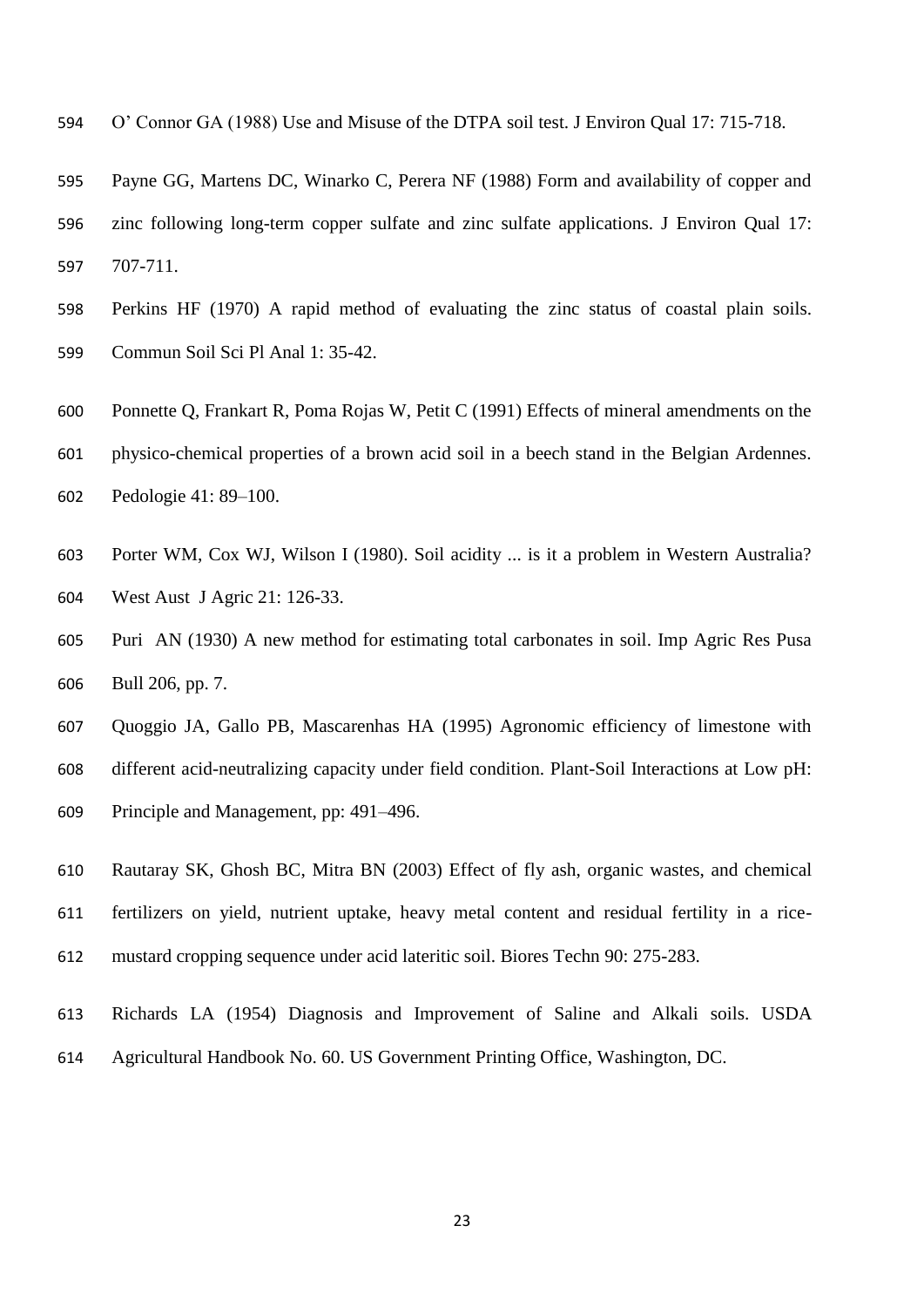- Rupa TR, Rao CS, Rao AS, Singh M (2003) Effect of farmayard manure and phosphorous on zinc transformations and phyo-availability in two alfisols of India. Biores Tech 87: 279- 288.
- Saha JK, Adhikari T, Mandal B (1999) Effect of lime and organic matter on distribution of zinc, copper, iron, and manganese in acid soils. Commun Soil Sci Plant Anal 30 (13-14): 1819-1829.
- Sarkar AK, Deb DL (1982) Zinc fractions in rice soils and their contribution to plant uptake.
- J Indian Soc Soil Sci 30: 63–69.
- Shaha SC, Kashem MA, Khan TO (2012) Effect of Lime and Farmyard Manure on the
- Concentration of Cadmium in Water Spinach (Ipomoea aquatica). ISRN Agron. DOI:10.5402/2012/719432
- Shukla UC (1971) Organic matter and zinc availability in soil. Pl Soil 6(4): 309-314.
- Shuman LM (1986) Effect of liming on the distribution of manganese, copper, iron and zinc
- among the soil fractions. Soil Sci Soc Am J 50: 1236-1240.
- Sidhu GS, Sharma BD (2010) Diethylenetriaminepentaacetic acid-extractable micronutrients
- status in soil under a rice-wheat system and their relationship with soil properties in different
- agroclimatic zones of Indo-Gangetic Plains of India. Commun Soil Sci Plant Anal 41: 29-51.
- Sims JT (1986) Soil pH effects on the distribution and plant availability of manganese, copper and zinc. Soil Sci Soc Am J 50: 367–373.
- Smith SR (1994) Effect of soil pH on availability to crops of metals in sewage sludge treated
- soils. I. Nickel, copper and zinc uptake and toxicity to ryegrass. Environ Pollut 85: 321–327.
- Soil Survey Staff (2014) 'Keys to Soil Taxonomy.' 12th edn (USDA-Natural Resources
- Conservation Service: Washington, DC).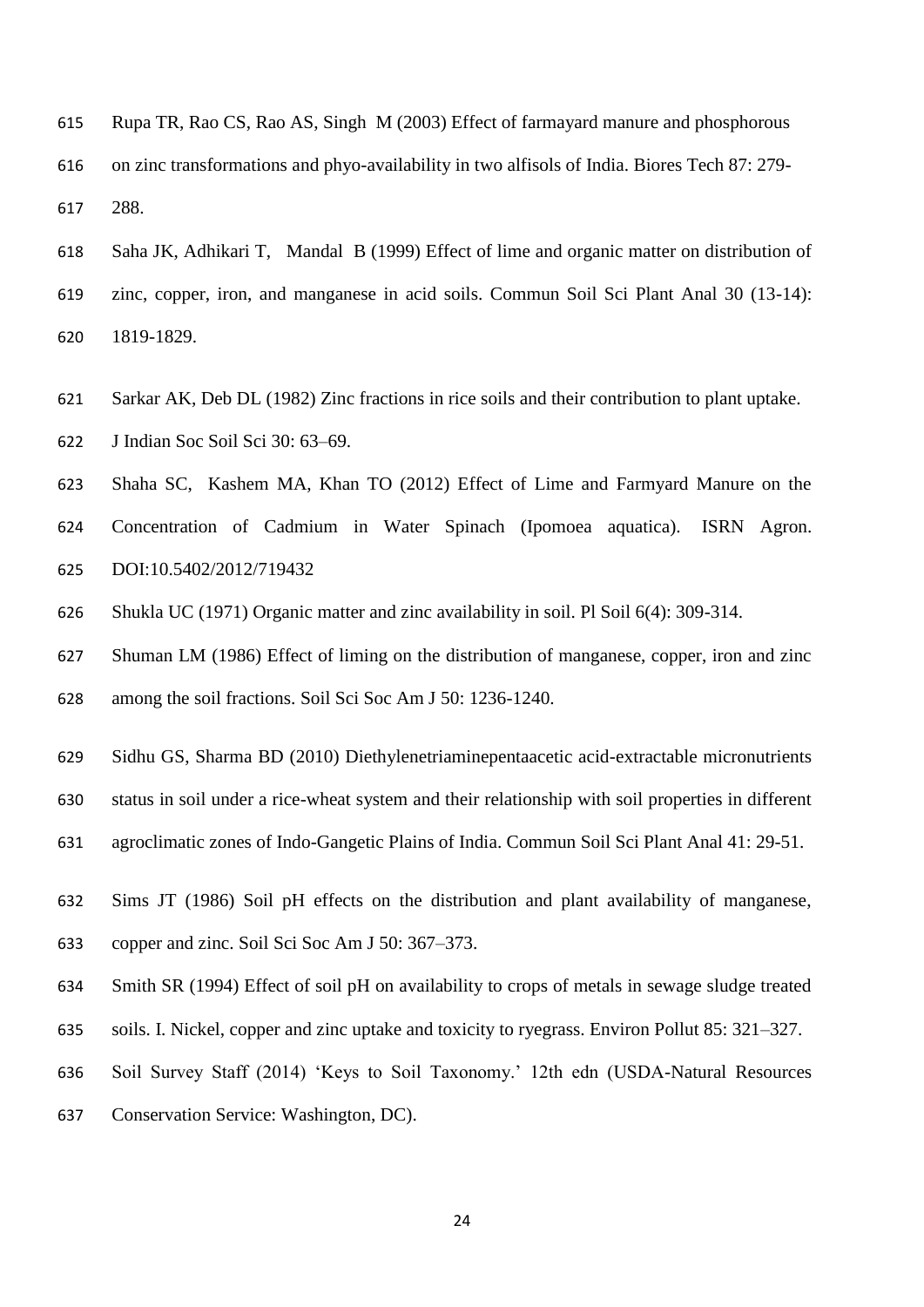- Soltanpour PN, Schwab AP (1977) Anew soil test for simultaneous extraction of macro and micronutrients in alkaline soils. Commn Soil Sci Pl Anal 8: 195-207.
- Sorensen RC, Oelsligle DD, Knuden D (1971) Extraction of Zn, Fe and Mn from soils with
- 0.1 M hydrochloric acid as affected by soil properties, solution, soil ratio; and length of
- extraction period. Soil Sci 11: 352-359.
- Tagwira F, Piha M, Mugwira L (1992) Effect of pH, and phosphorus and organic matter contents on zinc availability and distribution in two Zimbabwean soils. Commun Soil Sci Plant Anal 23: 1485-1500.
- Tandon HLS (Ed.) (2009) Methods of Analaysis of Soils, Plants, Waters, Fertilizers and
- Organic Manures. Fertilizer Development and Consultation Organisation, New Delhi, India. pp. 204.
- Tisdale SL, Havlin A, Nelson WL, Beton JD (2005) Soil Fertility and Fertilizers. New Delhi: Pearson Education, Inc.
- Tlustoš P, Száková J, Kořínek K, Pavlíková D, Hanč A, Balík J (2006) The effect of liming on cadmium, lead, and zinc uptake reduction by spring wheat grown in contaminated
- soil. Plant Soil Environ 52 (1): 16–24.
- Verma TS, Minhas RS (1987) Zinc and phosphorus interaction in a wheat-maize cropping system. Fert Res 13: 77- 86.
- Vondráčková S, Hejcman M, Tlustoš P, Száková J (2013) Effect of quick lime and dolomite application on mobility of elements (Cd, Zn, Pb, As, Fe, and Mn) in contaminated soils. Pol J Environ Stud 22(2): 577-589.
- Walkley AJ, Black IA (1934) An examination of the Degtjareff method for determining soil organic matter and a proposed modification of the chromic acid titration method. Soil Sci 37: 29-38.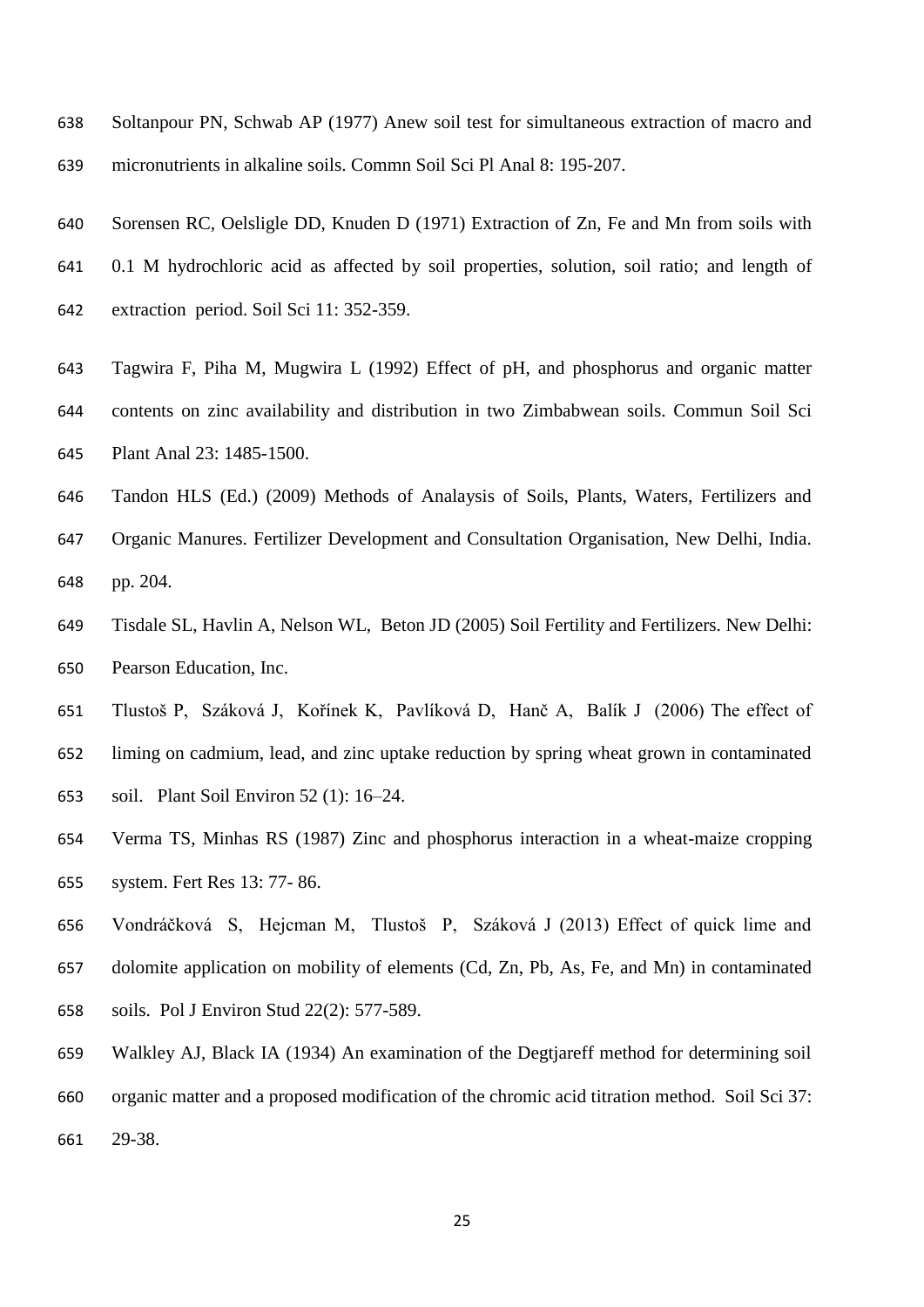- Wang AS, Angle JS, Chaney RL, Delorme TA, Reeves RD (2006) Soil pH effects on uptake of Cd and Zn by *Thlaspi caerulescens*. Pl Soil 281: 325–337.
- 
- Wang J, Mao H, Zhao H, Huang D, Wang Z (2012) Different increases in maize and wheat
- grain zinc concentrations caused by soil and foliar applications of zinc in Loess Plateau,
- China. Field Crops Res 135: 89–96.
- Zhang M, Liu Z, Wang H (2010) Use of single extraction methods to predict bioavailability
- of heavy metals in polluted soils of rice. Commun Soil Sci Plant Anal 41: 820-831.
- Zhang YQ, Sun YX, Ye YL, Rezaul Karim M, Xue YF, Yan P, Meng QF, Cui ZL, Cakmak I,
- Zhang FS, Zou CQ (2012) Zinc biofortification of wheat through fertilizer applications in
- different locations of china. Field Crop Res 125: 1–7.
- 
- 
- 
- 
- 
- 
- 
- 
- 
- 
- 
- 
- 
- 
- 
- 
-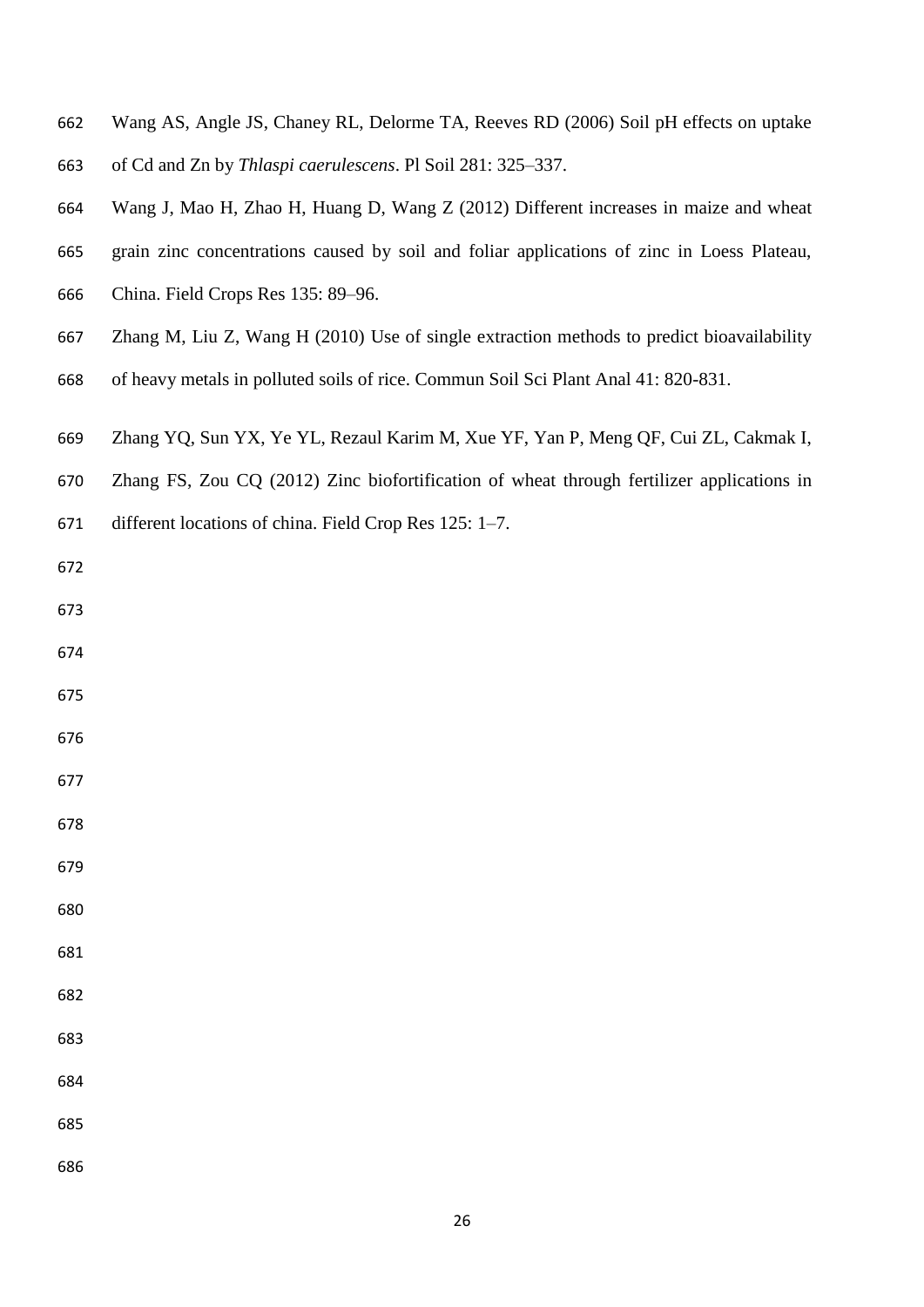|     | Characteristics                                                | Experimental soils      |                         |
|-----|----------------------------------------------------------------|-------------------------|-------------------------|
|     |                                                                | Hariharapur series      | Debatoli series         |
|     | Taxonomic classification                                       | <b>Oxic Haplustalfs</b> | <b>Udic Rhodustalfs</b> |
|     | pH (1:2.5)                                                     | 4.50                    | 5.80                    |
|     | $EC$ (dS m <sup>-1</sup> )                                     | 0.14                    | 0.23                    |
|     | Organic carbon (%)                                             | 0.31                    | 0.22                    |
|     | Clay $(\% )$                                                   | 12.1                    | 14.2                    |
|     | Silt $(\%)$                                                    | 15.0                    | 11.6                    |
|     | Sand $(\%)$                                                    | 73.2                    | 75.1                    |
|     | $CaCO3(\%)$                                                    | 20.0                    | 32.0                    |
|     | $CEC$ (cmol(p <sup>+</sup> ) kg <sup>-1</sup> )                | 3.90                    | 5.10                    |
|     |                                                                | 3.34                    | 1.51                    |
|     | Lime requirement $(g kg^{-1})$<br>DTAP-Zn $(mg kg^{-1})$       | 0.47                    | 1.45                    |
|     |                                                                | Farmyard manure         |                         |
|     | Total organic carbon (%)                                       | 0.22                    |                         |
|     | Total N (%)                                                    | 0.48                    |                         |
|     | Total P (%)                                                    | 0.10                    |                         |
|     | Total K $(\%)$                                                 | 0.55                    |                         |
|     | Total Zn $(mg kg-1)$                                           | 12                      |                         |
| 688 | *Critical concentration of DTPA-Zn is 0.80 mg kg <sup>-1</sup> |                         |                         |
|     |                                                                |                         |                         |
| 689 |                                                                |                         |                         |
| 690 |                                                                |                         |                         |
|     |                                                                |                         |                         |
| 691 |                                                                |                         |                         |
|     |                                                                |                         |                         |
| 692 |                                                                |                         |                         |
| 693 |                                                                |                         |                         |
| 694 |                                                                |                         |                         |
|     |                                                                |                         |                         |
| 695 |                                                                |                         |                         |
| 696 |                                                                |                         |                         |
|     |                                                                |                         |                         |
| 697 |                                                                |                         |                         |
| 698 |                                                                |                         |                         |
|     |                                                                |                         |                         |
| 699 |                                                                |                         |                         |

687 **Table 1** Some selected characteristics of the experimental soils and farmyard manure.

700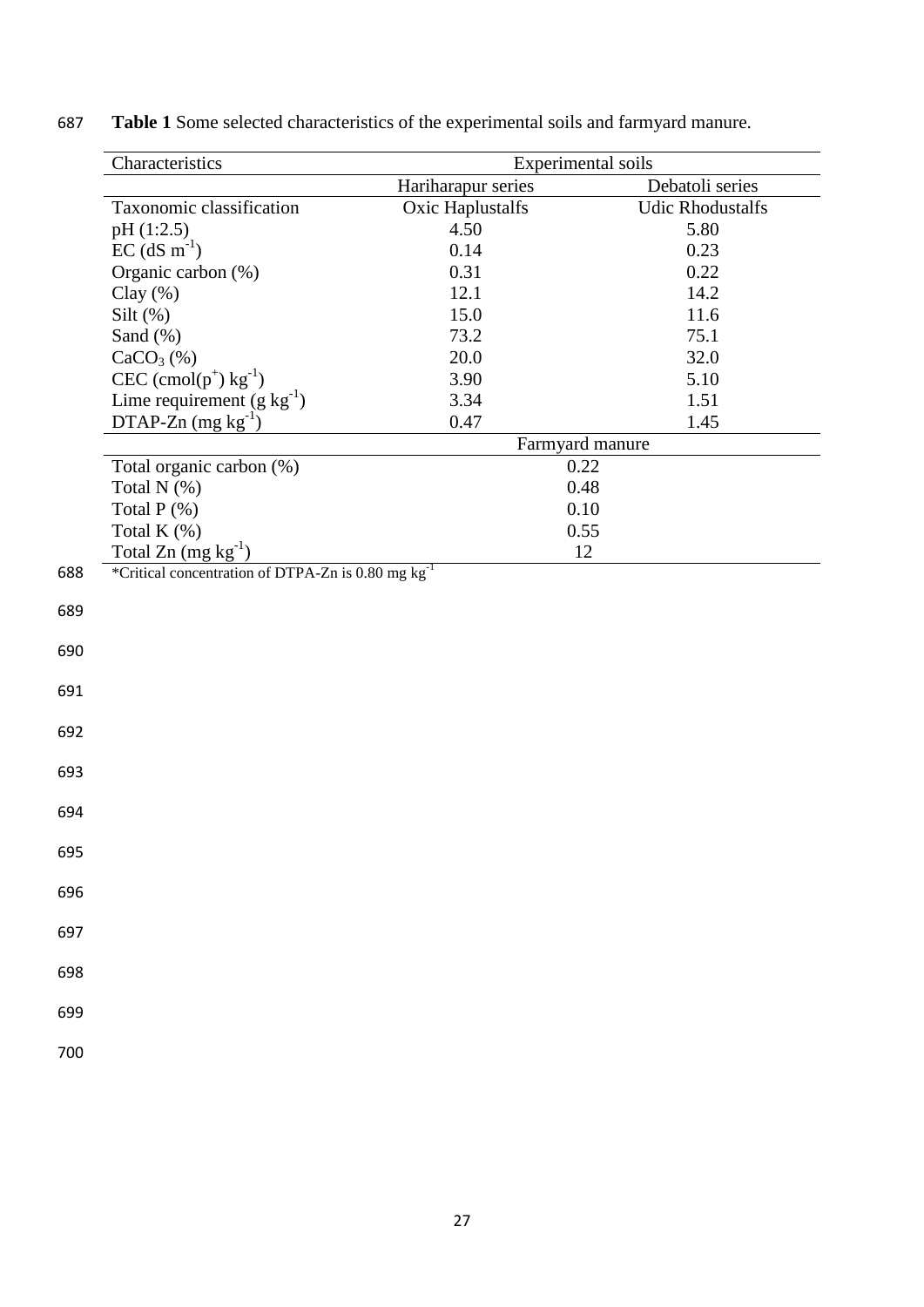| Treatments         |                                 | No FYM                                                                                                                             |                              |                   | $FYM (10 t ha-1)$                   |                              |                            |        |                          |  |
|--------------------|---------------------------------|------------------------------------------------------------------------------------------------------------------------------------|------------------------------|-------------------|-------------------------------------|------------------------------|----------------------------|--------|--------------------------|--|
|                    | No Zn                           | 2.5 mg Zn $kg^{-1}$                                                                                                                | 5.0 mg $Zn$ kg <sup>-1</sup> | Mean              | No Zn                               | 2.5 mg $Zn$ kg <sup>-1</sup> | 5.0 mg Zn $\text{kg}^{-1}$ | Mean   | Overall mean             |  |
| Hariharapur series |                                 |                                                                                                                                    |                              |                   |                                     |                              |                            |        |                          |  |
|                    |                                 |                                                                                                                                    |                              |                   | Dry matter $(g$ pot <sup>-1</sup> ) |                              |                            |        |                          |  |
| No lime            | 1.64                            | 2.02                                                                                                                               | 2.04                         | 1.90a             | 2.06                                | 2.60                         | 2.23                       | 2.30d  | 2.10                     |  |
| $1/10$ LR<br>rd    | 2.43                            | 2.37                                                                                                                               | 2.16                         | 2.32 <sub>b</sub> | 2.21                                | 2.74                         | 2.66                       | 2.53ef | 2.43                     |  |
| $1/3$ LR<br>rd     | 2.88                            | 2.87                                                                                                                               | 2.96                         | 2.83c             | 2.57                                | 2.89                         | 3.66                       | 2.98f  | 2.91                     |  |
| $2/3$ LR           | 2.65                            | 2.37                                                                                                                               | 2.66                         | 2.64c             | 2.40                                | 2.40                         | 3.01                       | 2.66d  | 2.65                     |  |
| <b>LR</b>          | 1.77                            | 2.06                                                                                                                               | 2.52                         | 2.12ab            | 1.94                                | 2.05                         | 2.71                       | 2.23d  | 2.18                     |  |
| Mean               | $2.27$ aa                       | $2.34$ aa                                                                                                                          | 2.47bb                       |                   | 2.23cc                              | $2.53$ cce                   | 2.85dde                    |        | $\overline{\phantom{a}}$ |  |
| LSD(0.01)          |                                 | Lime = 0.30, Zn level = 0.11, FYM level = 0.25, Lime x Zn level = 0.50, Lime x FYM level = 0.61, Zn level x FYM level = 0.42       |                              |                   |                                     |                              |                            |        |                          |  |
|                    | Zn concentration $(mg kg^{-1})$ |                                                                                                                                    |                              |                   |                                     |                              |                            |        |                          |  |
| No lime            | 54.0                            | 84.0                                                                                                                               | 112                          | 83.3a             | 57.4                                | 104                          | 119                        | 93.2e  | 88.4                     |  |
| th<br>$1/10$ LR    | 53.3                            | 87.4                                                                                                                               | 113                          | 84.6a             | 59.2                                | 99.5                         | 119                        | 92.7e  | 88.6                     |  |
| rd<br>$1/3$ LR     | 38.5                            | 63.5                                                                                                                               | 75.0                         | 59.0b             | 46.3                                | 72.8                         | 80.0                       | 66.4f  | 62.7                     |  |
| $2/3^{rd}$ LR      | 27.4                            | 52.7                                                                                                                               | 60.8                         | 47.0c             | 35.4                                | 59.8                         | 67.6                       | 54.g   | 50.6                     |  |
| LR                 | 25.2                            | 44.8                                                                                                                               | 54.2                         | 41.4d             | 31.2                                | 48.9                         | 58.1                       | 46.1h  | 43.7                     |  |
| Mean               | 39.7aa                          | 66.5bb                                                                                                                             | 83.0cc                       |                   | 45.9dd                              | 76.9ee                       | 88.8ff                     |        |                          |  |
| LSD(0.01)          |                                 | Lime = 3.50, Zn level = 0.11, FYM level = 2.00, Lime x Zn level = 3.21, Lime x FYM level = 5.70, Zn level x FYM level = 3.15       |                              |                   |                                     |                              |                            |        |                          |  |
|                    |                                 |                                                                                                                                    |                              |                   | Zn uptake $(mg$ pot <sup>-1</sup> ) |                              |                            |        |                          |  |
| No lime<br>th      | 0.11                            | 0.14                                                                                                                               | 0.23                         | 0.16a             | 0.12                                | 0.27                         | 0.26                       | 0.22f  | 0.19                     |  |
| $1/10$ LR          | 0.13                            | 0.21                                                                                                                               | 0.24                         | 0.19 <sub>b</sub> | 0.13                                | 0.27                         | 0.32                       | 0.24g  | 0.22                     |  |
| rd<br>$1/3$ LR     | 0.10                            | 0.18                                                                                                                               | 0.22                         | 0.17c             | 0.11                                | 0.21                         | 0.29                       | 0.20h  | 0.19                     |  |
| rd<br>$2/3$ LR     | 0.08                            | 0.13                                                                                                                               | 0.16                         | 0.12d             | 0.09                                | 0.14                         | 0.20                       | 0.15i  | 0.13                     |  |
| LR                 | 0.05                            | 0.09                                                                                                                               | 0.14                         | 0.09e             | 0.06                                | 0.10                         | 0.16                       | 0.11j  | 0.10                     |  |
| Mean               | $0.09$ aa                       | 0.15bb                                                                                                                             | 0.20cc                       |                   | 0.10 <sub>dd</sub>                  | 0.20 <sub>dd</sub>           | 0.25dd                     |        |                          |  |
| LSD(0.01)          |                                 | Lime = 0.002, Zn level = 0.005, FYM level = 0.004, Lime x Zn level = 0.008, Lime x FYM level = 0.007, Zn level x FYM level = 0.012 |                              |                   |                                     |                              |                            |        |                          |  |

**T able 2** Effect of FYM, lime and Zn application on dry matter yield, Zn concentration and Zn uptake by maize.

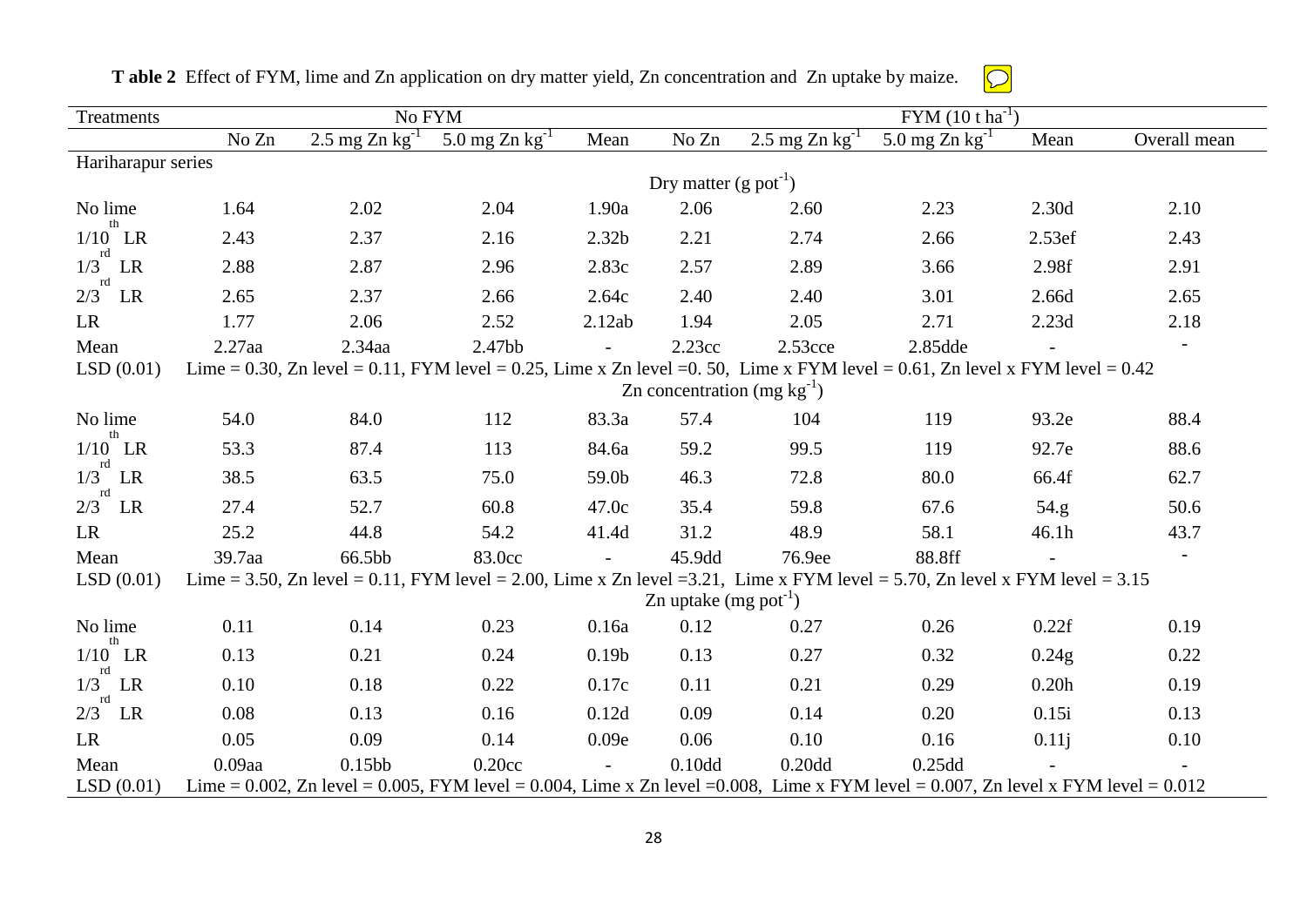| Debatoli series       |                                                                                                                        |                    |        |                   |                                     |                                                                                                                              |        |                   |                |  |
|-----------------------|------------------------------------------------------------------------------------------------------------------------|--------------------|--------|-------------------|-------------------------------------|------------------------------------------------------------------------------------------------------------------------------|--------|-------------------|----------------|--|
|                       |                                                                                                                        |                    |        |                   | Dry matter $(g$ pot <sup>-1</sup> ) |                                                                                                                              |        |                   |                |  |
| No lime               | 2.84                                                                                                                   | 3.55               | 4.19   | 3.53a             | 3.45                                | 3.72                                                                                                                         | 3.44   | 3.57d             | 3.55           |  |
| th<br>$1/10$ LR<br>rd | 3.37                                                                                                                   | 3.94               | 4.52   | 3.94b             | 3.56                                | 4.06                                                                                                                         | 4.21   | 3.91d             | 3.93           |  |
| $1/3$ LR              | 3.71                                                                                                                   | 4.32               | 4.54   | 4.19b             | 3.80                                | 4.84                                                                                                                         | 4.46   | 4.37d             | 4.28           |  |
| rd<br>$2/3$ LR        | 3.55                                                                                                                   | 3.67               | 4.43   | 3.88b             | 3.53                                | 3.74                                                                                                                         | 3.76   | 3.68d             | 3.78           |  |
| <b>LR</b>             | 3.27                                                                                                                   | 3.54               | 3.46   | 3.42c             | 3.46                                | 3.59                                                                                                                         | 3.55   | 3.54d             | 3.48           |  |
| Mean                  | 3.35aa                                                                                                                 | 3.80bb             | 4.23cc |                   | 3.56dd                              | 3.99dd                                                                                                                       | 3.88dd |                   | $\blacksquare$ |  |
| LSD(0.01)             | Lime = 0.32, Zn level = 0.22, FYM level = ns, Lime x Zn level = 0.58, Lime x FYM level = ns, Zn level x FYM level = ns |                    |        |                   |                                     |                                                                                                                              |        |                   |                |  |
|                       | Zn concentration $(mg kg^{-1})$                                                                                        |                    |        |                   |                                     |                                                                                                                              |        |                   |                |  |
| No lime<br>th         | 62.2                                                                                                                   | 85.0               | 119    | 88.7a             | 71.0                                | 86.2                                                                                                                         | 126    | 94.4f             | 91.6           |  |
| $1/10$ LR<br>rd       | 60.4                                                                                                                   | 78.4               | 105    | 81.3b             | 70.7                                | 84.3                                                                                                                         | 116    | 90.3 <sub>g</sub> | 85.8           |  |
| $1/3$ LR<br>rd        | 55.3                                                                                                                   | 68.9               | 94.8   | 73.0c             | 71.6                                | 77.3                                                                                                                         | 97.9   | 82.3h             | 77.6           |  |
| $2/3$ LR              | 47.8                                                                                                                   | 66.5               | 75.2   | 63.2d             | 52.4                                | 69.5                                                                                                                         | 80.2   | 67.4i             | 65.3           |  |
| LR                    | 39.7                                                                                                                   | 60.6               | 64.8   | 55.0e             | 44.8                                | 62.6                                                                                                                         | 70.6   | 59.4i             | 57.2           |  |
| Mean                  | 53.1aa                                                                                                                 | 71.9bb             | 91.8cc | $\blacksquare$    | 62.1dd                              | 76.0ee                                                                                                                       | 98.1ff |                   |                |  |
| LSD(0.01)             |                                                                                                                        |                    |        |                   |                                     | Lime = 1.80, Zn level = 0.20, FYM level = 1.50, Lime x Zn level = 2.10, Lime x FYM level = 3.80, Zn level x FYM level = 2.10 |        |                   |                |  |
|                       |                                                                                                                        |                    |        |                   | Zn uptake $(mg$ pot <sup>-1</sup> ) |                                                                                                                              |        |                   |                |  |
| No lime               | 0.18                                                                                                                   | 0.30               | 0.50   | 0.33a             | 0.25                                | 0.32                                                                                                                         | 0.44   | 0.34e             | 0.33           |  |
| th<br>$1/10$ LR<br>rd | 0.20                                                                                                                   | 0.31               | 0.47   | 0.33a             | 0.24                                | 0.34                                                                                                                         | 0.49   | 0.36f             | 0.34           |  |
| 1/3<br>LR             | 0.21                                                                                                                   | 0.30               | 0.43   | 0.31 <sub>b</sub> | 0.27                                | 0.37                                                                                                                         | 0.44   | 0.36f             | 0.34           |  |
| rd<br>$2/3$ LR        | 0.17                                                                                                                   | 0.24               | 0.33   | 0.25c             | 0.19                                | 0.26                                                                                                                         | 0.30   | 0.25g             | 0.25           |  |
| LR                    | 0.13                                                                                                                   | 0.21               | 0.23   | 0.19d             | 0.15                                | 0.23                                                                                                                         | 0.25   | 0.21h             | 0.20           |  |
| Mean                  | 0.18aa                                                                                                                 | 0.27 <sub>bb</sub> | 0.39cc | $\equiv$          | $0.22$ dd                           | 0.30ee                                                                                                                       | 0.38ff |                   |                |  |
| LSD(0.01)             |                                                                                                                        |                    |        |                   |                                     | Lime = 0.03, Zn level = 0.11, FYM level = 0.02, Lime x Zn level =ns, Lime x FYM level = 0.08, Zn level x FYM level = ns      |        |                   |                |  |

\*Letters indicate observed differences among the means of different treatments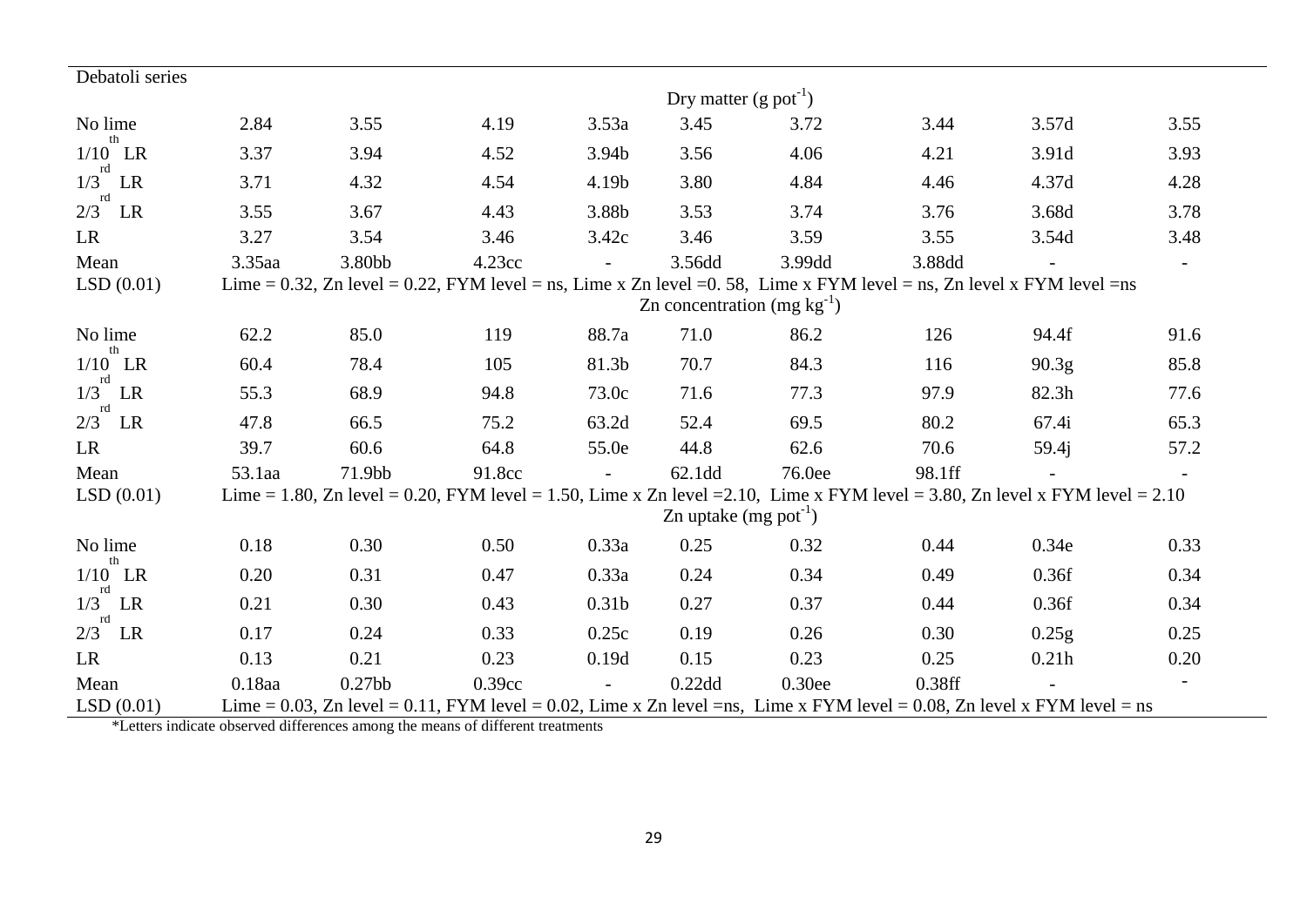| Treatments             |                                                                                                                        |                     | No FYM                                                                                                             |              | $FYM (10 t ha^{-1})$       |                     |                     |                   |              |  |  |
|------------------------|------------------------------------------------------------------------------------------------------------------------|---------------------|--------------------------------------------------------------------------------------------------------------------|--------------|----------------------------|---------------------|---------------------|-------------------|--------------|--|--|
|                        | No Zn                                                                                                                  | 2.5 mg Zn $kg^{-1}$ | 5.0 mg Zn $kg^{-1}$                                                                                                | Mean         | No Zn                      | 2.5 mg Zn $kg^{-1}$ | 5.0 mg Zn $kg^{-1}$ | Mean              | Overall mean |  |  |
| Hariharapur series     |                                                                                                                        |                     |                                                                                                                    |              |                            |                     |                     |                   |              |  |  |
|                        |                                                                                                                        |                     |                                                                                                                    |              | pH                         |                     |                     |                   |              |  |  |
| No lime<br>th          | 4.56                                                                                                                   | 4.57                | 4.61                                                                                                               | 4.58a        | 5.16                       | 5.10                | 5.34                | 5.20f             | 4.89         |  |  |
| $1/10$ LR              | 4.80                                                                                                                   | 5.01                | 4.83                                                                                                               | 4.88b        | 5.46                       | 5.42                | 5.44                | 5.44f             | 5.16         |  |  |
| rd<br>1/3<br>LR        | 5.69                                                                                                                   | 6.14                | 5.57                                                                                                               | 5.80c        | 5.93                       | 6.49                | 5.97                | 6.13g             | 5.97         |  |  |
| rd<br>$2/3$ LR         | 6.45                                                                                                                   | 6.53                | 6.62                                                                                                               | 6.53d        | 6.92                       | 7.08                | 6.57                | 6.86h             | 6.70         |  |  |
| <b>LR</b>              | 7.23                                                                                                                   | 7.25                | 6.99                                                                                                               | 7.16e        | 7.37                       | 7.17                | 7.38                | 7.31h             | 7.23         |  |  |
| Mean                   | 5.75aa                                                                                                                 | 5.90aa              | 5.72aa                                                                                                             | $\equiv$     | 6.17bb                     | 6.25bb              | 6.14bb              |                   |              |  |  |
| LSD(0.01)              | Lime = 0.19, Zn level = ns, FYM level = 0.25, Lime x Zn level = ns, Lime x FYM level = 0.51, Zn level x FYM level = ns |                     |                                                                                                                    |              |                            |                     |                     |                   |              |  |  |
|                        |                                                                                                                        |                     |                                                                                                                    |              | $EC$ (dS m <sup>-1</sup> ) |                     |                     |                   |              |  |  |
| No lime                | 0.14                                                                                                                   | 0.11                | 0.13                                                                                                               | 0.13a        | 0.13                       | 0.15                | 0.14                | 0.14a             | 0.13         |  |  |
| th<br>$1/10$ LR        | 0.14                                                                                                                   | 0.10                | 0.10                                                                                                               | 0.12a        | 0.15                       | 0.11                | 0.12                | 0.13a             | 0.12         |  |  |
| rd<br>$1/3$ LR         | 0.13                                                                                                                   | 0.13                | 0.11                                                                                                               | 0.12a        | 0.12                       | 0.10                | 0.14                | 0.12a             | 0.12         |  |  |
| $2/3$ <sup>rd</sup> LR | 0.12                                                                                                                   | 0.13                | 0.11                                                                                                               | 0.12a        | 0.12                       | 0.15                | 0.10                | 0.12a             | 0.12         |  |  |
| <b>LR</b>              | 0.13                                                                                                                   | 0.14                | 0.12                                                                                                               | 0.13a        | 0.15                       | 0.14                | 0.15                | 0.15a             | 0.14         |  |  |
| Mean                   | $0.13$ aa                                                                                                              | $0.12$ aa           | $0.11$ aa                                                                                                          |              | $0.13$ aa                  | $0.13$ aa           | $0.13$ aa           |                   | 0.13         |  |  |
| LSD(0.01)              |                                                                                                                        |                     | Lime = ns, Zn level = ns, FYM level = ns, Lime x Zn level = ns, Lime x FYM level = ns, Zn level x FYM level = ns   |              |                            |                     |                     |                   |              |  |  |
|                        |                                                                                                                        |                     |                                                                                                                    |              | OC(%)                      |                     |                     |                   |              |  |  |
| No lime<br>th          | 0.26                                                                                                                   | 0.27                | 0.25                                                                                                               | 0.26a        | 0.32                       | 0.37                | 0.34                | 0.34 <sub>b</sub> | 0.30         |  |  |
| $1/10$ LR<br>rd        | 0.27                                                                                                                   | 0.24                | 0.27                                                                                                               | 0.26a        | 0.33                       | 0.34                | 0.39                | 0.35 <sub>b</sub> | 0.31         |  |  |
| $1/3$ LR               | 0.25                                                                                                                   | 0.24                | 0.27                                                                                                               | 0.25a        | 0.31                       | 0.36                | 0.37                | 0.35 <sub>b</sub> | 0.30         |  |  |
| $2/3$ <sup>rd</sup> LR | 0.27                                                                                                                   | 0.25                | 0.23                                                                                                               | 0.25a        | 0.30                       | 0.34                | 0.32                | 0.32 <sub>b</sub> | 0.29         |  |  |
| <b>LR</b>              | 0.24                                                                                                                   | 0.21                | 0.22                                                                                                               | 0.22a        | 0.25                       | 0.34                | 0.33                | 0.31 <sub>b</sub> | 0.27         |  |  |
| Mean                   | $0.26$ aa                                                                                                              | $0.24$ aa           | $0.25$ aa                                                                                                          | $\mathbf{r}$ | 0.30 <sub>bb</sub>         | 0.35bbb             | 0.35bb              |                   |              |  |  |
| LSD(0.01)              |                                                                                                                        |                     | Lime = ns, Zn level = ns, FYM level = 0.03, Lime x Zn level = ns, Lime x FYM level = ns, Zn level x FYM level = ns |              |                            |                     |                     |                   |              |  |  |

**T able 3** Soil pH, EC and OC content as influence by FYM, lime and Zn application.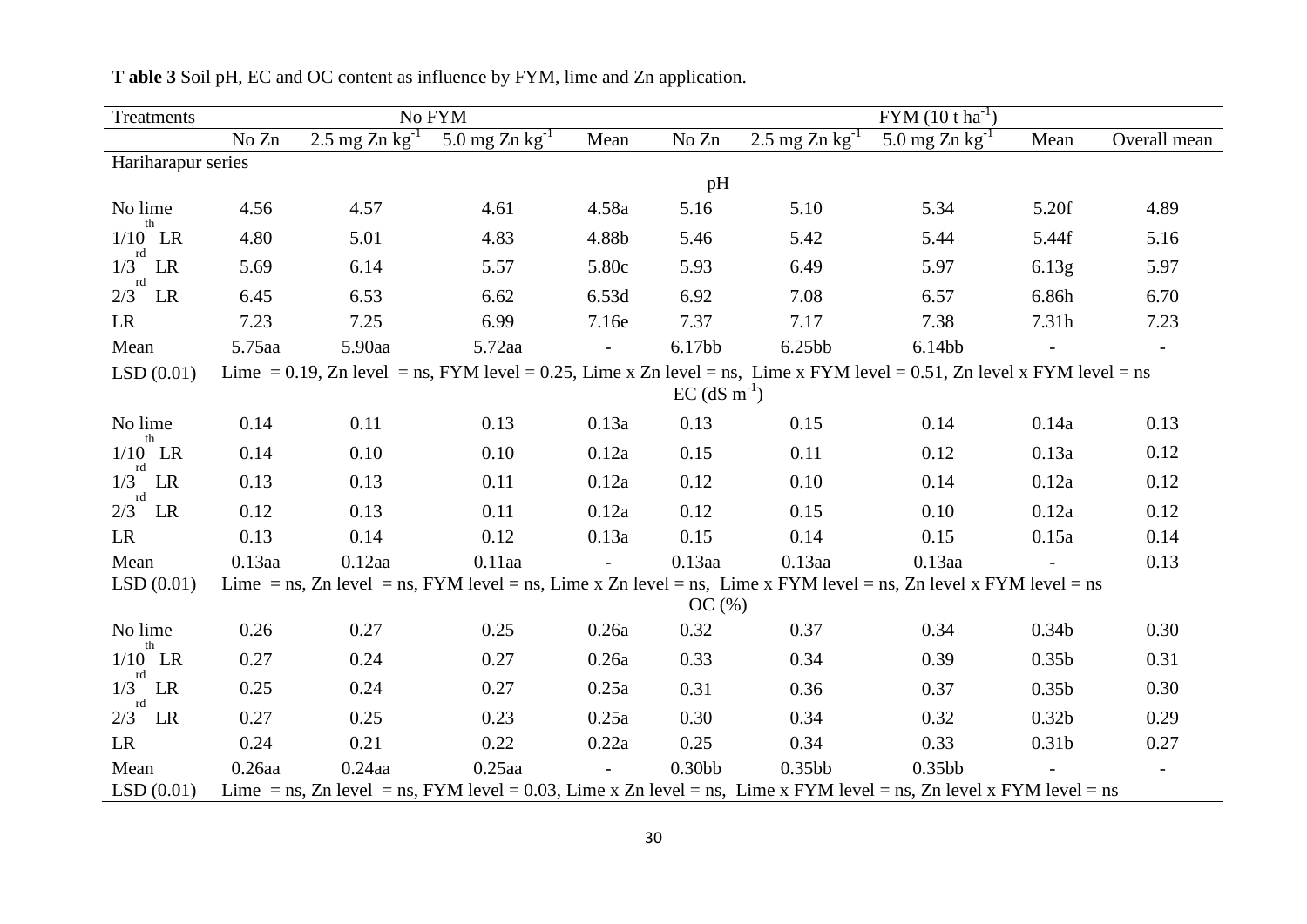| Debatoli series       |                                                                                                                                                      |           |           |                |                    |                                                                                                                    |                    |                   |                          |  |  |  |
|-----------------------|------------------------------------------------------------------------------------------------------------------------------------------------------|-----------|-----------|----------------|--------------------|--------------------------------------------------------------------------------------------------------------------|--------------------|-------------------|--------------------------|--|--|--|
|                       |                                                                                                                                                      |           |           |                | pH                 |                                                                                                                    |                    |                   |                          |  |  |  |
| No lime<br>th         | 5.88                                                                                                                                                 | 5.85      | 5.77      | 5.83a          | 6.14               | 6.17                                                                                                               | 6.45               | 6.25f             | 6.04                     |  |  |  |
| $1/10$ LR<br>rd       | 5.93                                                                                                                                                 | 5.88      | 5.94      | 5.92b          | 6.28               | 6.42                                                                                                               | 6.56               | 6.42f             | 6.17                     |  |  |  |
| $1/3$ LR<br>rd        | 6.38                                                                                                                                                 | 6.21      | 6.21      | 6.27c          | 6.44               | 6.57                                                                                                               | 6.58               | 6.53f             | 6.40                     |  |  |  |
| $2/3$ LR              | 6.64                                                                                                                                                 | 6.67      | 6.6       | 6.64d          | 6.76               | 6.75                                                                                                               | 6.65               | 6.73g             | 6.68                     |  |  |  |
| <b>LR</b>             | 6.96                                                                                                                                                 | 6.99      | 6.9       | 6.95e          | 7.27               | 6.87                                                                                                               | 7.14               | 7.09g             | 7.02                     |  |  |  |
| Mean                  | 6.36aa                                                                                                                                               | $6.32$ aa | 6.28aa    | $\Box$         | 6.58bb             | 6.56bb                                                                                                             | 6.67bb             |                   | $\overline{\phantom{a}}$ |  |  |  |
| LSD(0.01)             | Lime = 0.17, Zn level = ns, FYM level = 0.20, Lime x Zn level = ns, Lime x FYM level = 0.47, Zn level x FYM level = ns<br>$EC$ (dS m <sup>-1</sup> ) |           |           |                |                    |                                                                                                                    |                    |                   |                          |  |  |  |
| No lime               | 0.23                                                                                                                                                 | 0.22      | 0.27      | 0.24a          | 0.21               | 0.26                                                                                                               | 0.23               | 0.23a             | 0.24                     |  |  |  |
| th<br>$1/10$ LR       | 0.27                                                                                                                                                 | 0.27      | 0.23      | 0.25a          | 0.21               | 0.23                                                                                                               | 0.20               | 0.21a             | 0.24                     |  |  |  |
| rd<br>1/3<br>LR<br>rd | 0.23                                                                                                                                                 | 0.23      | 0.24      | 0.23a          | 0.17               | 0.29                                                                                                               | 0.25               | 0.24a             | 0.24                     |  |  |  |
| $2/3$ LR              | 0.23                                                                                                                                                 | 0.21      | 0.21      | 0.21a          | 0.23               | 0.19                                                                                                               | 0.24               | 0.22a             | 0.22                     |  |  |  |
| <b>LR</b>             | 0.24                                                                                                                                                 | 0.17      | 0.29      | 0.23a          | 0.19               | 0.30                                                                                                               | 0.26               | 0.25a             | 0.24                     |  |  |  |
| Mean                  | $0.24$ aa                                                                                                                                            | $0.22$ aa | $0.25$ aa | $\sim$         | $0.20$ aa          | $0.25$ aa                                                                                                          | $0.24$ aa          |                   | $\overline{\phantom{0}}$ |  |  |  |
| LSD(0.01)             |                                                                                                                                                      |           |           |                |                    | Lime = ns, Zn level = ns, FYM level = 0.04, Lime x Zn level = ns, Lime x FYM level = ns, Zn level x FYM level = ns |                    |                   |                          |  |  |  |
|                       |                                                                                                                                                      |           |           |                | OC(%)              |                                                                                                                    |                    |                   |                          |  |  |  |
| No lime<br>th         | 0.21                                                                                                                                                 | 0.28      | 0.22      | 0.24a          | 0.22               | 0.29                                                                                                               | 0.30               | 0.27 <sub>b</sub> | 0.25                     |  |  |  |
| $1/10$ LR<br>rd       | 0.22                                                                                                                                                 | 0.22      | 0.21      | 0.22a          | 0.28               | 0.28                                                                                                               | 0.28               | 0.28 <sub>b</sub> | 0.25                     |  |  |  |
| 1/3<br>LR             | 0.21                                                                                                                                                 | 0.25      | 0.24      | 0.23a          | 0.28               | 0.26                                                                                                               | 0.29               | 0.28 <sub>b</sub> | 0.26                     |  |  |  |
| rd<br>$2/3$ LR        | 0.18                                                                                                                                                 | 0.22      | 0.25      | 0.21a          | 0.31               | 0.25                                                                                                               | 0.28               | 0.28 <sub>b</sub> | 0.25                     |  |  |  |
| LR                    | 0.21                                                                                                                                                 | 0.25      | 0.26      | 0.24a          | 0.28               | 0.30                                                                                                               | 0.28               | 0.28 <sub>b</sub> | 0.26                     |  |  |  |
| Mean                  | $0.21$ aa                                                                                                                                            | $0.24$ aa | $0.24$ aa | $\overline{a}$ | 0.27 <sub>bb</sub> | 0.27bb                                                                                                             | 0.29 <sub>bb</sub> |                   |                          |  |  |  |
| LSD(0.01)             |                                                                                                                                                      |           |           |                |                    | Lime = ns, Zn level = ns, FYM level = 0.04, Lime x Zn level = ns, Lime x FYM level = ns, Zn level x FYM level = ns |                    |                   |                          |  |  |  |

\*Letters indicate observed differences among the means of different treatments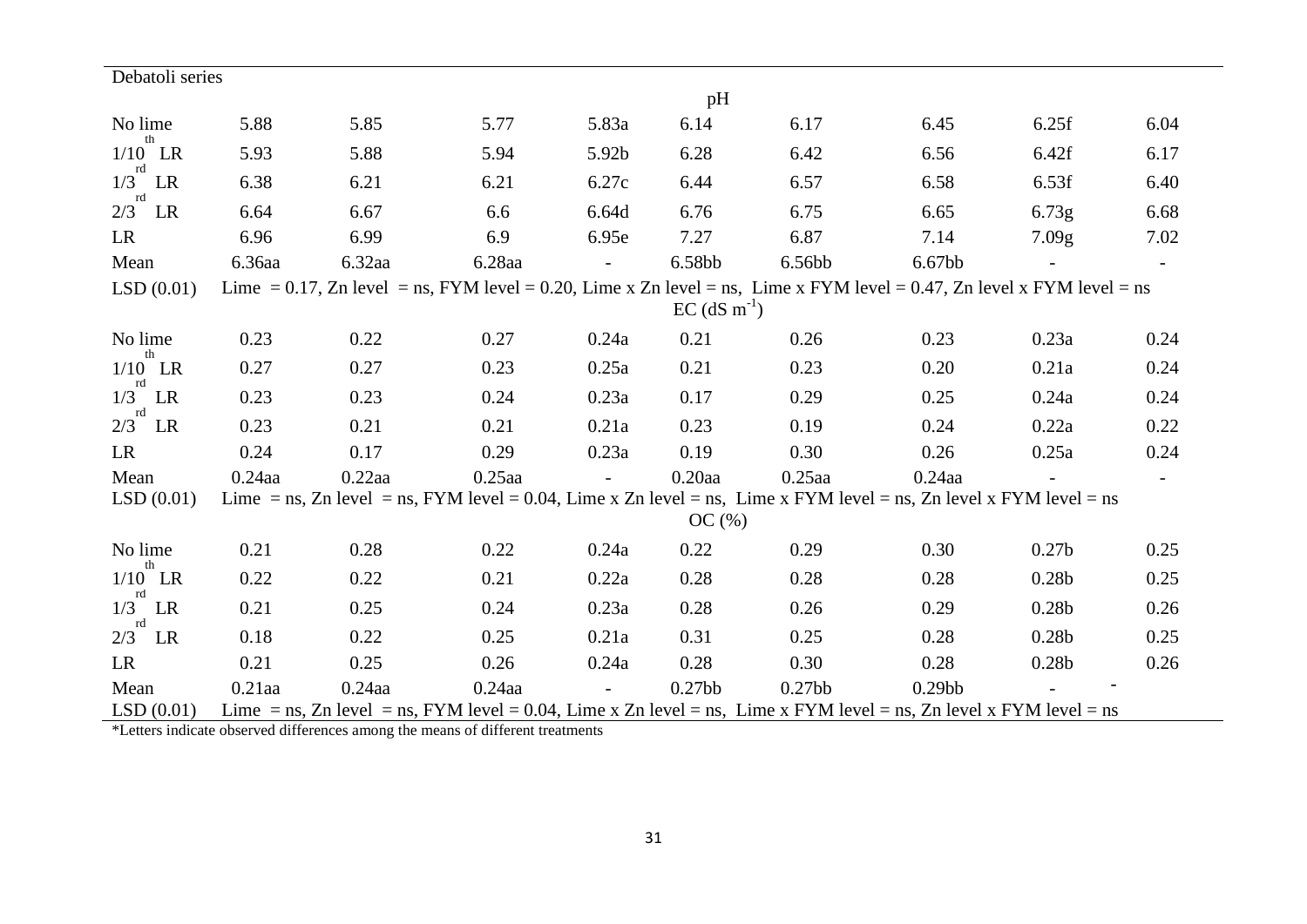| Treatments            |                                                                                                                              |                            | No FYM                                                                                                                       |       |                        | $FYM (10 t ha^{-1})$        |                              |        |              |  |  |
|-----------------------|------------------------------------------------------------------------------------------------------------------------------|----------------------------|------------------------------------------------------------------------------------------------------------------------------|-------|------------------------|-----------------------------|------------------------------|--------|--------------|--|--|
|                       | No Zn                                                                                                                        | 2.5 mg Zn $\text{kg}^{-1}$ | 5.0 mg Zn $kg^{-1}$                                                                                                          | Mean  | No Zn                  | $2.5 \text{ mg Zn kg}^{-1}$ | 5.0 mg $Zn$ kg <sup>-1</sup> | Mean   | Overall mean |  |  |
| Hariharapur series    |                                                                                                                              |                            |                                                                                                                              |       |                        |                             |                              |        |              |  |  |
|                       |                                                                                                                              |                            |                                                                                                                              |       | DTPA-Zn $(mg kg^{-1})$ |                             |                              |        |              |  |  |
| No lime<br>th         | 0.40                                                                                                                         | 1.44                       | 2.95                                                                                                                         | 1.60a | 0.88                   | 1.68                        | 3.21                         | 1.92f  | 1.76         |  |  |
| $1/10$ LR<br>rd       | 0.40                                                                                                                         | 1.24                       | 2.30                                                                                                                         | 1.31b | 0.66                   | 1.67                        | 3.20                         | 1.84f  | 1.58         |  |  |
| 1/3<br>LR<br>rd       | 0.38                                                                                                                         | 1.06                       | 1.64                                                                                                                         | 1.03c | 0.61                   | 1.62                        | 2.68                         | 1.64fh | 1.33         |  |  |
| 2/3<br>LR             | 0.37                                                                                                                         | 0.86                       | 1.45                                                                                                                         | 0.89d | 0.44                   | 1.59                        | 2.55                         | 1.53gh | 1.21         |  |  |
| LR                    | 0.34                                                                                                                         | 0.77                       | 1.25                                                                                                                         | 0.79e | 0.44                   | 1.27                        | 2.53                         | 1.41gh | 1.10         |  |  |
| Mean                  | 0.38aa                                                                                                                       | 1.08bb                     | 1.92cc                                                                                                                       |       | $0.61$ dd              | 1.57ee                      | 2.83ff                       |        |              |  |  |
| LSD(0.01)             | Lime = 0.02, Zn level = 0.25, FYM level = 0.20, Lime x Zn level = 0.35, Lime x FYM level = 0.28, Zn level x FYM level = 0.47 |                            |                                                                                                                              |       |                        |                             |                              |        |              |  |  |
|                       |                                                                                                                              |                            |                                                                                                                              |       |                        | Mehlich 1-Zn $(mg kg^{-1})$ |                              |        |              |  |  |
| No lime               | 0.78                                                                                                                         | 1.68                       | 3.85                                                                                                                         | 2.10a | 1.23                   | 3.70                        | 5.08                         | 3.34f  | 2.72         |  |  |
| th<br>$1/10$ LR<br>rd | 0.77                                                                                                                         | 1.66                       | 3.74                                                                                                                         | 2.06b | 1.17                   | 3.20                        | 4.88                         | 3.08f  | 2.57         |  |  |
| $1/3$ LR<br>rd        | 0.74                                                                                                                         | 1.50                       | 3.27                                                                                                                         | 1.84c | 1.05                   | 2.64                        | 4.79                         | 2.83gi | 2.33         |  |  |
| 2/3<br>LR             | 0.66                                                                                                                         | 1.48                       | 2.26                                                                                                                         | 1.47d | 1.03                   | 2.54                        | 4.49                         | 2.69hi | 2.08         |  |  |
| LR                    | 0.51                                                                                                                         | 1.24                       | 1.92                                                                                                                         | 1.22e | 0.94                   | 2.54                        | 4.25                         | 2.58hi | 1.90         |  |  |
| Mean                  | $0.69$ aa                                                                                                                    | 1.51bb                     | 3.01cc                                                                                                                       |       | 1.09dd                 | 2.92ee                      | 4.70ff                       |        |              |  |  |
| LSD(0.01)             |                                                                                                                              |                            | Lime = 0.10, Zn level = 0.42, FYM level = 0.25, Lime x Zn level = 0.55, Lime x FYM level = 0.37, Zn level x FYM level = 0.70 |       |                        |                             |                              |        |              |  |  |
|                       |                                                                                                                              |                            |                                                                                                                              |       |                        | 0.1 M HCl-Zn $(mg kg^{-1})$ |                              |        |              |  |  |
| No lime               | 0.90                                                                                                                         | 2.50                       | 4.62                                                                                                                         | 2.67a | 1.50                   | 3.81                        | 6.24                         | 3.85f  | 3.26         |  |  |
| th<br>$1/10$ LR<br>rd | 0.89                                                                                                                         | 2.31                       | 4.61                                                                                                                         | 2.60b | 1.34                   | 3.72                        | 6.20                         | 3.75fi | 3.18         |  |  |
| 1/3<br>LR             | 0.84                                                                                                                         | 2.25                       | 4.28                                                                                                                         | 2.46c | 1.33                   | 3.39                        | 5.68                         | 3.47gi | 2.96         |  |  |
| rd<br>2/3<br>LR       | 0.84                                                                                                                         | 2.18                       | 3.94                                                                                                                         | 2.32d | 1.22                   | 3.05                        | 5.62                         | 3.30g  | 2.81         |  |  |
| LR                    | 0.84                                                                                                                         | 1.93                       | 3.91                                                                                                                         | 2.23e | 1.06                   | 3.03                        | 5.43                         | 3.17g  | 2.70         |  |  |

**T able 4** Effect of FYM, lime and Zn application on extractable Zn in soils.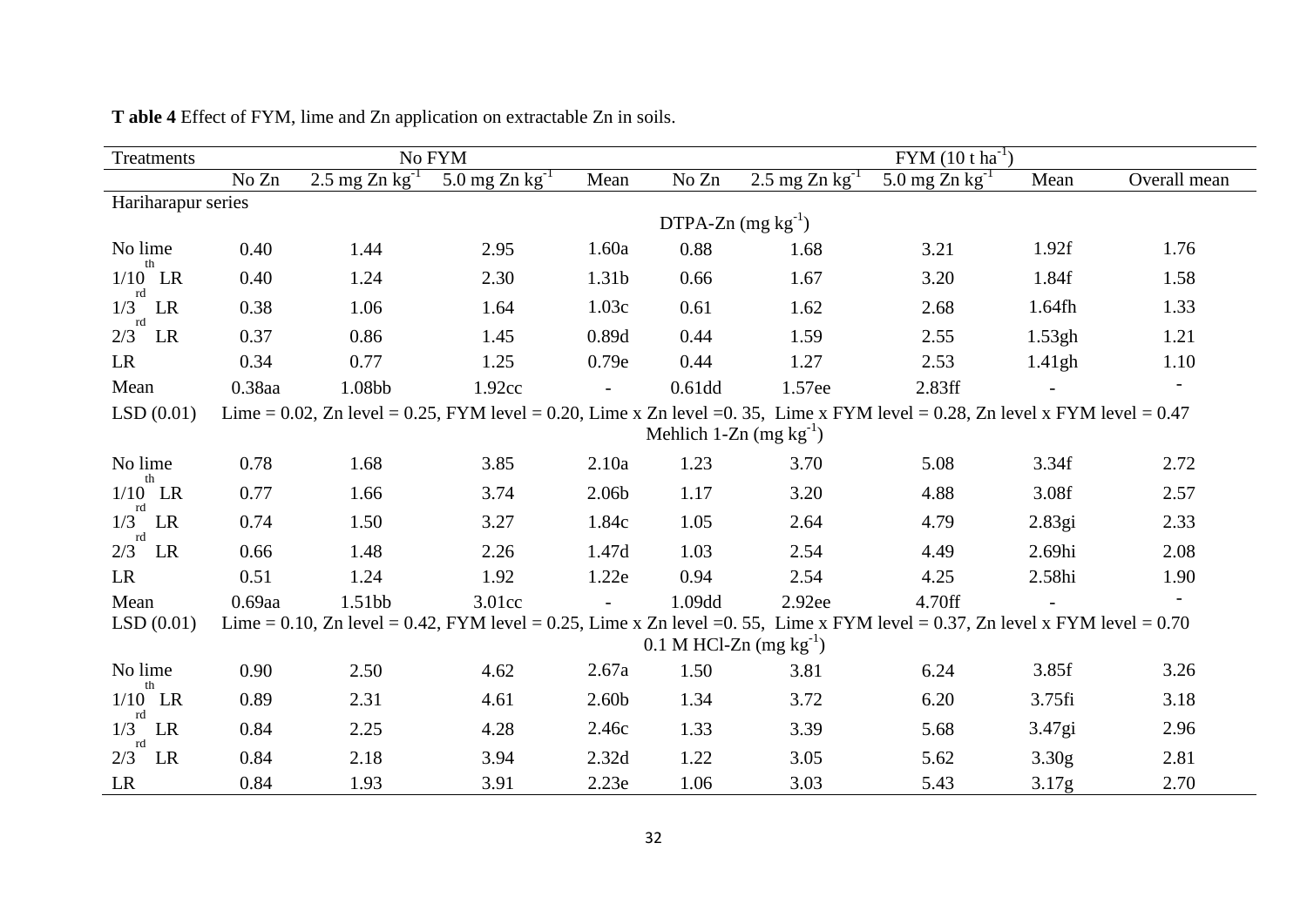| Mean            | 0.86aa    | 2.23 <sub>bb</sub> | 4.27cc |                   | 1.29dd                      | 3.40ee | 5.83ff                                                                                                                       |                   |      |
|-----------------|-----------|--------------------|--------|-------------------|-----------------------------|--------|------------------------------------------------------------------------------------------------------------------------------|-------------------|------|
| LSD(0.01)       |           |                    |        |                   |                             |        | Lime = 0.02, Zn level = 0.30, FYM level = 0.27, Lime x Zn level = 0.37, Lime x FYM level = 0.30, Zn level x FYM level = 0.60 |                   |      |
|                 |           |                    |        |                   | ABDTPA-Zn $(mg kg^{-1})$    |        |                                                                                                                              |                   |      |
| No lime<br>th   | 0.71      | 2.03               | 4.06   | 2.27a             | 1.16                        | 2.54   | 3.98                                                                                                                         | 2.56f             | 2.42 |
| $1/10$ LR       | 0.68      | 1.98               | 3.19   | 1.95 <sub>b</sub> | 1.11                        | 2.43   | 3.92                                                                                                                         | 2.49f             | 2.22 |
| rd<br>$1/3$ LR  | 0.59      | 1.70               | 2.62   | 1.64c             | 1.00                        | 2.43   | 3.84                                                                                                                         | 2.42f             | 2.03 |
| rd<br>$2/3$ LR  | 0.52      | 1.52               | 2.29   | 1.44d             | 0.95                        | 2.37   | 3.61                                                                                                                         | 2.31f             | 1.88 |
| LR              | 0.49      | 1.25               | 2.12   | 1.29e             | 0.93                        | 2.21   | 3.31                                                                                                                         | 2.15f             | 1.72 |
| Mean            | $0.60$ aa | 1.70bb             | 2.85cc | $\sim$            | 1.03dd                      | 2.40ee | 3.73ff                                                                                                                       |                   |      |
| LSD(0.01)       |           |                    |        |                   |                             |        | Lime = 0.05, Zn level = 0.28, FYM level = 0.32, Lime x Zn level = 0.32, Lime x FYM level = 0.41, Zn level x FYM level = 0.62 |                   |      |
| Debatoli series |           |                    |        |                   |                             |        |                                                                                                                              |                   |      |
|                 |           |                    |        |                   | DTPA-Zn $(mg kg^{-1})$      |        |                                                                                                                              |                   |      |
| No lime<br>th   | 1.45      | 2.62               | 3.29   | 2.45a             | 1.63                        | 2.80   | 4.33                                                                                                                         | 2.92f             | 2.69 |
| $1/10$ LR       | 1.30      | 2.32               | 2.93   | 2.18b             | 1.37                        | 2.54   | 4.01                                                                                                                         | $2.64$ fh         | 2.41 |
| rd<br>$1/3$ LR  | 1.08      | 1.94               | 2.91   | 1.98bd            | 1.32                        | 2.37   | 3.79                                                                                                                         | 2.49fh            | 2.24 |
| rd<br>$2/3$ LR  | 0.99      | 1.78               | 2.80   | 1.86cd            | 1.08                        | 2.25   | 2.95                                                                                                                         | 2.09gh            | 1.98 |
| LR              | 0.77      | 1.72               | 2.73   | 1.74c             | 0.99                        | 2.21   | 2.48                                                                                                                         | 1.89g             | 1.82 |
| Mean            | $1.12$ aa | 2.08bb             | 2.93cc | $\sim$            | 1.28dd                      | 2.43ee | 3.51ff                                                                                                                       |                   |      |
| LSD(0.01)       |           |                    |        |                   |                             |        | Lime = 0.21, Zn level = 0.50, FYM level = 0.35, Lime x Zn level = 0.75, Lime x FYM level = 0.78, Zn level x FYM level = 0.98 |                   |      |
|                 |           |                    |        |                   | Mehlich 1-Zn $(mg kg^{-1})$ |        |                                                                                                                              |                   |      |
| No lime         | 1.73      | 3.61               | 6.78   | 4.04a             | 2.64                        | 4.78   | 6.78                                                                                                                         | 4.73a             | 4.39 |
| th<br>$1/10$ LR | 1.63      | 3.60               | 6.59   | 3.94b             | 2.44                        | 4.20   | 6.28                                                                                                                         | 4.31b             | 4.12 |
| rd<br>$1/3$ LR  | 1.51      | 3.44               | 6.12   | 3.69c             | 2.42                        | 4.10   | 6.21                                                                                                                         | 4.24b             | 3.97 |
| rd<br>$2/3$ LR  | 1.49      | 3.33               | 4.13   | 2.98d             | 2.40                        | 4.06   | 5.69                                                                                                                         | 4.05 <sub>b</sub> | 3.52 |
| LR              | 1.26      | 3.15               | 4.06   | 2.82e             | 2.37                        | 3.74   | 5.46                                                                                                                         | 3.86b             | 3.34 |
| Mean            | $1.53$ aa | 3.43bb             | 5.54cc |                   | 2.45dd                      | 4.18ee | 6.08ff                                                                                                                       |                   |      |
| LSD(0.01)       |           |                    |        |                   |                             |        | Lime = 0.09, Zn level = 0.50, FYM level = 0.28, Lime x Zn level = 0.45, Lime x FYM level = 0.42, Zn level x FYM level = 0.85 |                   |      |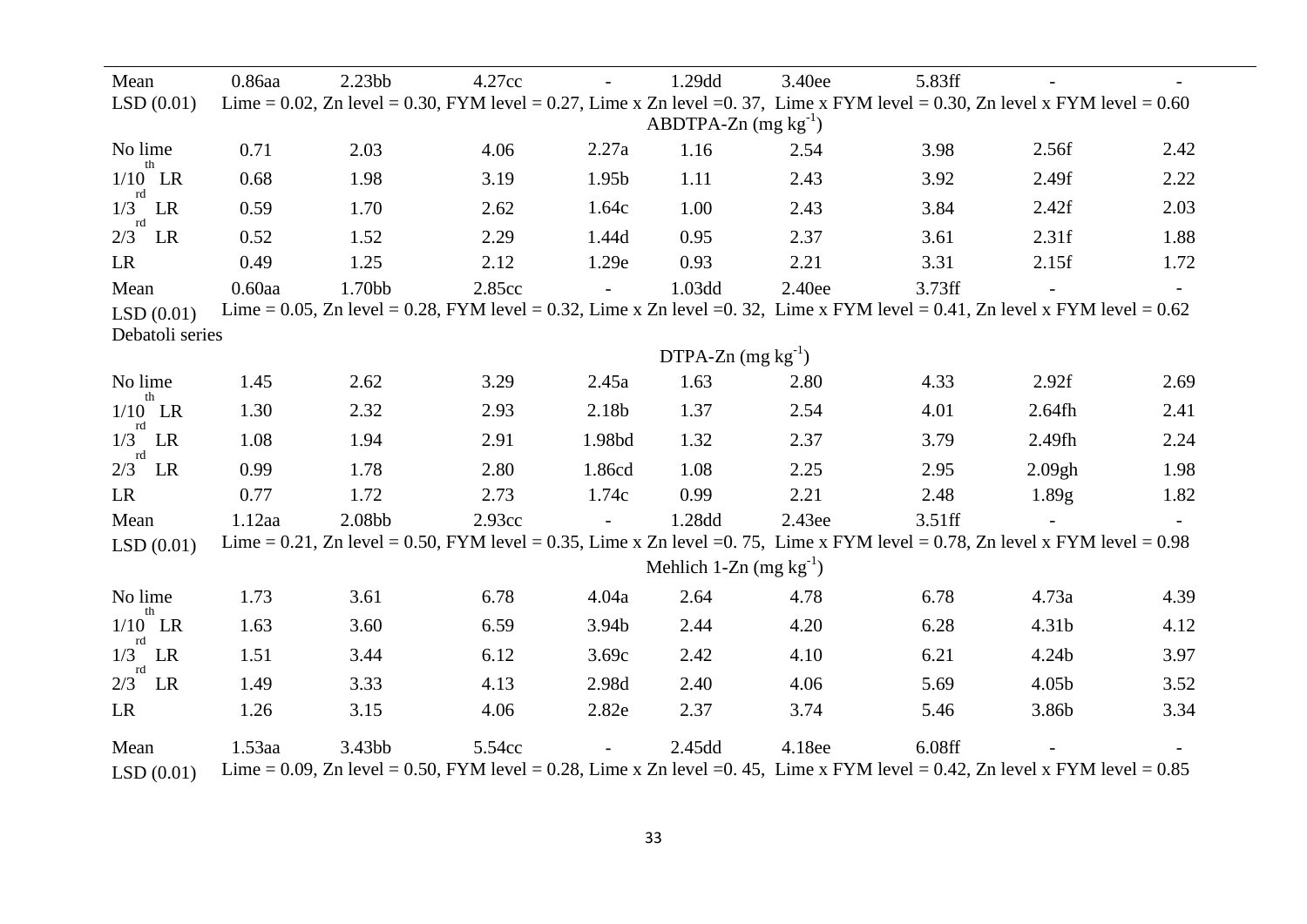|                        |           |                    |                                                                                                                              |                   | 0.1 M HCl-Zn $(mg kg^{-1})$ |        |        |                   |      |
|------------------------|-----------|--------------------|------------------------------------------------------------------------------------------------------------------------------|-------------------|-----------------------------|--------|--------|-------------------|------|
| No lime                | 2.35      | 4.26               | 4.66                                                                                                                         | 3.76a             | 2.80                        | 4.54   | 6.69   | 4.68e             | 4.22 |
| th<br>$1/10$ LR        | 2.32      | 4.42               | 5.34                                                                                                                         | 4.03 <sub>b</sub> | 2.75                        | 4.70   | 6.93   | 4.79e             | 4.41 |
| rd<br>$1/3$ LR         | 2.22      | 4.40               | 6.07                                                                                                                         | 4.23c             | 2.86                        | 5.25   | 7.61   | 5.24f             | 4.74 |
| rd<br>$2/3$ LR         | 2.23      | 3.87               | 7.46                                                                                                                         | 4.52d             | 2.91                        | 5.14   | 7.01   | 5.02f             | 4.77 |
| <b>LR</b>              | 2.22      | 4.53               | 6.96                                                                                                                         | 4.57d             | 2.85                        | 6.06   | 7.79   | 5.57 <sub>g</sub> | 5.07 |
| Mean                   | $2.27$ aa | 4.30bb             | 6.10cc                                                                                                                       |                   | 2.83dd                      | 5.14ee | 7.21ff |                   |      |
| LSD(0.01)              |           |                    | Lime = 0.06, Zn level = 0.35, FYM level = 0.37, Lime x Zn level = 0.45, Lime x FYM level = 0.45, Zn level x FYM level = 0.79 |                   |                             |        |        |                   |      |
|                        |           |                    |                                                                                                                              |                   | ABDTPA-Zn $(mg kg^{-1})$    |        |        |                   |      |
| No lime                | 2.10      | 3.19               | 4.23                                                                                                                         | 3.18a             | 2.12                        | 3.34   | 5.17   | 3.54e             | 3.36 |
| $1/10$ LR              | 1.82      | 3.46               | 4.19                                                                                                                         | 3.16a             | 1.98                        | 3.37   | 5.89   | 3.75e             | 3.46 |
| $1/3$ LR               | 1.61      | 2.77               | 4.60                                                                                                                         | 2.99 <sub>b</sub> | 1.93                        | 3.46   | 5.17   | 3.52e             | 3.26 |
| $2/3$ <sup>rd</sup> LR | 1.36      | 2.05               | 5.12                                                                                                                         | 2.84c             | 1.75                        | 3.02   | 4.26   | 3.01f             | 2.93 |
| LR                     | 1.22      | 2.17               | 4.22                                                                                                                         | 2.54d             | 1.53                        | 3.36   | 4.42   | 3.10f             | 2.82 |
| Mean                   | $1.62$ aa | 2.73 <sub>bb</sub> | 4.47cc                                                                                                                       |                   | 1.86dd                      | 3.31ee | 4.98ff |                   |      |
| LSD(0.01)              |           |                    | Lime = 0.10, Zn level = 0.35, FYM level = 0.20, Lime x Zn level = 0.47, Lime x FYM level = 0.40, Zn level x FYM level = 0.70 |                   |                             |        |        |                   |      |

\*Letters indicate observed differences among the means of different treatments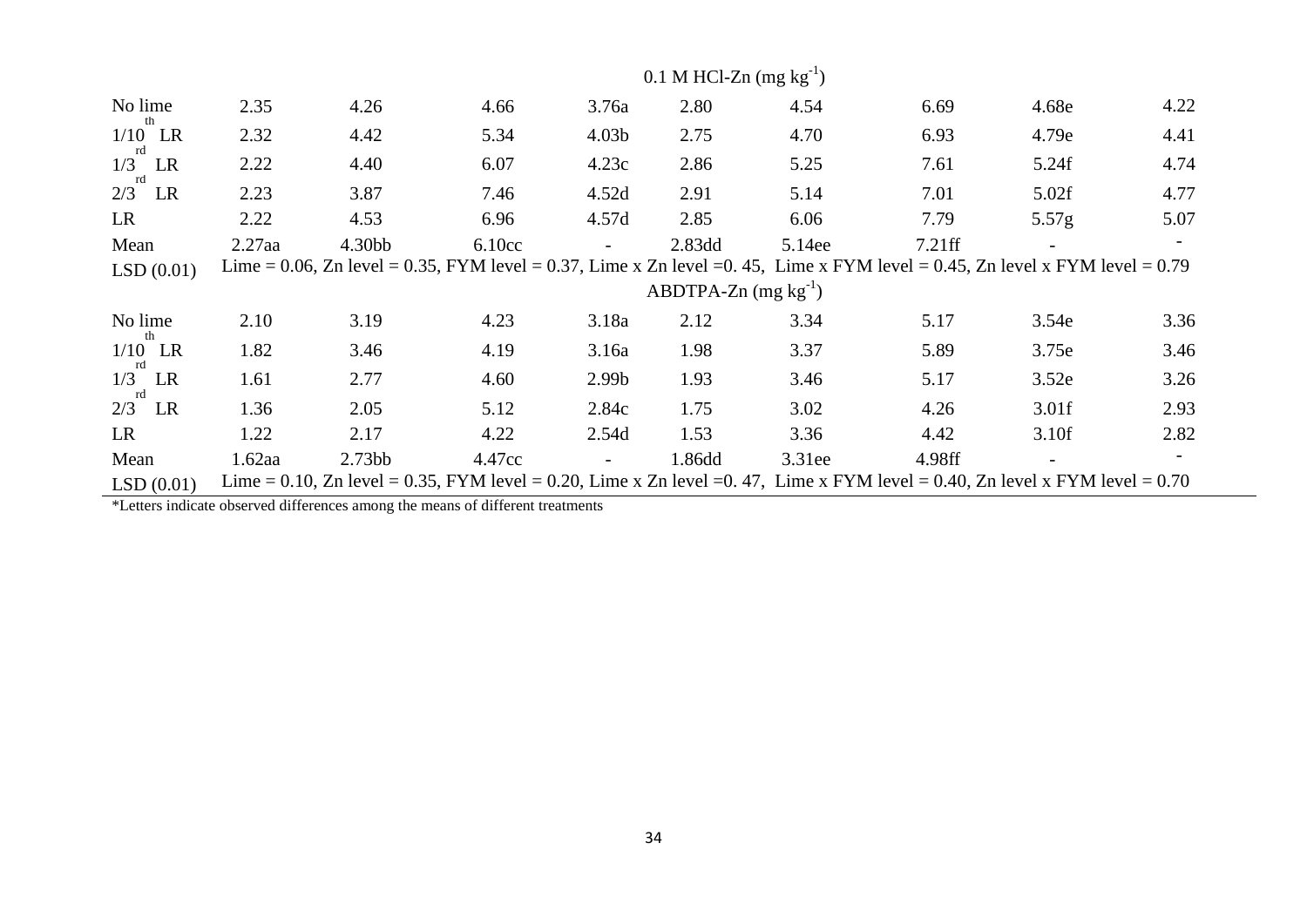|                  |              |              |                | Dry matter   |              |                    |              |              |                |              |
|------------------|--------------|--------------|----------------|--------------|--------------|--------------------|--------------|--------------|----------------|--------------|
|                  | pH           | $\rm EC$     | OC             | yield        | Zn conc.     | Zn uptake          | DTPA-Zn      | Mehlich 1-Zn | $0.1$ M HCl-Zn | ABDTPA-Zn    |
|                  |              |              |                |              |              | Hariharapur series |              |              |                |              |
| pH               | $\mathbf{1}$ |              |                |              |              |                    |              |              |                |              |
| EC               | 0.058        | $\mathbf{1}$ |                |              |              |                    |              |              |                |              |
| OC               | $-0.089$     | $-0.084$     | $\mathbf{1}$   |              |              |                    |              |              |                |              |
| Dry matter yield | 0.059        | 0.093        | $0.221*$       | $\mathbf{1}$ |              |                    |              |              |                |              |
| Zn conc.         | $-0.590**$   | $-0.029$     | $0.232*$       | 0.047        |              |                    |              |              |                |              |
| Zn uptake        | $-0.397**$   | 0.036        | $0.294**$      | $0.605**$    | $0.792**$    | $\mathbf{1}$       |              |              |                |              |
| DTPA-Zn          | 0.010        | $-0.073$     | $0.211*$       | $0.391**$    | $0.610**$    | $0.523**$          | $\mathbf{1}$ |              |                |              |
| Mehlich 1-Zn     | 0.130        | $-0.045$     | $0.272**$      | $0.281**$    | $0.510**$    | $0.545**$          | $0.897**$    | $\mathbf{1}$ |                |              |
| 0.1 M HCl-Zn     | 0.046        | $-0.076$     | $0.242*$       | $0.260*$     | $0.633**$    | $0.626**$          | $0.871**$    | $0.929**$    | $\mathbf{1}$   |              |
| ABDTPA-Zn        | $-0.011$     | $-0.013$     | 0.136          | $0.285**$    | $0.656**$    | $0.673**$          | $0.887**$    | $0.922**$    | $0.923**$      | $\mathbf{1}$ |
|                  |              |              |                |              |              | Debatoli series    |              |              |                |              |
| pH               |              |              |                |              |              |                    |              |              |                |              |
| EC               | 0.032        | $\mathbf{1}$ |                |              |              |                    |              |              |                |              |
| OC               | 0.113        | $-0.098$     | $\overline{1}$ |              |              |                    |              |              |                |              |
| Dr matter yield  | $-0.154$     | 0.096        | 0.011          | $\mathbf{1}$ |              |                    |              |              |                |              |
| Zn conc.         | $-0.343**$   | 0.042        | 0.158          | $0.384**$    | $\mathbf{1}$ |                    |              |              |                |              |
| Zn uptake        | $-0.326**$   | 0.086        | 0.110          | $0.727**$    | $0.905**$    | $\mathbf{1}$       |              |              |                |              |
| DTPA-Zn          | $-0.087$     | 0.061        | $0.290**$      | 0.133        | $0.741**$    | $0.715**$          | $\mathbf{1}$ |              |                |              |
| Mehlich 1-Zn     | 0.168        | 0.091        | $0.317**$      | $0.330**$    | $0.589**$    | $0.568**$          | $0.811**$    | $\mathbf{1}$ |                |              |
| 0.1 M HCl-Zn     | 0.188        | 0.130        | $0.294**$      | $0.333**$    | $0.562**$    | $0.545**$          | $0.822**$    | $0.937**$    | $\mathbf{1}$   |              |
| ABDTPA-Zn        | $-0.074$     | 0.108        | 0.193          | $0.419**$    | $0.772**$    | $0.748**$          | $0.889**$    | $0.890**$    | $0.887**$      | $\mathbf{1}$ |

**Table 5** Pearson's correlation coefficient values revealing relationship among soil properties, dry matter yield, Zn concentration, Zn uptake and extracted Zn in soils ( $n = 90$ ).

 $\mathbf{\hat{p}} \leq 0.05; \mathbf{\hat{p}} \leq 0.01.$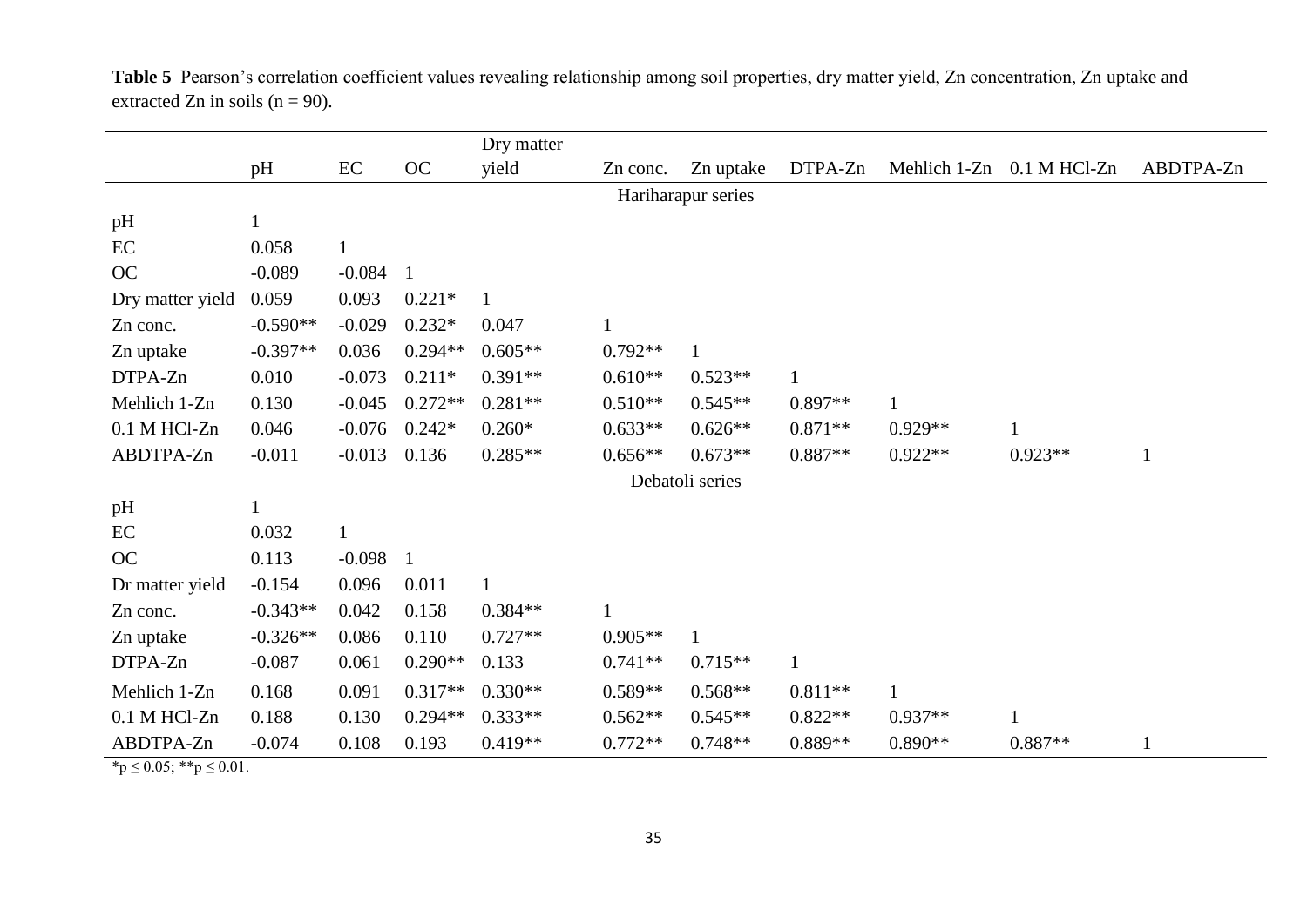Fig. 1. Dry matter yield, Zn concentration and Zn uptake by maize as influenced by interaction of Zn application and lime rate in Hariharapur and Debatoli series. Error bars represent  $\pm$  SE.

Fig. 2. Extractable Zn by different extractants as influenced by interaction of Zn application and lime rate in Hariharapur and Debatoli series. Error bars represent  $\pm$  SE.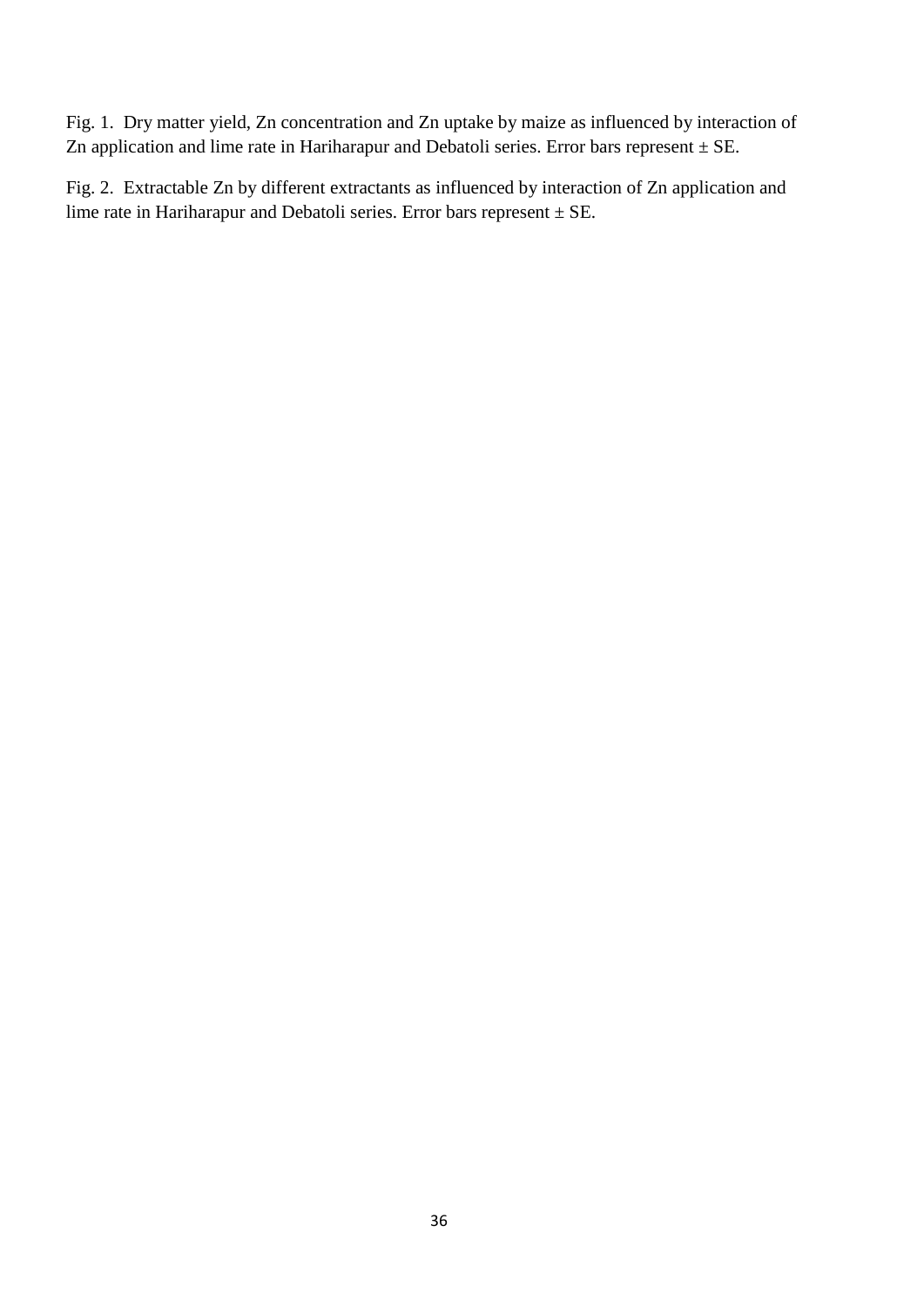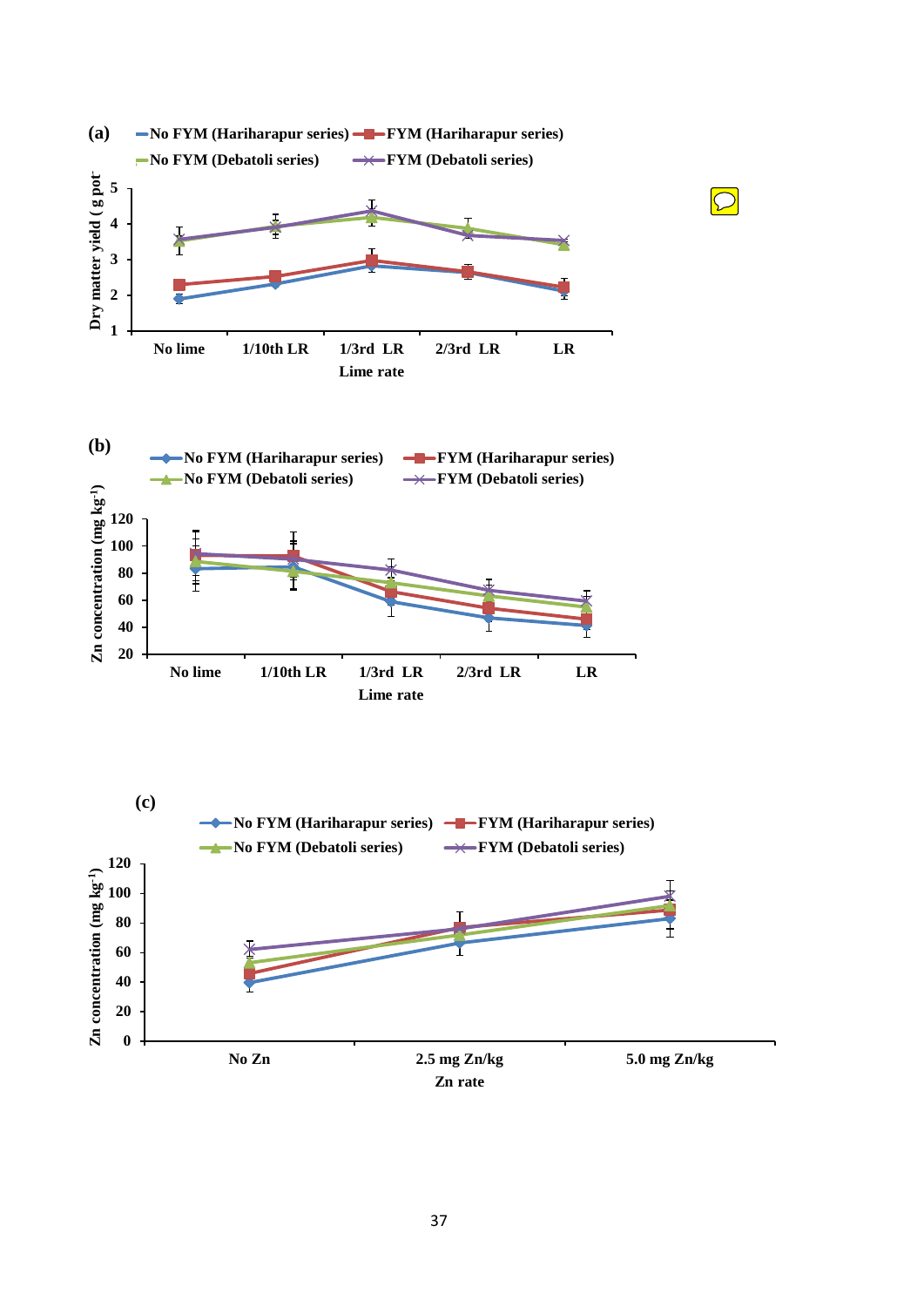

Fig. 1. Dry matter yield, Zn concentration and Zn uptake by maize as influenced by interaction of Zn application and lime rate in Hariharapur and Debatoli series. Error bars represent  $\pm$  SE.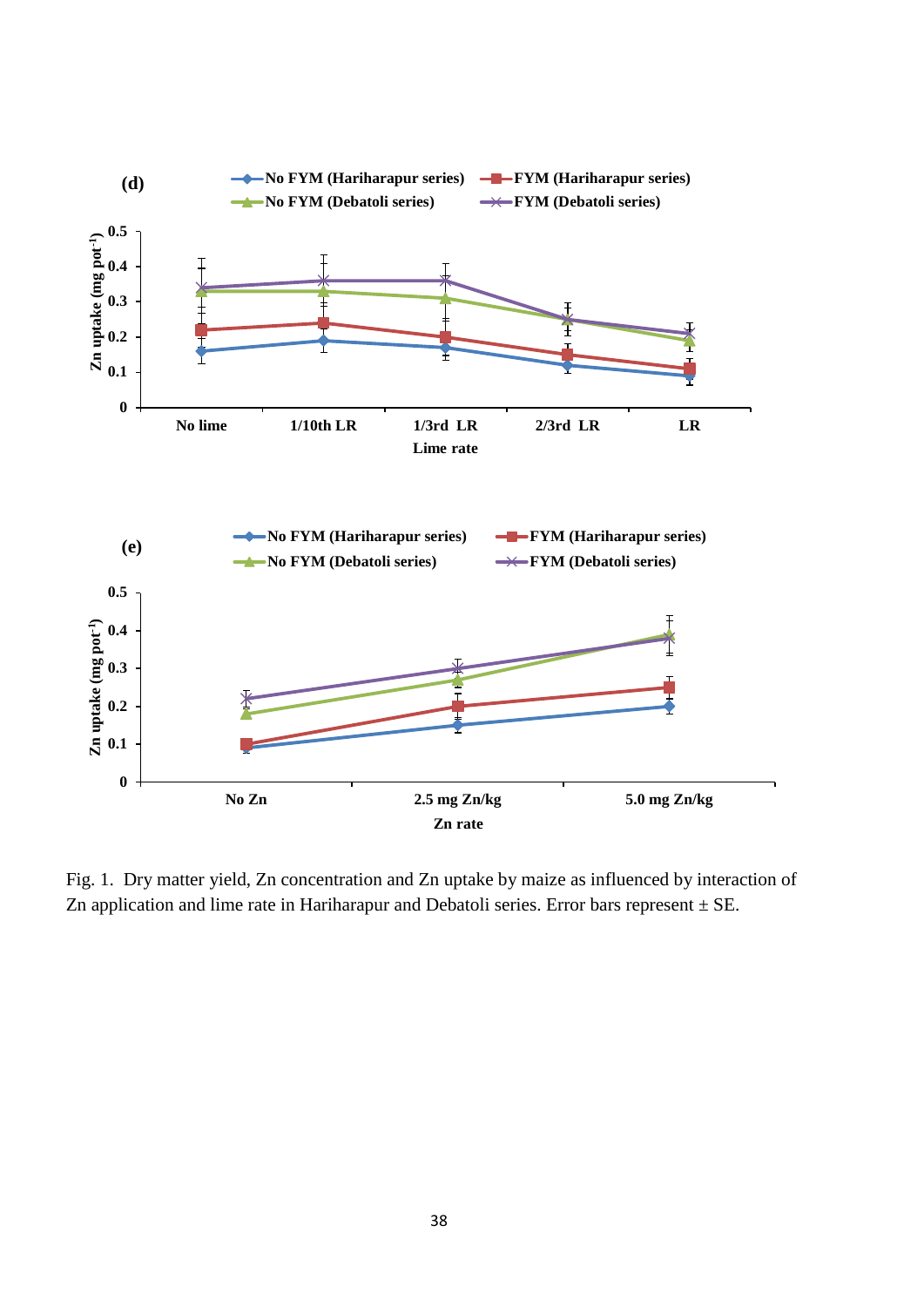